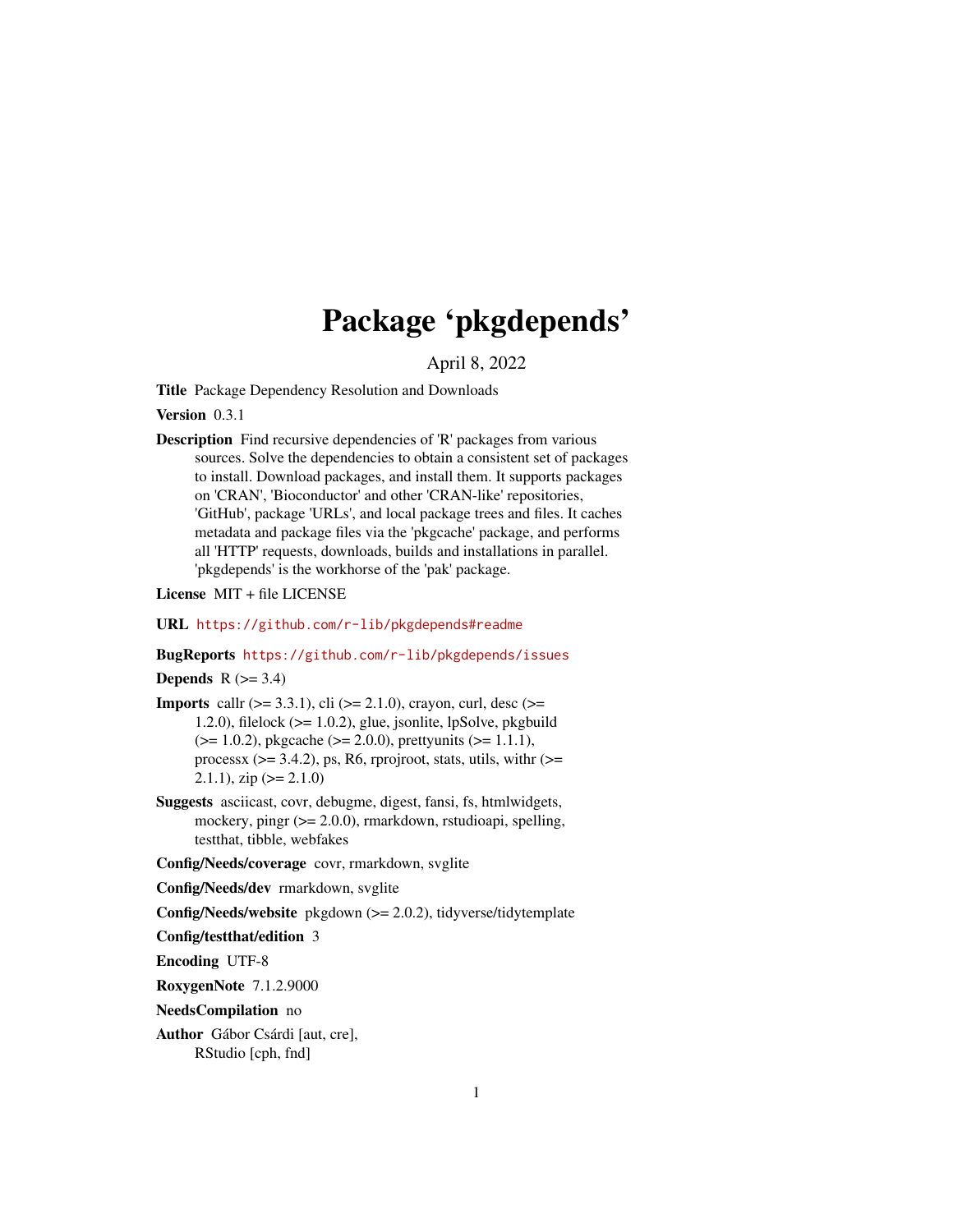<span id="page-1-0"></span>Maintainer Gábor Csárdi <csardi.gabor@gmail.com> Repository CRAN Date/Publication 2022-04-08 12:00:02 UTC

# R topics documented:

|       | $install_plans \ldots \ldots \ldots \ldots \ldots \ldots \ldots \ldots \ldots \ldots \ldots \ldots \ldots$ |    |
|-------|------------------------------------------------------------------------------------------------------------|----|
|       |                                                                                                            |    |
|       |                                                                                                            |    |
|       |                                                                                                            |    |
|       |                                                                                                            |    |
|       |                                                                                                            |    |
|       |                                                                                                            |    |
|       |                                                                                                            |    |
|       |                                                                                                            |    |
|       |                                                                                                            |    |
|       |                                                                                                            |    |
|       |                                                                                                            |    |
|       |                                                                                                            |    |
|       |                                                                                                            |    |
|       |                                                                                                            |    |
|       |                                                                                                            |    |
| Index |                                                                                                            | 46 |

pkgdepends-package *pkgdepends: Package Dependency Resolution and Downloads*

# Description

pkgdepends is a toolkit for package dependencies, downloads and installations, to be used in other packages. If you are looking for a package manager, see [pak.](https://github.com/r-lib/pak)

# Features

- Look up package dependencies recursively.
- Visualize package dependencies.
- Download packages and their dependencies.
- Install downloaded packages.
- Includes a dependency solver to find a consistent set of dependencies.
- Supports CRAN and Bioconductor packages automatically.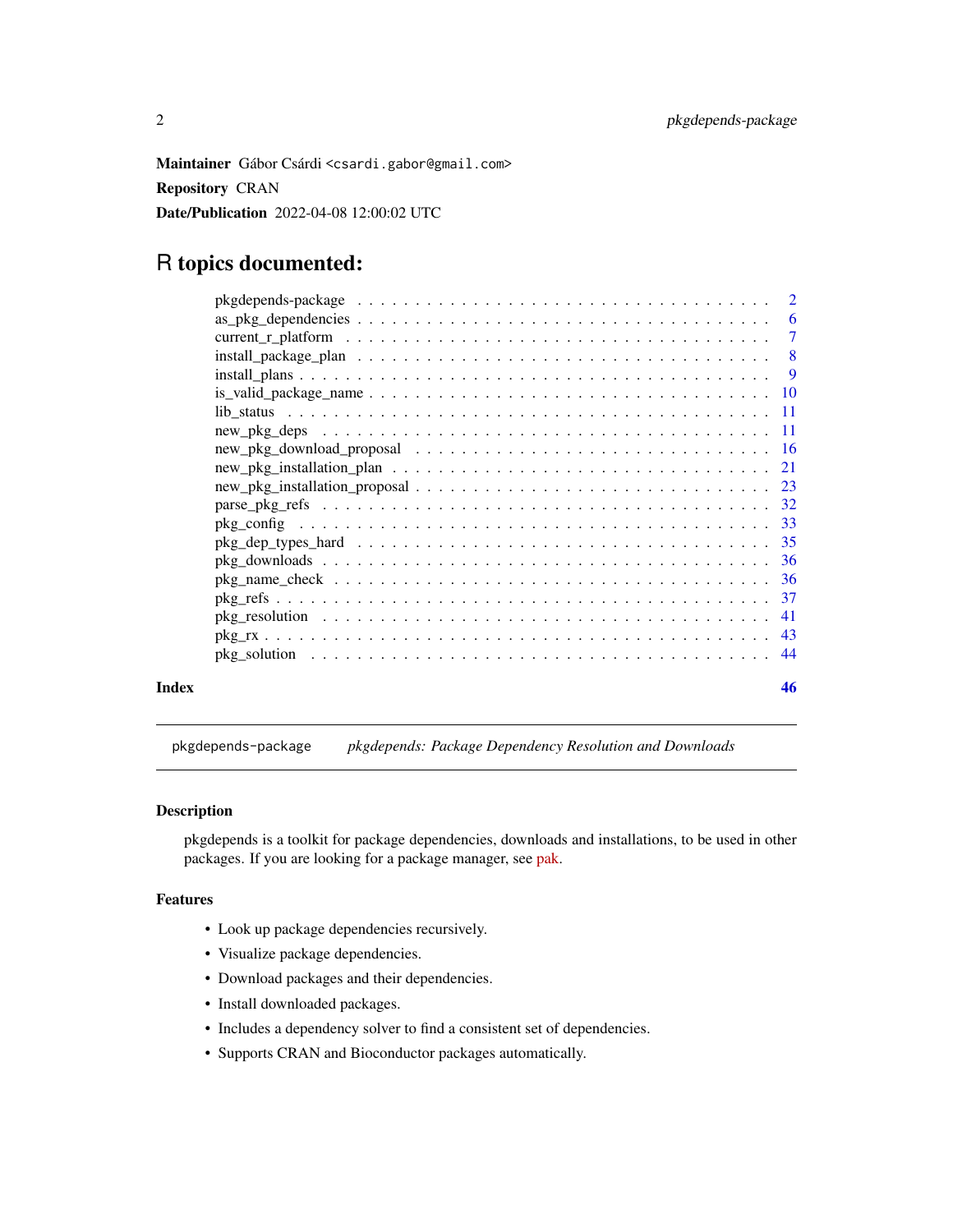# <span id="page-2-0"></span>pkgdepends-package 3

- Supports packages on GitHub.
- Supports local package file and trees.
- Supports the Remotes entry in the DESCRIPTION file.
- Caches metadata and downloaded packages via [pkgcache](https://github.com/r-lib/pkgcache)
- Performs all downloads and HTTP queries concurrently.
- Builds and installs packages in parallel.

#### Install

Once on CRAN, install the package with:

install.packages("pkgdepends")

# Usage

library(pkgdepends)

#### Package references:

A package reference (ref) specifies a location from which an R package can be obtained from. Examples:

```
devtools
cran::devtools
bioc::Biobase
r-lib/pkgdepends
https://github.com/r-lib/pkgdepends
local::~/works/shiny
```
See ["Package references"](#page-36-1) for details.

#### Package dependencies:

Dependencies of the development version of the cli package:

```
pd <- new_pkg_deps("r-lib/pkgcache")
pd$solve()
pd$draw()
#> r-lib/pkgcache 1.2.2.9000 [new][bld][cmp]
#> +-assertthat 0.2.1 [new]
#> +-callr 3.7.0 [new]
#> | +-processx 3.5.2 [new]
#> | | +-ps 1.6.0 [new]
#> | | \-R6 2.5.1 [new]
#> | \-R6
#> +-cli 3.1.0 [new]
#> | \-glue 1.5.0 [new]
#> +-curl 4.3.2 [new]
#> +-digest 0.6.28 [new]
#> +-filelock 1.0.2 [new]
```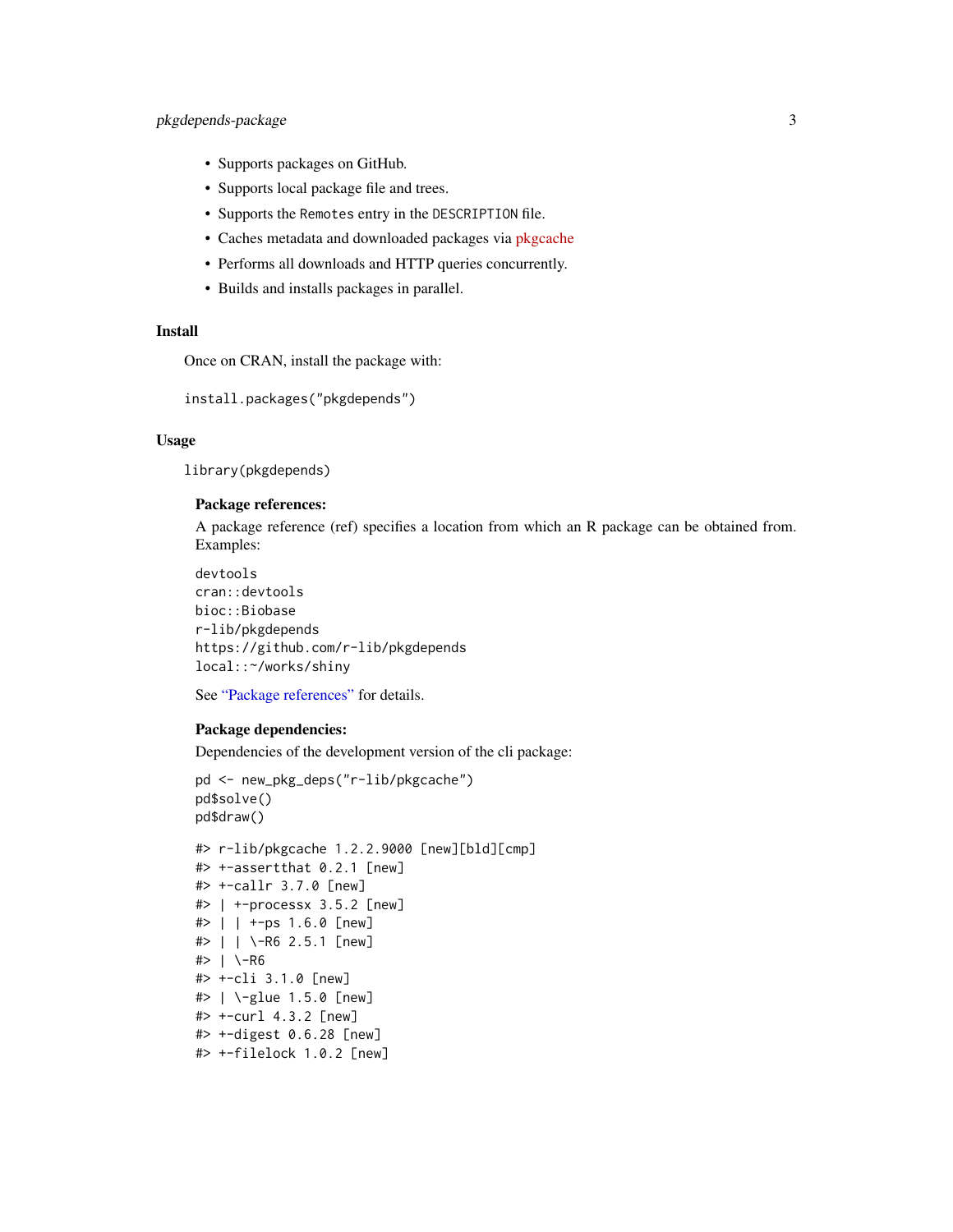$#$  +-glue #> +-jsonlite 1.7.2 [new] #> +-prettyunits 1.1.1 [new]  $# > + -R6$ #> +-processx #> +-rappdirs 0.3.3 [new] #> +-rlang 0.4.12 [new] #> +-tibble 3.1.6 [new] #> | +-ellipsis 0.3.2 [new] #> | | \-rlang #> | +-fansi 0.5.0 [new] #> | +-lifecycle 1.0.1 [new] #> | | +-glue  $\#$  | | \-rlang #> | +-magrittr 2.0.1 [new] #> | +-pillar 1.6.4 [new] #> | | +-cli #> | | +-crayon 1.4.2 [new] #> | | +-ellipsis #> | | +-fansi #> | | +-lifecycle #> | | +-rlang #> | | +-utf8 1.2.2 [new] #> | | \-vctrs 0.3.8 [new] #> | | +-ellipsis #> | | +-glue #> | | \-rlang #> | +-pkgconfig 2.0.3 [new] #> | +-rlang #> | \-vctrs #> \-uuid 1.0-3 [new] #> #> Key: [new] new | [bld] build | [cmp] compile

See the [pkg\\_deps](#page-10-1) class for details.

# Package downloads:

Downloading all dependencies of a package:

pdl <- new\_pkg\_download\_proposal("r-lib/cli") pdl\$resolve() pdl\$download()

See the [pkg\\_download\\_proposal](#page-15-1) class for details.

# Package installation:

Installing or updating a set of package:

lib <- tempfile() pdi <- new\_pkg\_installation\_proposal( "r-lib/cli",

<span id="page-3-0"></span>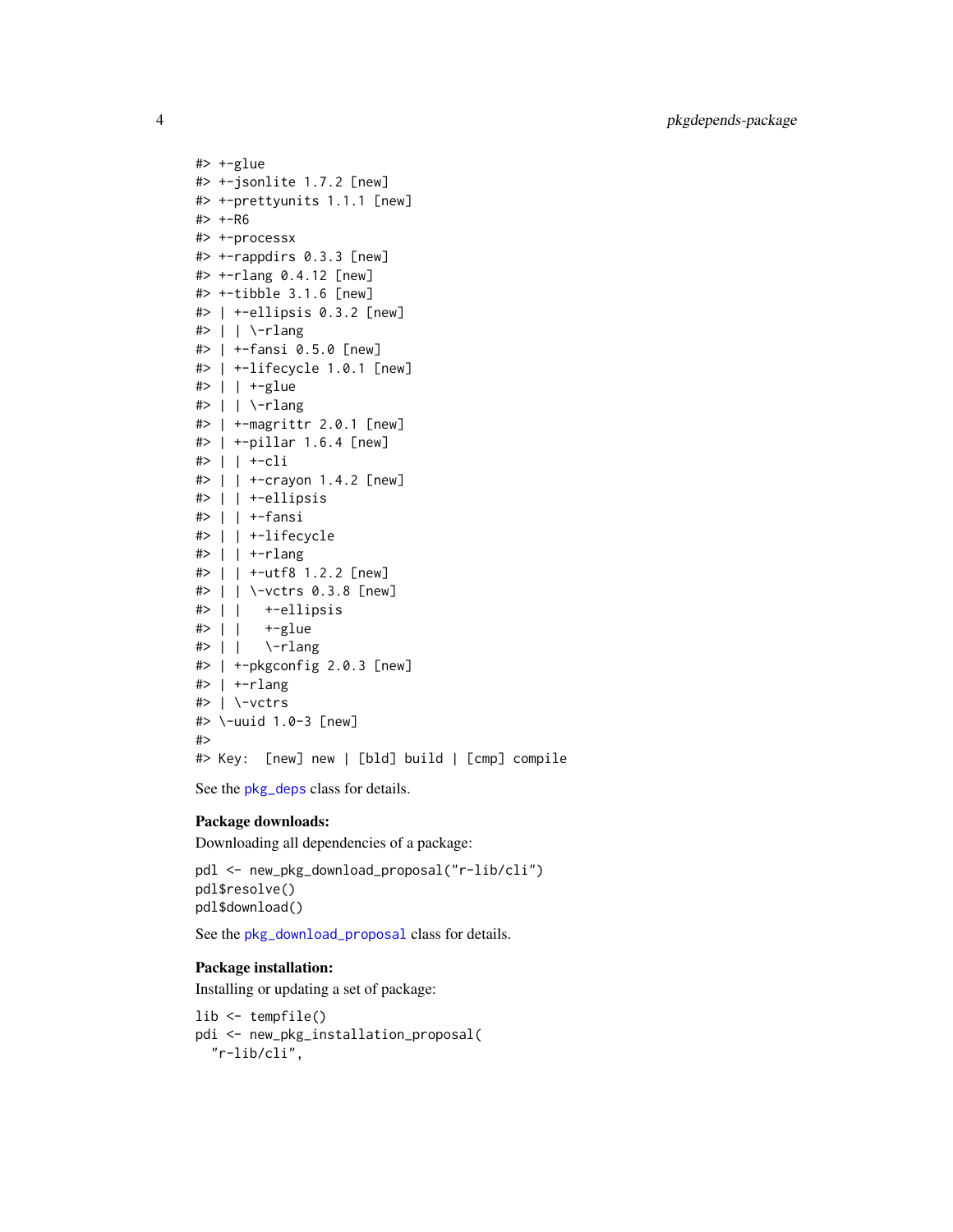```
config = list(library = lib)\lambdapdi$solve()
pdi$download()
pdi$install()
```
#### Dependency resolution:

[pkg\\_deps](#page-10-1), [pkg\\_download\\_proposal](#page-15-1) and [pkg\\_installation\\_proposal](#page-22-1) all resolve their dependencies recursively, to obtain information about all packages needed for the specified [package](#page-36-1) [references.](#page-36-1) See ["Dependency resolution"](#page-40-1) for details.

# The dependency solver:

The dependency solver takes the resolution information, and works out the exact versions of each package that must be installed, such that version and other requirements are satisfied. See ["The](#page-43-1) [dependency solver"](#page-43-1) for details.

# Installation plans:

[pkg\\_installation\\_proposal](#page-22-1) can create installation plans, and then also install them. It is also possible to import installation plans that were created by other tools. See ["Installation plans"](#page-8-1) for details.

# Configuration:

The details of [pkg\\_deps](#page-10-1), [pkg\\_download\\_proposal](#page-15-1) and [pkg\\_installation\\_proposal](#page-22-1) can be tuned with a list of configuration options. See ["Configuration"](#page-32-1) for details.

# Related

- $pak R$  $pak R$  package manager
- [pkgcache](https://github.com/r-lib/pkgcache) Metadata and package cache
- [devtools](https://github.com/r-lib/devtools) Tools for R package developers

#### Code of Conduct:

Please note that the pkgdepends project is released with a [Contributor Code of Conduct.](https://r-lib.github.io/pkgdepends/dev/CODE_OF_CONDUCT.html) By contributing to this project, you agree to abide by its terms.

# License

MIT (c) RStudio

# Author(s)

Maintainer: Gábor Csárdi <csardi.gabor@gmail.com>

Other contributors:

• RStudio [copyright holder, funder]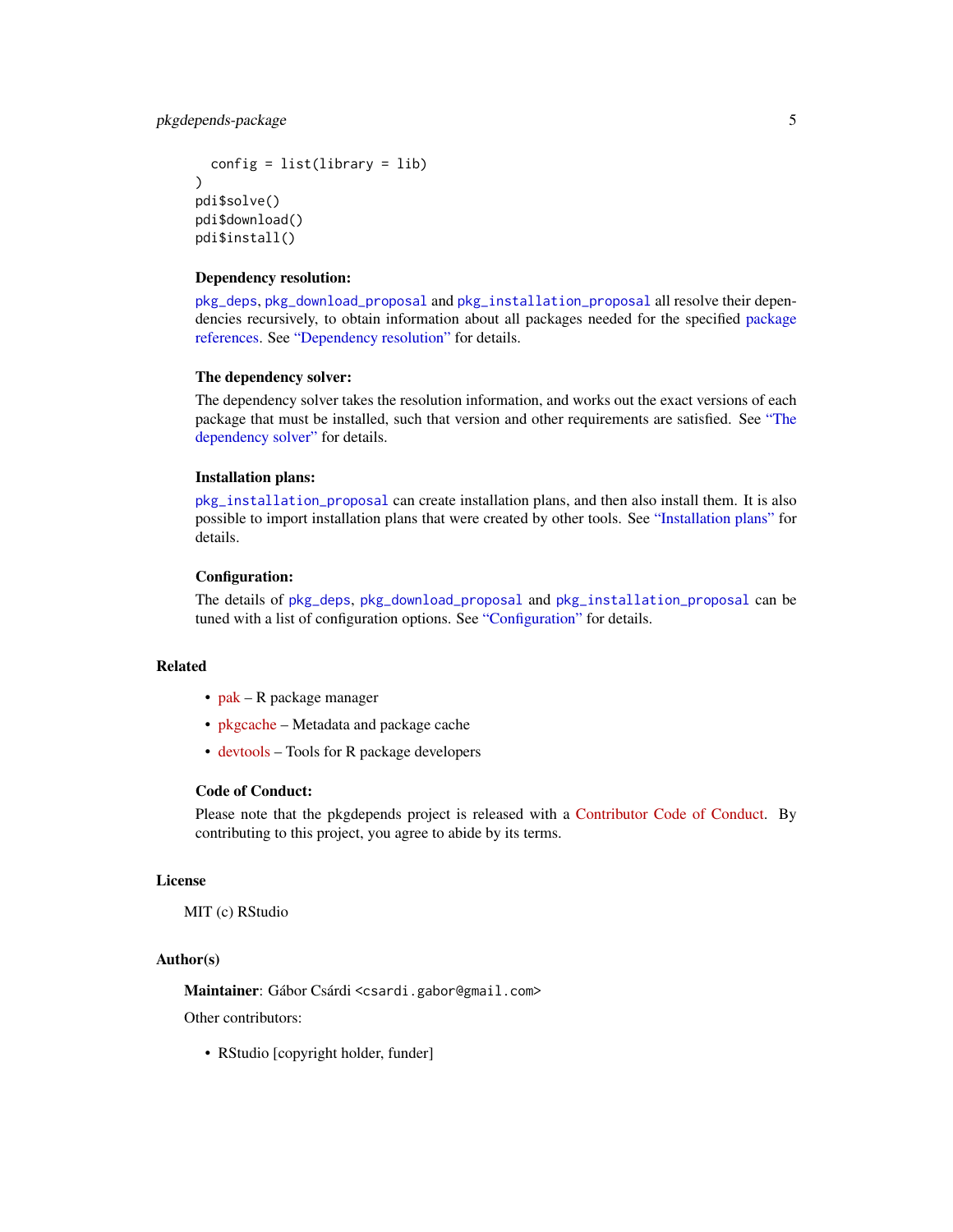# <span id="page-5-0"></span>See Also

Useful links:

- <https://github.com/r-lib/pkgdepends#readme>
- Report bugs at <https://github.com/r-lib/pkgdepends/issues>

<span id="page-5-1"></span>as\_pkg\_dependencies *Shorthands for dependency specifications*

#### **Description**

Shorthands for dependency specifications

#### Usage

```
as_pkg_dependencies(deps)
```
#### Arguments

deps See below.

# **Details**

Supports concise ways of specifying which types of dependencies of a package should be installed. It is similar to how [utils::install.packages\(\)](#page-0-0) interprets its dependencies argument. Possible values for the deps argument are:

- TRUE: This means all hard dependencies plus Suggests for direct installations, and hard dependencies only for dependent packages.
- FALSE: no dependencies are installed at all.
- NA (any atomic type, so NA\_character\_, etc. as well): only hard dependencies are installed. See [pkg\\_dep\\_types\\_hard\(\)](#page-34-1).
- If a list with two entries named direct and indirect, it is taken as the requested dependency types, for direct installations and dependent packages.
- If a character vector, then it is taken as the dependency types for direct installations, and the hard dependencies are used for the dependent packages.

If "hard" is included, then it is replaced by the hard dependency types. If "soft" or "all" is included, then it is replaced by all dependency types.

#### Extra dependencies:

pkgdepends supports extra dependency types for direct installations. These are specified with a Config/Needs/ prefix in DESCRIPTION and they can contain package references, separated by commas. For example you can specify packages that are only needed for the pkgdown website of the package:

Config/Needs/website: r-lib/pkgdown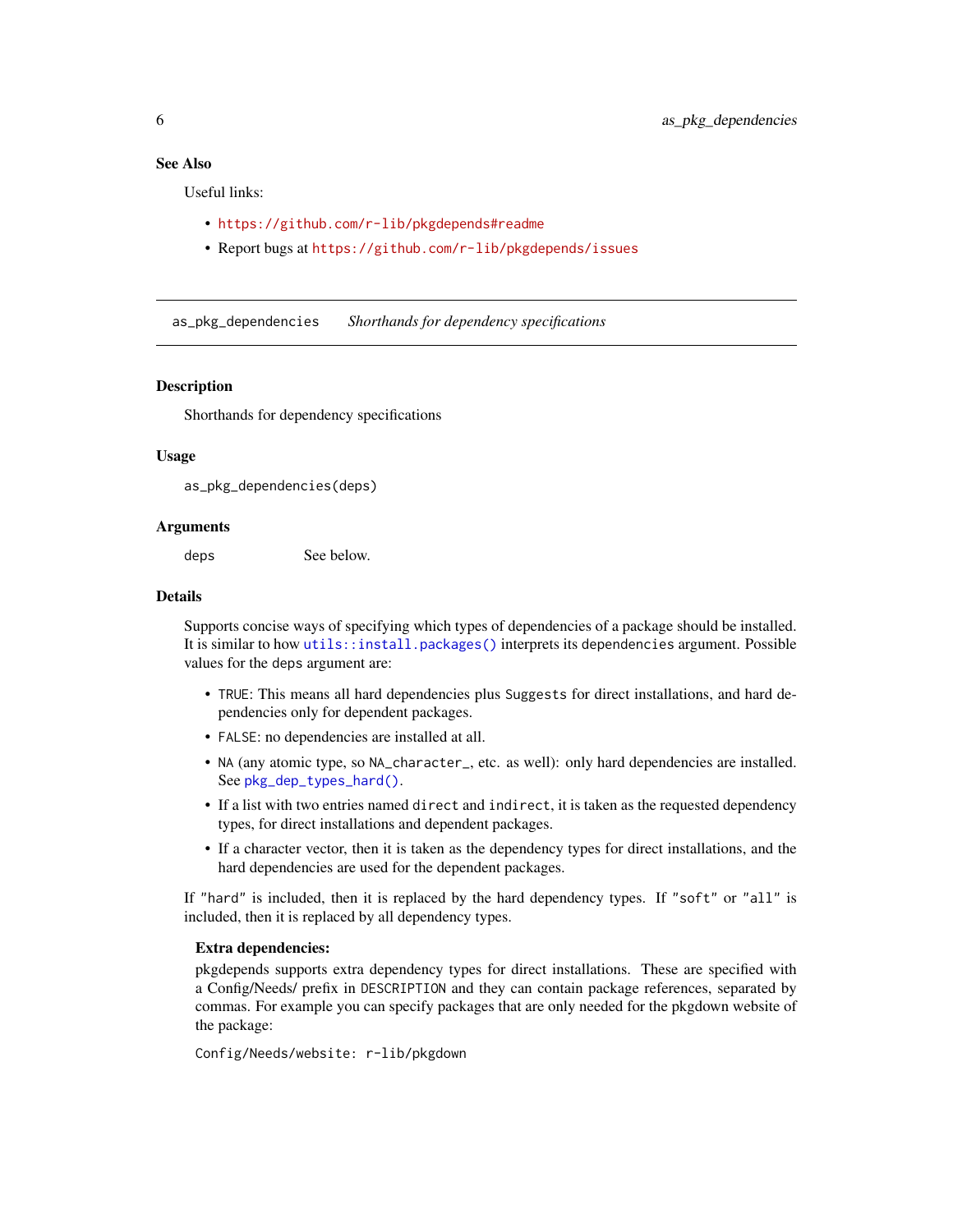# <span id="page-6-0"></span>current\_r\_platform 7

#### Value

A named list with two character vectors: direct, indirect, the dependency types to use for direct installations and dependent packages.

#### See Also

Other package dependency utilities: [pkg\\_dep\\_types\\_hard\(](#page-34-1))

current\_r\_platform *R platforms*

### <span id="page-6-1"></span>**Description**

default\_platfoms() returns the default platforms for the current R session. These typically consist of the detected platform of the current R session, and "source", for source packages.

#### Usage

```
current_r_platform()
```
default\_platforms()

#### Details

current\_r\_platform() detects the platform of the current R version.

By default pkgdepends works with source packages and binary packages for the current platform. You can change this, see ['Configuration'.](#page-32-1)

The following platform names can be configured and returned by current\_r\_platform() and default\_platforms():

- "source" for source packages,
- A platform string like R.version\$platform, but on Linux the name and version of the distribution are also included. Examples:
	- x86\_64-apple-darwin17.0: macOS High Sierra.
	- aarch64-apple-darwin20: macOS Big Sur on arm64.
	- x86\_64-w64-mingw32: 64 bit Windows.
	- i386-w64-mingw32: 32 bit Windows.
	- i386+x86\_64-w64-mingw32: 64 bit + 32 bit Windows.
	- i386-pc-solaris2.10: 32 bit Solaris. (Some broken 64 Solaris builds might have the same platform string, unfortunately.)
	- x86\_64-pc-linux-gnu-debian-10: Debian Linux 10 on x86\_64.
	- x86\_64-pc-linux-musl-alpine-3.14.1: Alpine Linux.
	- x86\_64-pc-linux-gnu-unknown: Unknown Linux Distribution on x86\_64.
	- s390x-ibm-linux-gnu-ubuntu-20.04: Ubuntu Linux 20.04 on S390x.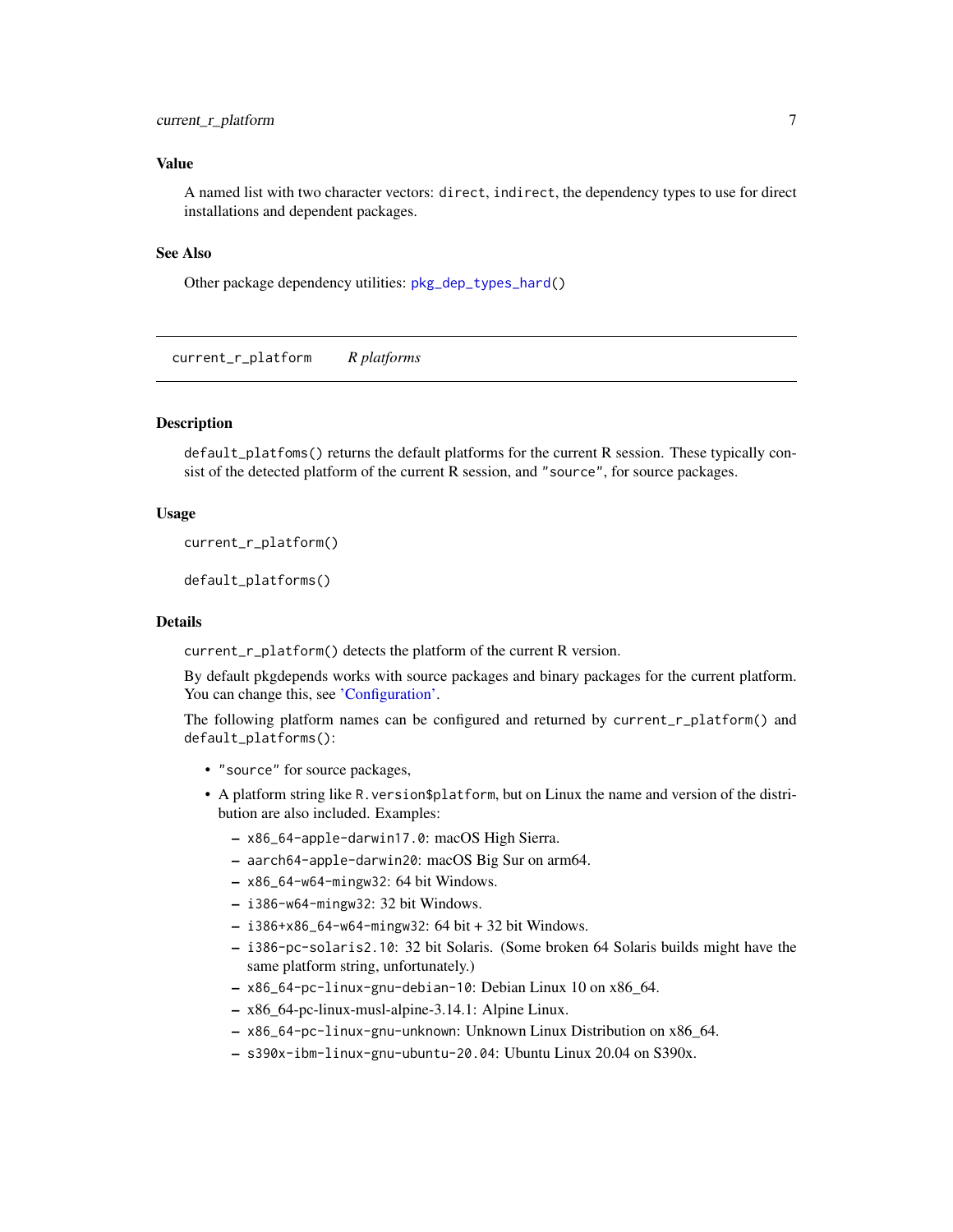– amd64-portbld-freebsd12.1: FreeBSD 12.1 on x86\_64.

<span id="page-7-0"></span>In addition, the following platform names can be used to configure pkgdepends:

- "macos" for macOS binaries that are appropriate for the R versions pkgdepends is working with (defaulting to the version of the current session), as defined by CRAN binaries. E.g. on R 3.5.0 macOS binaries are built for macOS El Capitan.
- "windows" for Windows binaries for the default CRAN architecture. This is currently Windows Vista for all supported R versions, but it might change in the future. The actual binary packages in the repository might support both 32 bit and 64 builds, or only one of them. In practice 32-bit only packages are very rare. CRAN builds before and including R 4.1 have both architectures, from R 4.2 they are 64 bit only. "windows" is an alias to i386+x86\_64-w64-mingw32 currently.

#### Value

current\_r\_platform()' returns a string, the name of the current platform.

default\_platforms() returns a character vector of platform names.

#### Examples

```
current_r_platform()
default_platforms()
```
<span id="page-7-1"></span>install\_package\_plan *Perform a package installation plan*

#### Description

See ['Installation plans'](#page-8-1) for the details and the format.

#### Usage

```
install_package_plan(
  plan,
  lib = .libPaths()[[1]],
 num_workers = 1,
  cache = NULL
)
```
#### Arguments

| plan        | Package plan object, a data frame, see 'Installation plans' for the format. |
|-------------|-----------------------------------------------------------------------------|
| lib         | Library directory to install to.                                            |
| num_workers | Number of worker processes to use.                                          |
| cache       | Package cache to use, or NULL.                                              |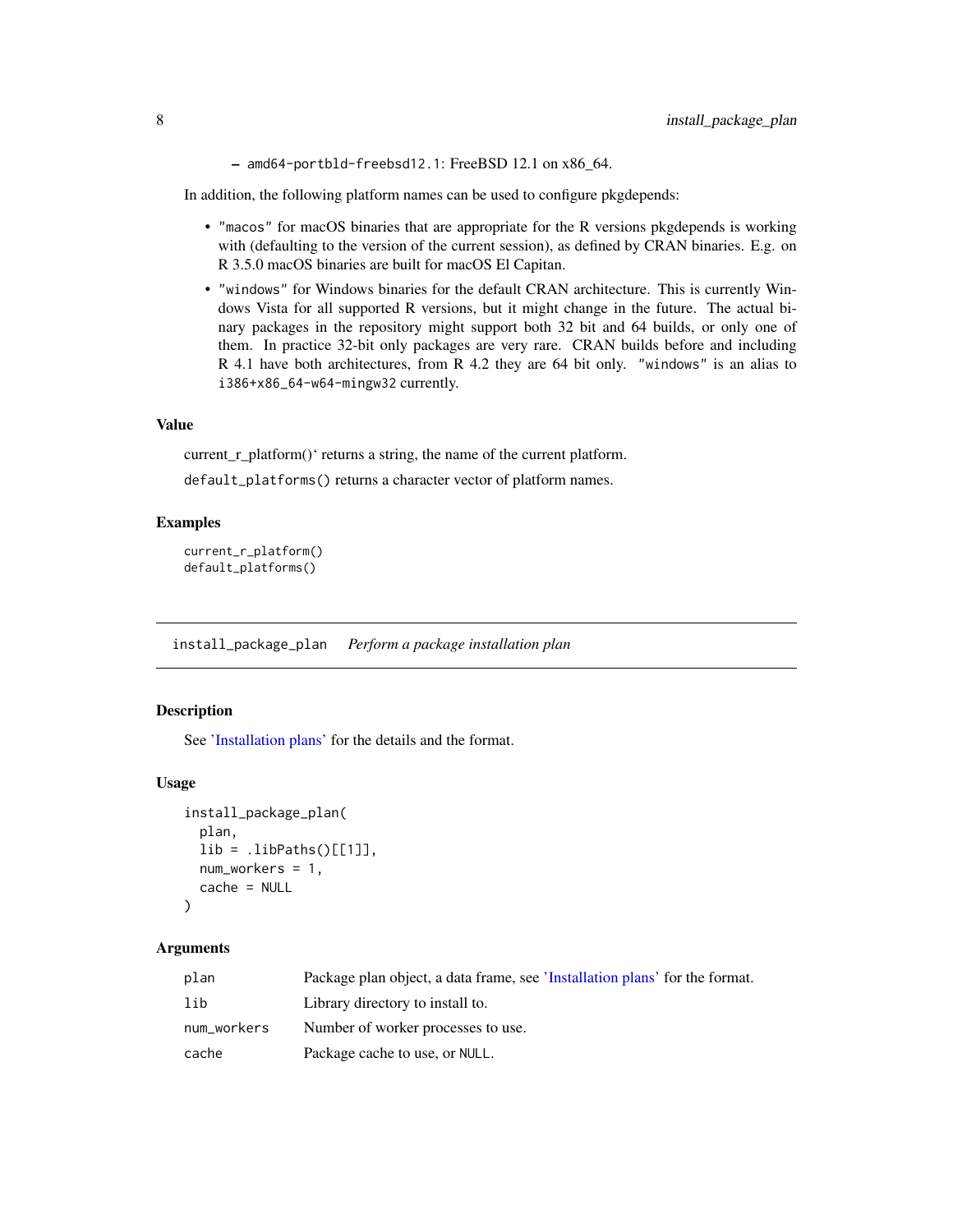# <span id="page-8-0"></span>install\_plans 9

# Value

Information about the installation process.

<span id="page-8-1"></span>install\_plans *Installation plans*

# Description

An installation plan contains all data that is needed to install a set of package files. It is usually created from an [installation proposal](#page-22-1) with [solving](#page-43-1) the dependencies and [downloading](#page-35-1) the package files.

#### Details

It is also possible to create an installation plan a different way. An installation plan object must be a data frame, with at least the following columns:

- package: The name of the package.
- type: The type of the [package reference.](#page-36-1)
- binary: Whether the package is a binary package.
- file: Full path to the package file or directory.
- dependencies: A list column that lists the names of the dependent packages for each package.
- needscompilation: Whether the package needs compilation. This should be FALSE for binary packages.

For installation plans created via [pkg\\_installation\\_proposal,](#page-22-1) the plan contains all columns from [pkg\\_download\\_result](#page-35-2) objects, and some additional ones:

- library: the library the package is supposed to be installed to.
- direct: whether the package was directly requested or it is installed as a dependency.
- vignettes: whether the vignettes need to be (re)built.
- packaged: whether R CMD build was already called for the package.

#### See Also

[pkg\\_installation\\_proposal](#page-22-1) to create install plans, [install\\_package\\_plan\(\)](#page-7-1) to install plans from any source.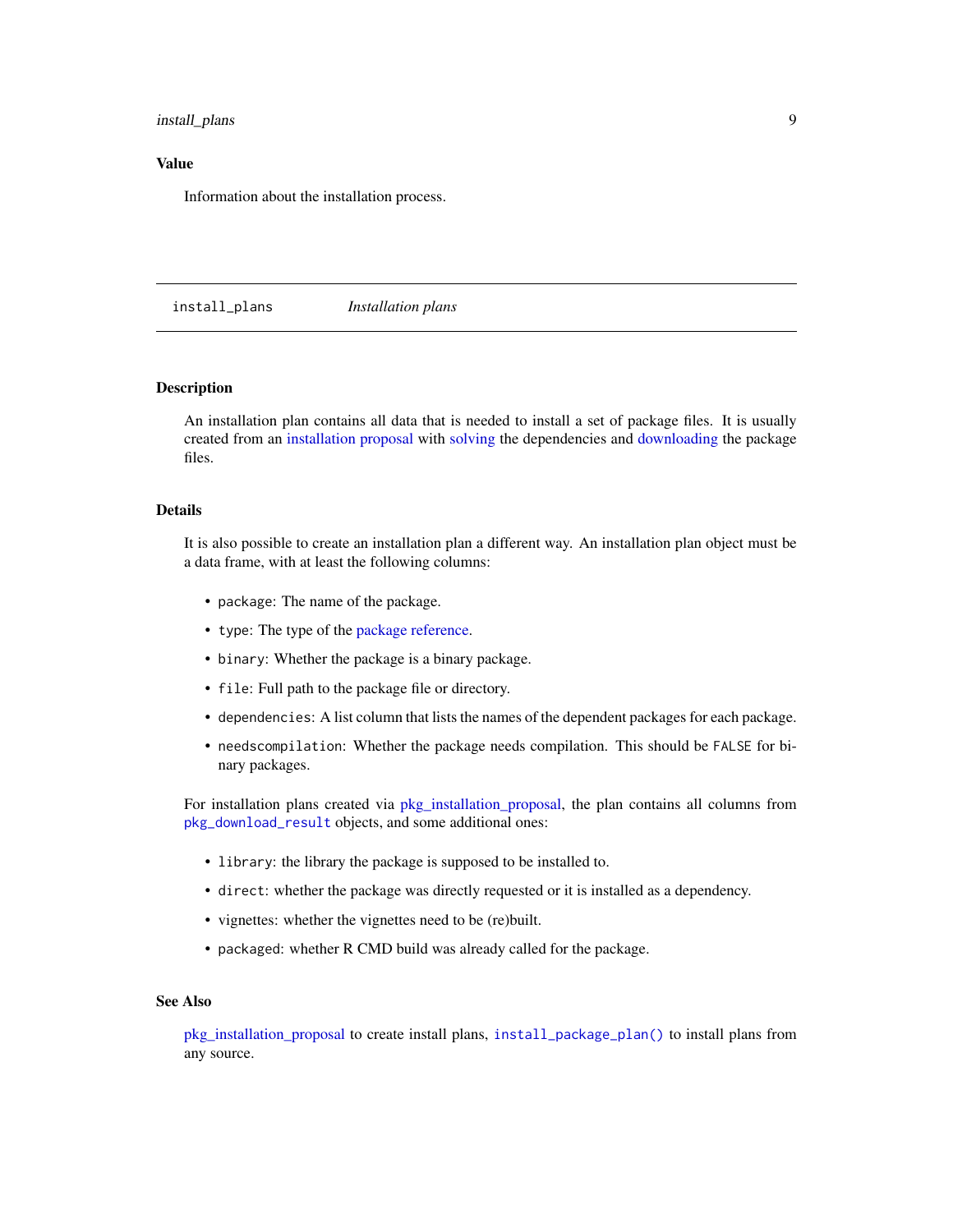#### Examples

```
## Not run:
pdi <- new_pkg_installation_proposal(
  "pak",
  config = list(library = tempfile()))
pdi$resolve()
pdi$solve()
pdi$download()
pdi$get_install_plan()
```
## End(Not run)

is\_valid\_package\_name *Check whether a package name is valid*

# Description

Check whether a package name is valid

# Usage

```
is_valid_package_name(nm)
```
#### Arguments

nm Potential package name, string of length 1.

#### Value

Logical flag. If FALSE, then the reason attribute contains a character string, the explanation why the package name is invalid. See examples below.

# Examples

```
is_valid_package_name("pak")
is_valid_package_name("pkg")
is_valid_package_name("pak\u00e1ge")
is_valid_package_name("good-package")
is_valid_package_name("x")
is_valid_package_name("1stpackage")
is_valid_package_name("dots.")
```
<span id="page-9-0"></span>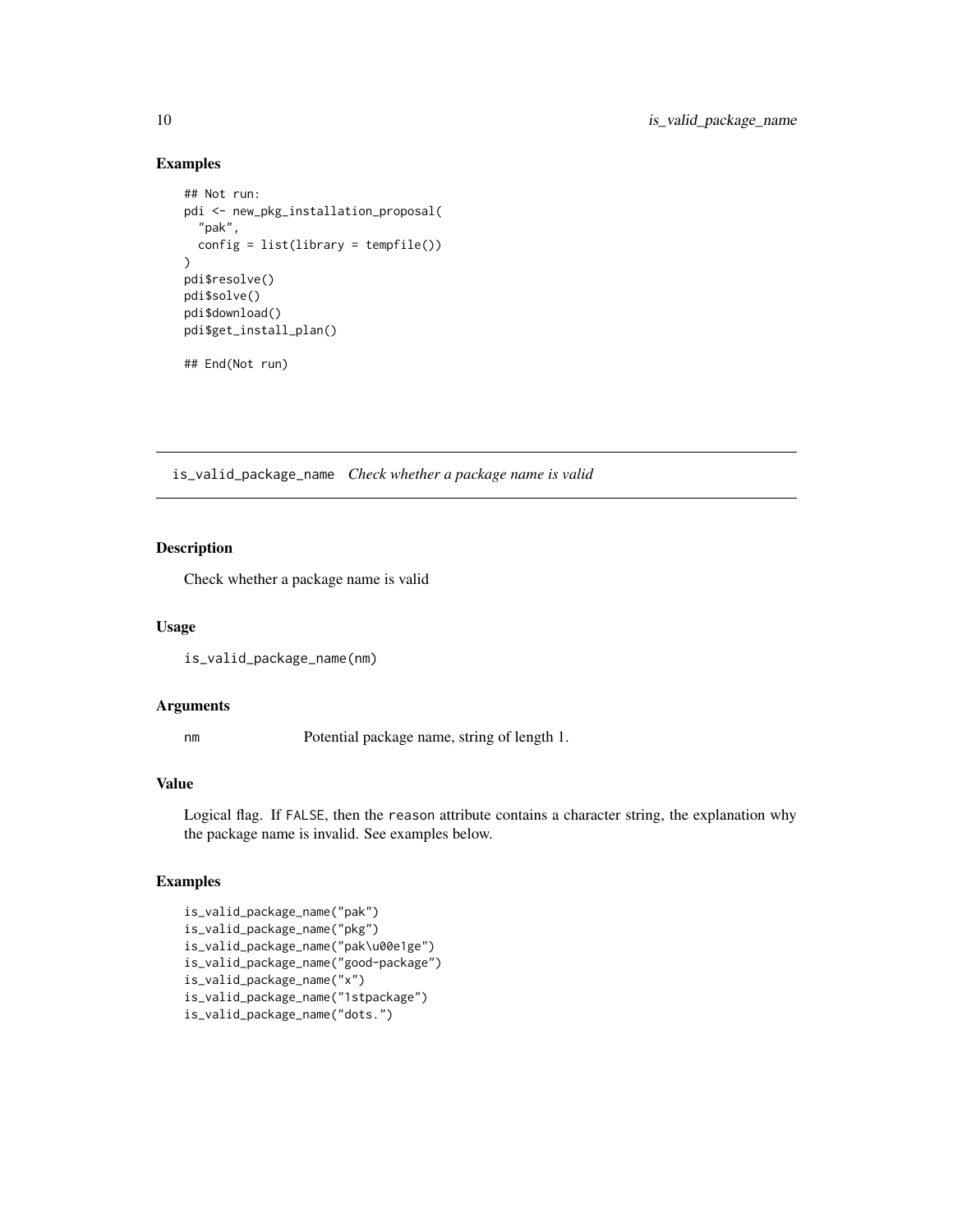<span id="page-10-0"></span>

#### **Description**

Query data of all packages in a package library.

# Usage

```
lib_status(library = .libPaths()[1], packages = NULL)
```
#### Arguments

| library  | Path to library.                                 |
|----------|--------------------------------------------------|
| packages | If not NULL, then only these packages are shown. |

# Value

Data frame that contains data about the packages installed in the library.

| new_pkg_deps |  |  |  |
|--------------|--|--|--|
|--------------|--|--|--|

 $R6$  class for package dependency lookup

#### <span id="page-10-1"></span>Description

Look up dependencies of R packages from various sources.

# Usage

new\_pkg\_deps(refs, ...)

# Arguments

| refs     | Package names or references. See 'Package references' for the syntax. |
|----------|-----------------------------------------------------------------------|
| $\cdots$ | Additional arguments, passed to pkg_deps\$new().                      |

# Details

new\_pkg\_deps() creates a new object from the pkg\_deps class. The advantage of new\_pkg\_deps() compared to using the [pkg\\_deps](#page-10-1) constructor directly is that it avoids making pkgdepends a build time dependency.

The usual steps to query package dependencies are:

- 1. Create a pkg\_deps object with new\_pkg\_deps().
- 2. Resolve all possible dependencies with [pkg\\_deps\\$resolve\(\)](#page-12-0).
- 3. Solve the dependencies, to obtain a subset of all possible dependencies that can be installed together, with [pkg\\_deps\\$solve\(\)](#page-12-1).
- 4. Call [pkg\\_deps\\$get\\_solution\(\)](#page-0-0) to list the result of the dependency solver.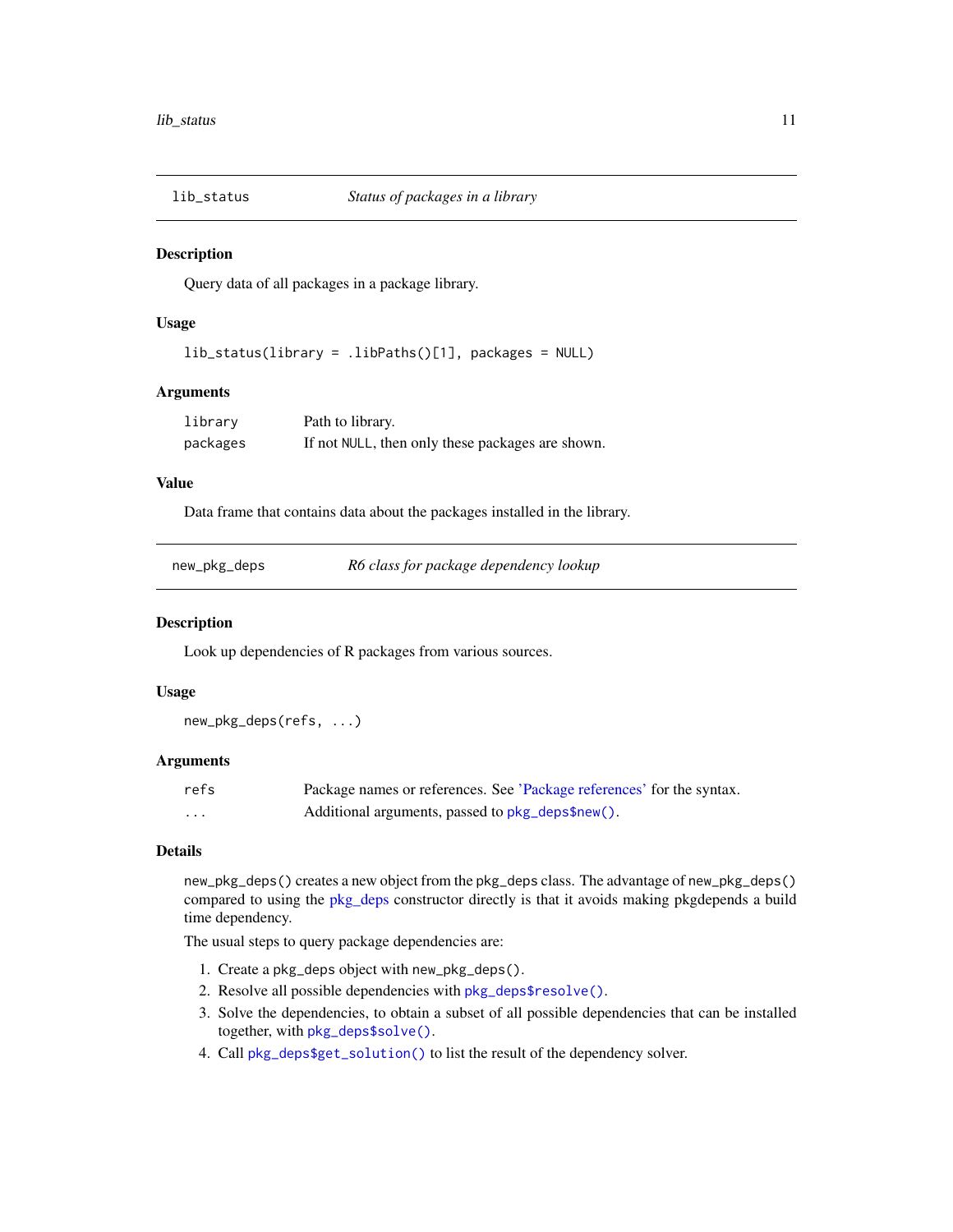<span id="page-11-2"></span>new\_pkg\_deps() returns a new pkg\_deps object.

# **Methods**

# Public methods:

- [pkg\\_deps\\$new\(\)](#page-11-0)
- [pkg\\_deps\\$get\\_refs\(\)](#page-11-1)
- [pkg\\_deps\\$get\\_config\(\)](#page-12-2)
- [pkg\\_deps\\$resolve\(\)](#page-12-0)
- [pkg\\_deps\\$async\\_resolve\(\)](#page-12-3)
- [pkg\\_deps\\$get\\_resolution\(\)](#page-12-4)
- [pkg\\_deps\\$get\\_solve\\_policy\(\)](#page-12-5)
- [pkg\\_deps\\$set\\_solve\\_policy\(\)](#page-12-6)
- [pkg\\_deps\\$solve\(\)](#page-12-1)
- [pkg\\_deps\\$get\\_solution\(\)](#page-13-0)
- [pkg\\_deps\\$stop\\_for\\_solution\\_error\(\)](#page-13-1)
- [pkg\\_deps\\$draw\(\)](#page-13-2)
- [pkg\\_deps\\$format\(\)](#page-13-3)
- [pkg\\_deps\\$print\(\)](#page-13-4)
- [pkg\\_deps\\$clone\(\)](#page-14-0)

<span id="page-11-0"></span>Method new(): Create a new pkg\_deps object. Consider using new\_pkg\_deps() instead of calling the constructor directly.

The returned object can be used to look up (recursive) dependencies of R packages from various sources. To perform the actual lookup, you'll need to call the [resolve\(\)](#page-12-0) method.

```
Usage:
pkg_deps$new(
  refs,
  config = list(),
  policy = c("lazy", "upgrade"),
  remote_types = NULL
)
```
*Arguments:*

refs Package names or references. See ['Package references'](#page-36-1) for the syntax.

config Configuration options, a named list. See ['Configuration'.](#page-32-1)

policy Solution policy. See ['The dependency solver'.](#page-43-1)

remote\_types Custom remote ref types, this is for advanced use, and experimental currently.

*Returns:* A new pkg\_deps object.

<span id="page-11-1"></span>Method get\_refs(): The package refs that were used to create the pkg\_deps object.

*Usage:*

pkg\_deps\$get\_refs()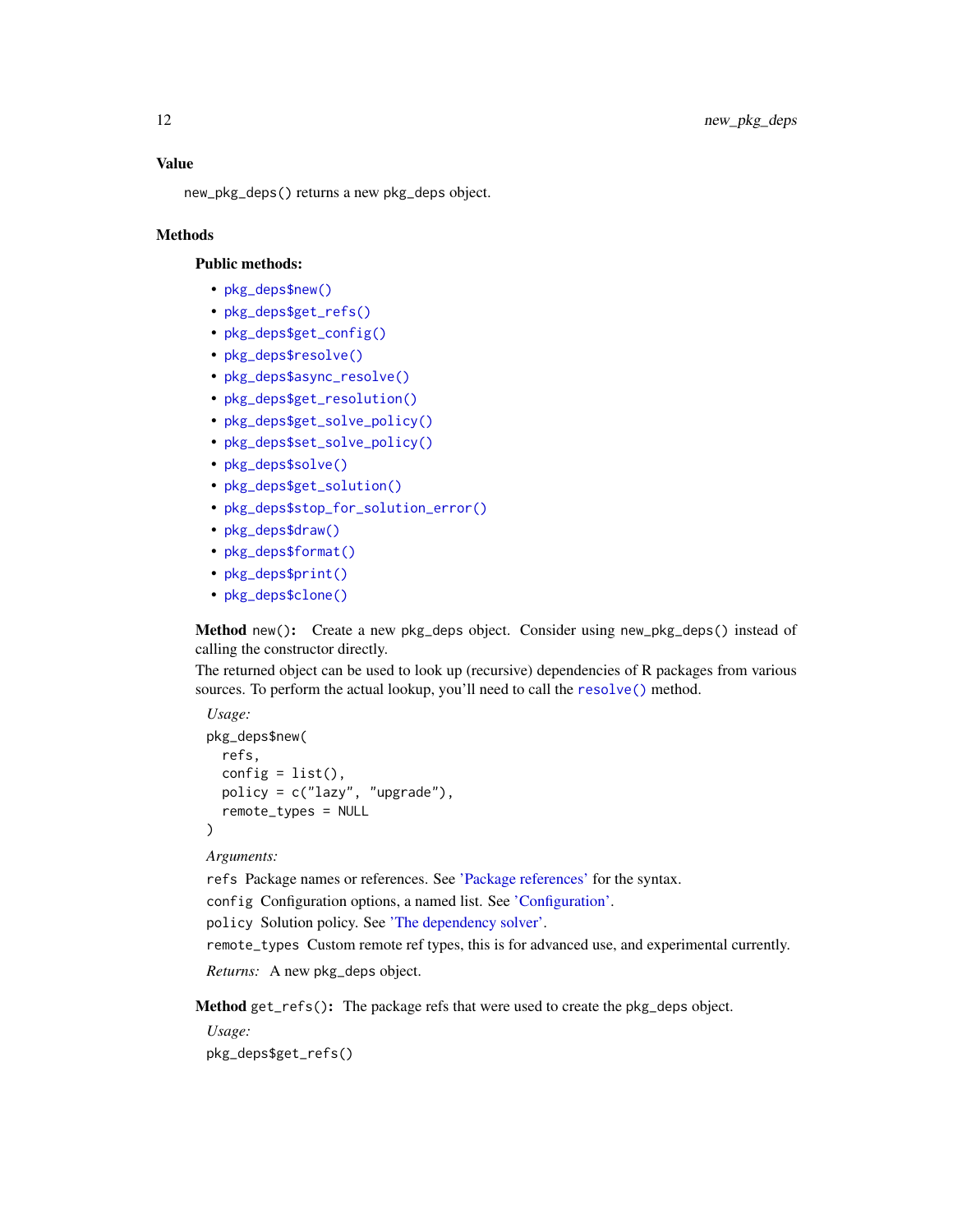<span id="page-12-7"></span>*Returns:* A character vector of package refs that were used to create the pkg\_deps object.

<span id="page-12-2"></span>Method get\_config(): Configuration options for the pkg\_deps object. See ['Configuration'](#page-32-1) for details.

*Usage:* pkg\_deps\$get\_config()

*Returns:* See ['Configuration'](#page-32-1) for the configuration entries.

<span id="page-12-0"></span>Method resolve(): Resolve the dependencies of the specified package references. This usually means downloading metadata from CRAN and Bioconductor, unless already cached, and also from GitHub if GitHub refs were included, either directly or indirectly. See ['Dependency](#page-40-1) [resolution'](#page-40-1) for details.

*Usage:*

pkg\_deps\$resolve()

*Returns:* The pkg\_deps object itself, invisibly.

<span id="page-12-3"></span>Method async\_resolve(): The same as [resolve\(\)](#page-12-0), but asynchronous. This method is for advanced use.

*Usage:* pkg\_deps\$async\_resolve()

*Returns:* A deferred value.

<span id="page-12-4"></span>Method get\_resolution(): Query the result of the dependency resolution. This method can be called after [resolve\(\)](#page-12-0) has completed.

*Usage:* pkg\_deps\$get\_resolution()

*Returns:* A [pkg\\_resolution\\_result](#page-40-2) object, which is also a data frame. See ['Dependency resolu](#page-40-1)[tion'](#page-40-1) for its columns.

<span id="page-12-5"></span>Method get\_solve\_policy(): Returns the current policy of the dependency solver. See ['The](#page-43-1) [dependency solver'](#page-43-1) for details.

*Usage:*

pkg\_deps\$get\_solve\_policy()

*Returns:* A character vector of length one.

<span id="page-12-6"></span>Method set\_solve\_policy(): Set the current policy of the dependency solver. If the object already contains a solution and the new policy is different than the old policy, then the solution is deleted. See ['The dependency solver'](#page-43-1) for details.

*Usage:*

pkg\_deps\$set\_solve\_policy(policy = c("lazy", "upgrade"))

*Arguments:*

<span id="page-12-1"></span>policy Policy to set.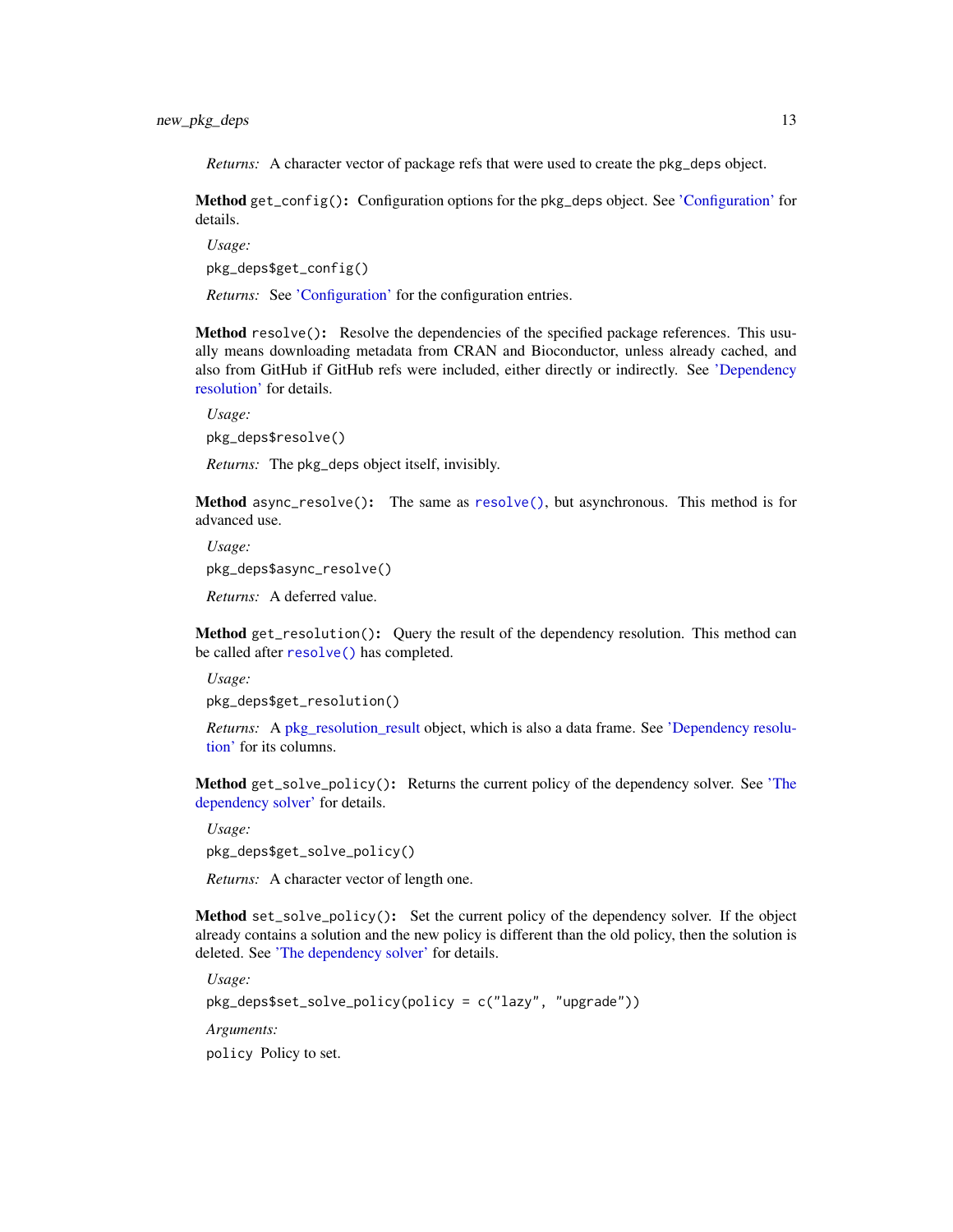<span id="page-13-5"></span>Method solve(): Solve the package dependencies. Out of the resolved dependencies, it works out a set of packages, that can be installed together to create a functional installation. The set includes all directly specified packages, and all required (or suggested, depending on the configuration) packages as well. It includes every package at most once. See ['The dependency solver'](#page-43-1) for details.

solve() calls [resolve\(\)](#page-12-0) automatically, if it hasn't been called yet.

*Usage:* pkg\_deps\$solve()

*Returns:* The pkg\_deps object itself, invisibly.

<span id="page-13-0"></span>Method get\_solution(): Returns the solution of the package dependencies.

*Usage:*

pkg\_deps\$get\_solution()

*Returns:* A [pkg\\_solution\\_result](#page-43-2) object, which is a list. See pkg\_solution\_result for details.

<span id="page-13-1"></span>Method stop\_for\_solution\_error(): Error if the dependency solver failed to find a consistent set of packages that can be installed together.

*Usage:* pkg\_deps\$stop\_for\_solution\_error()

<span id="page-13-2"></span>**Method** draw(): Draw a tree of package dependencies. It returns a tree object, see  $\text{cli}: \text{tree}($ ). Printing this object prints the dependency tree to the screen.

*Usage:* pkg\_deps\$draw()

*Returns:* A tree object from the cli package, see [cli::tree\(\)](#page-0-0).

<span id="page-13-3"></span>Method format(): Format a pkg\_deps object, typically for printing.

*Usage:*

pkg\_deps\$format(...)

*Arguments:*

... Not used currently.

*Returns:* A character vector, each element should be a line in the printout.

<span id="page-13-4"></span>Method print(): Prints a pkg\_deps object to the screen. The printout includes:

- The package refs.
- Whether the object has the resolved dependencies.
- Whether the resolution had errors.
- Whether the object has the solved dependencies.
- Whether the solution had errors.
- Advice on which methods to call next.

See the example below.

*Usage:*

pkg\_deps\$print(...)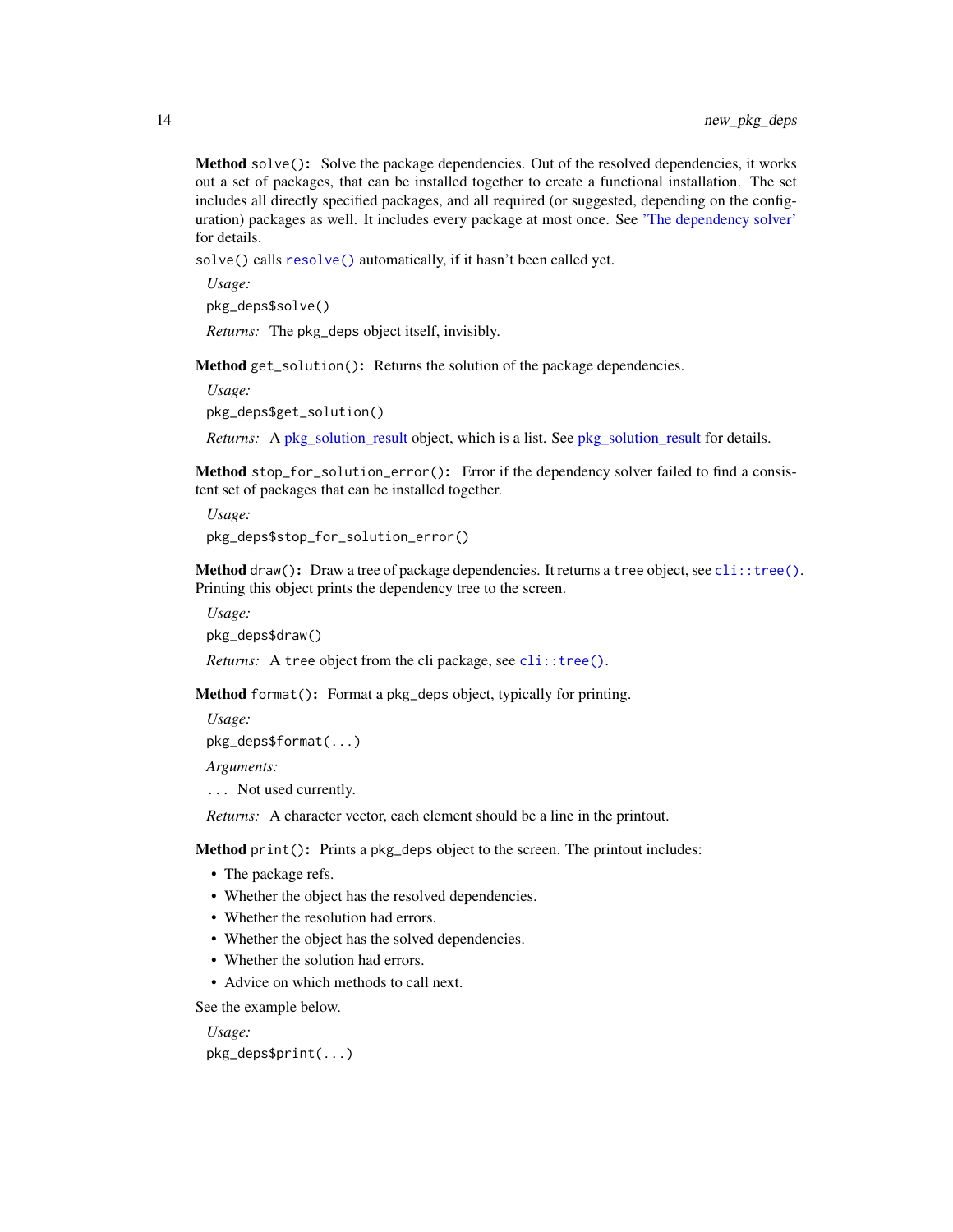*Arguments:*

... not used currently.

*Returns:* The pkg\_deps object itself, invisibly.

<span id="page-14-0"></span>Method clone(): The objects of this class are cloneable with this method.

*Usage:* pkg\_deps\$clone(deep = FALSE) *Arguments:* deep Whether to make a deep clone.

# Examples

```
# Method initialize()
pd <- pkg_deps$new("r-lib/pkgdepends")
pd
```

```
# Method get_refs()
pd <- new_pkg_deps(c("pak", "jsonlite"))
pd$get_refs()
```

```
# Method get_config()
pd <- new_pkg_deps("pak")
pd$get_config()
```

```
# Method resolve()
pd <- new_pkg_deps("pak")
pd$resolve()
pd$get_resolution()
```

```
# Method get_resolution()
pd <- new_pkg_deps("r-lib/pkgdepends")
pd$resolve()
pd$get_resolution()
```

```
# Method get_solve_policy()
pdi <- new_pkg_deps("r-lib/pkgdepends")
pdi$get_solve_policy()
pdi$set_solve_policy("upgrade")
pdi$get_solve_policy()
```

```
# Method set_solve_policy()
pdi <- new_pkg_deps("r-lib/pkgdepends")
pdi$get_solve_policy()
pdi$set_solve_policy("upgrade")
```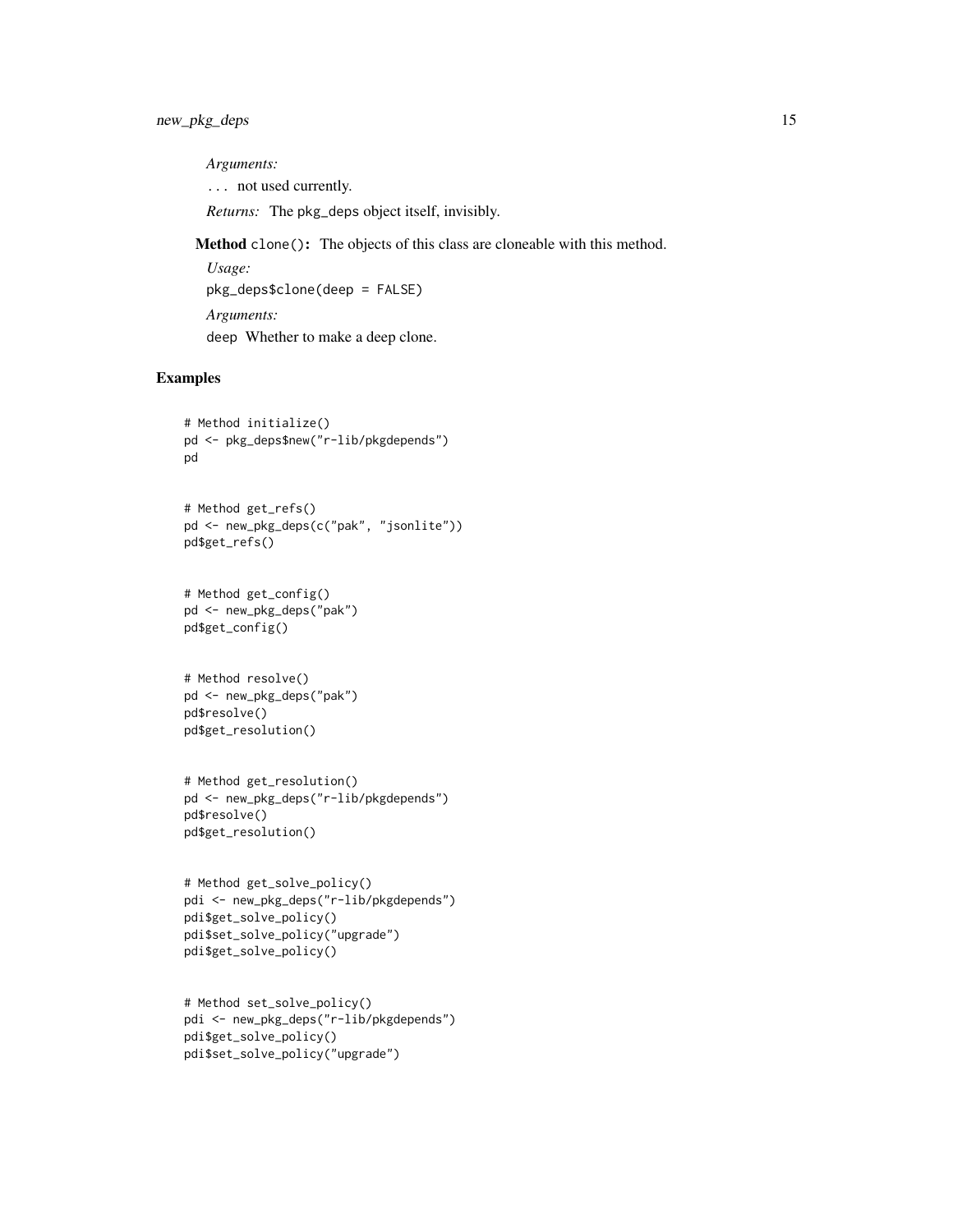```
pdi$get_solve_policy()
# Method solve()
pd <- new_pkg_deps("r-lib/pkgdepends")
pd$resolve()
pd$solve()
pd$get_solution()
# Method get_solution()
pd <- new_pkg_deps("pkgload")
pd$resolve()
pd$solve()
pd$get_solution()
# Method stop_for_solution_error()
# This is an error, because the packages conflict:
pd <- new_pkg_deps(
 c("r-lib/pak", "cran::pak"),
  config = list(library = tempfile())
\lambdapd$resolve()
pd$solve()
pd
# This fails:
# pd$stop_for_solution_error()
# Method draw()
pd <- new_pkg_deps("pkgload")
pd$solve()
pd$draw()
# Method print()
pd <- new_pkg_deps("r-lib/pkgdepends")
pd
pd$resolve()
pd
pd$solve()
pd
```
<span id="page-15-1"></span>new\_pkg\_download\_proposal *R6 class for package downloads*

<span id="page-15-0"></span>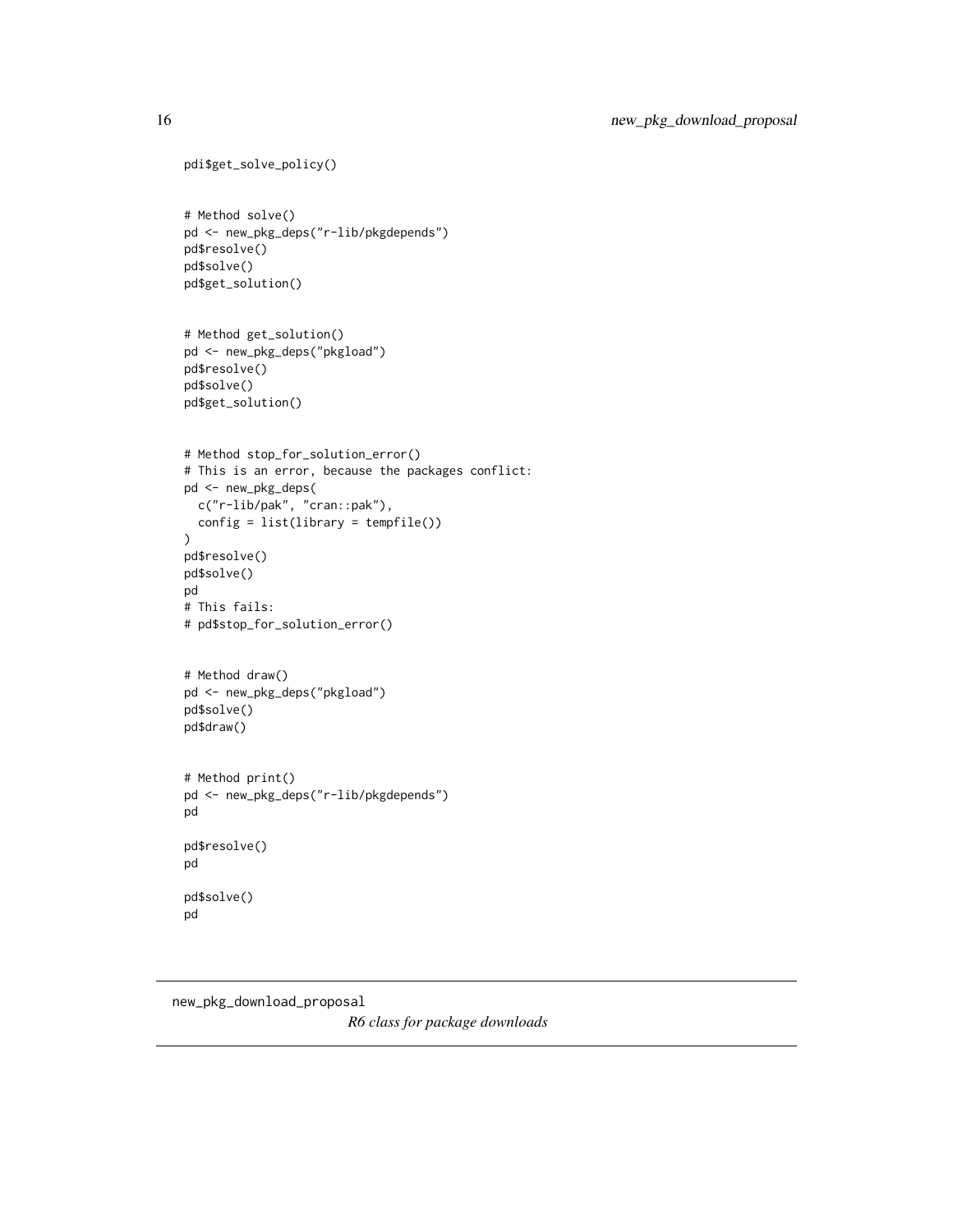#### <span id="page-16-0"></span>Description

Download packages with their dependencies, from various sources.

#### Usage

```
new_pkg_download_proposal(refs, ...)
```
#### Arguments

| refs     | Package names or references. See 'Package references' for the syntax. |
|----------|-----------------------------------------------------------------------|
| $\cdots$ | Additional arguments, passed to pkg_download_proposal\$new().         |

# Details

new\_pkg\_download\_proposal() creates a new object from the pkg\_download\_proposal class, that can be used to look up and download R packages and their dependencies. The advantage of new\_pkg\_download\_proposal() compared to using the [pkg\\_download\\_proposal](#page-15-1) constructor directly is that it avoids making pkgdepends a build time dependency.

Typical workflow to download a set of packages:

- 1. Create a pkg\_download\_proposal object with new\_pkg\_download\_proposal().
- 2. Resolve all possible dependencies with [pkg\\_download\\_proposal\\$resolve\(\)](#page-12-0).
- 3. Download all files with [pkg\\_download\\_proposal\\$download\(\)](#page-18-0).
- 4. Get the data about the packages and downloads with [pkg\\_download\\_proposal\\$get\\_downloads\(\)](#page-0-0).

#### Value

new\_pkg\_download\_proposal() returns a new pkg\_download\_proposal object.

# Methods

#### Public methods:

- [pkg\\_download\\_proposal\\$new\(\)](#page-11-0)
- [pkg\\_download\\_proposal\\$get\\_refs\(\)](#page-11-1)
- [pkg\\_download\\_proposal\\$get\\_config\(\)](#page-12-2)
- [pkg\\_download\\_proposal\\$resolve\(\)](#page-12-0)
- [pkg\\_download\\_proposal\\$async\\_resolve\(\)](#page-12-3)
- [pkg\\_download\\_proposal\\$get\\_resolution\(\)](#page-12-4)
- [pkg\\_download\\_proposal\\$download\(\)](#page-18-0)
- [pkg\\_download\\_proposal\\$async\\_download\(\)](#page-18-1)
- [pkg\\_download\\_proposal\\$get\\_downloads\(\)](#page-18-2)
- [pkg\\_download\\_proposal\\$stop\\_for\\_download\\_error\(\)](#page-18-3)
- [pkg\\_download\\_proposal\\$format\(\)](#page-13-3)
- [pkg\\_download\\_proposal\\$print\(\)](#page-13-4)
- [pkg\\_download\\_proposal\\$clone\(\)](#page-14-0)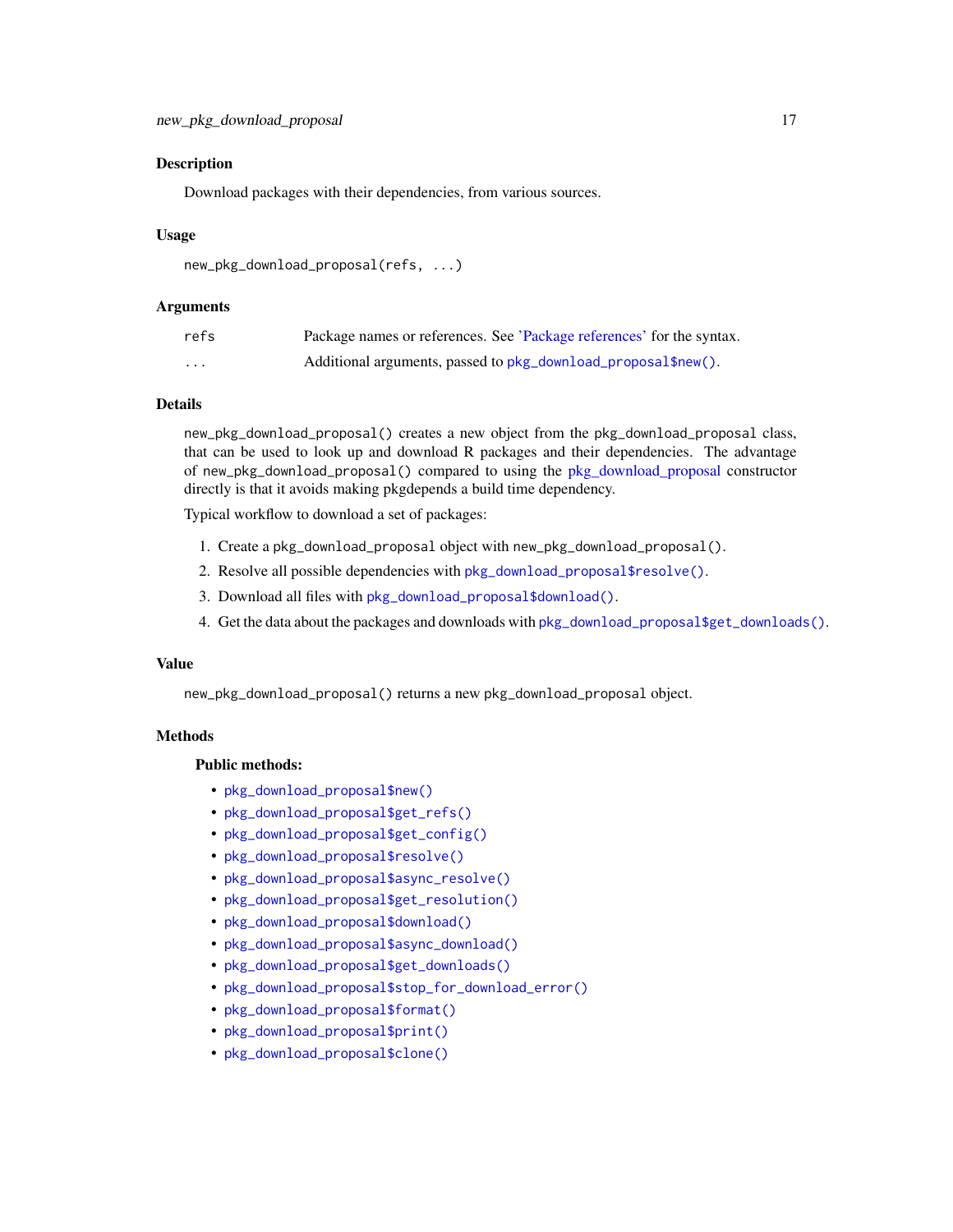<span id="page-17-0"></span>Method new(): Create a new pkg\_download\_proposal object. Consider using new\_pkg\_download\_proposal() instead of calling the constructor directly.

The returned object can be used to look up (recursive) dependencies of R packages from various sources, and then to download the package files.

*Usage:*

```
pkg_download_proposal$new(refs, config = list(), remote_types = NULL)
```
*Arguments:*

refs Package names or references. See ['Package references'](#page-36-1) for the syntax.

config Configuration options, a named list. See ['Configuration'.](#page-32-1)

remote\_types Custom remote ref types, this is for advanced use, and experimental currently.

*Examples:* pdl <- pkg\_download\_proposal\$new("r-lib/pkgdepends") pdl

Method get\_refs(): The package refs that were used to create the pkg\_download\_proposal object.

*Usage:*

pkg\_download\_proposal\$get\_refs()

*Returns:* A character vector of package refs that were used to create the pkg\_download\_proposal object.

Method get\_config(): Configuration options for the pkg\_download\_proposal object. See ['Configuration'](#page-32-1) for details.

*Usage:*

pkg\_download\_proposal\$get\_config()

*Returns:* Named list. See ['Configuration'](#page-32-1) for the configuration options.

Method resolve(): Resolve the dependencies of the specified package references. This usually means downloading metadata from CRAN and Bioconductor, unless already cached, and also from GitHub if GitHub refs were included, either directly or indirectly. See ['Dependency](#page-40-1) [resolution'](#page-40-1) for details.

*Usage:*

pkg\_download\_proposal\$resolve()

*Returns:* The pkg\_download\_proposal object itself, invisibly.

Method async\_resolve(): The same as [resolve\(\)](#page-12-0), but asynchronous. This method is for advanced use.

*Usage:*

pkg\_download\_proposal\$async\_resolve()

*Returns:* A deferred value.

Method get\_resolution(): Query the result of the dependency resolution. This method can be called after [resolve\(\)](#page-12-0) has completed.

*Usage:*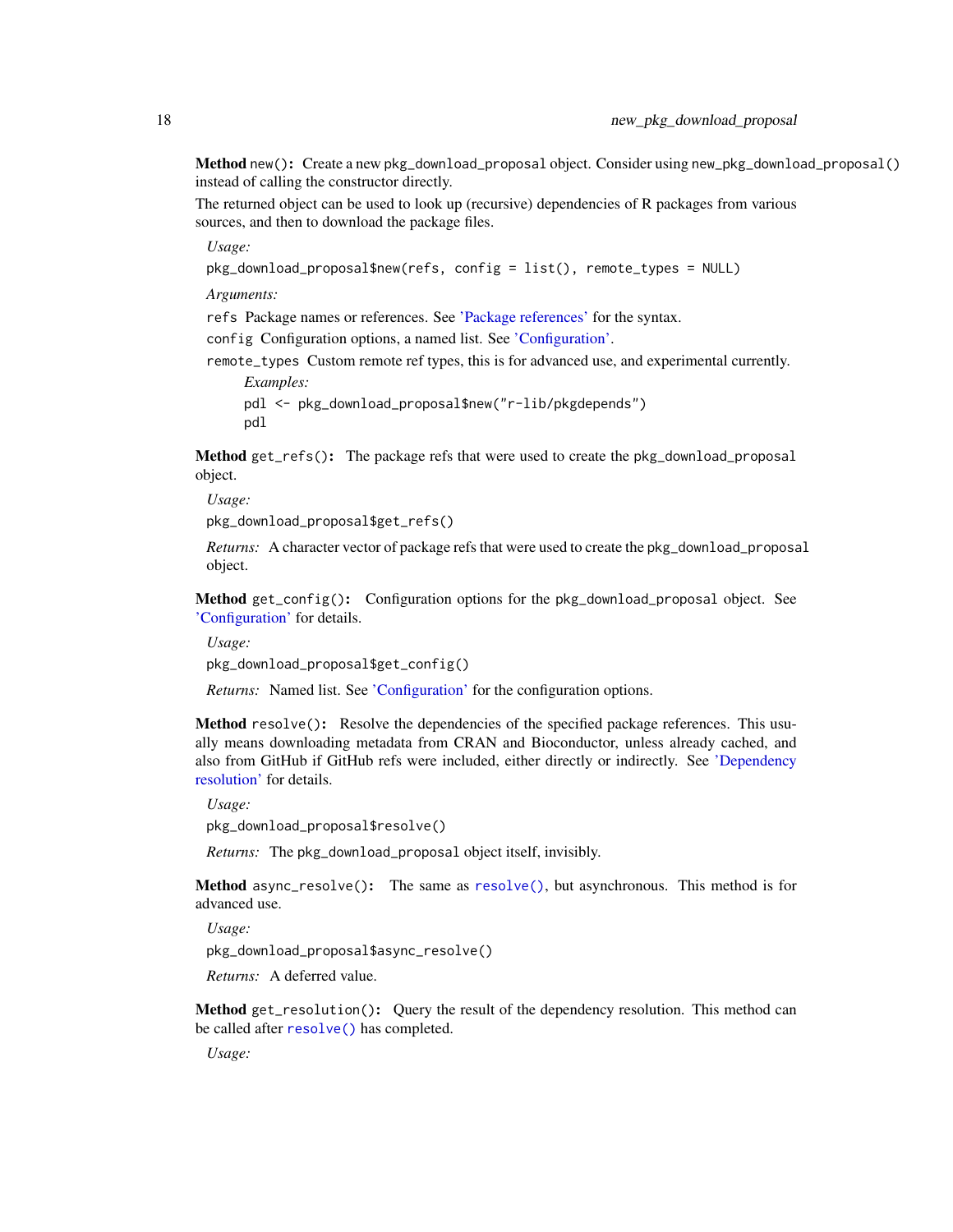<span id="page-18-4"></span>pkg\_download\_proposal\$get\_resolution()

*Returns:* A [pkg\\_resolution\\_result](#page-40-2) object, which is also a data frame. See ['Dependency resolu](#page-40-1)[tion'](#page-40-1) for its columns.

<span id="page-18-0"></span>Method download(): Download all resolved packages. It uses the package cache in the pkgcache package by default, to avoid downloads if possible.

*Usage:*

pkg\_download\_proposal\$download()

*Returns:* The pkg\_download\_proposal object, invisibly.

<span id="page-18-1"></span>Method async\_download(): The same as [download\(\)](#page-18-0), but asynchronous. This method is for advanced use.

*Usage:*

pkg\_download\_proposal\$async\_download()

*Returns:* A deferred value.

<span id="page-18-2"></span>Method get\_downloads(): Returns the summary of the package downloads.

*Usage:*

pkg\_download\_proposal\$get\_downloads()

*Returns:* A [pkg\\_download\\_result](#page-35-2) object, which is a list. See [pkg\\_download\\_result](#page-35-2) for details.

<span id="page-18-3"></span>Method stop\_for\_download\_error(): Throw and error if the some of the downloads have failed for the most recent [pkg\\_download\\_proposal\\$download\(\)](#page-18-0) call.

*Usage:*

pkg\_download\_proposal\$stop\_for\_download\_error()

Method format(): Format a pkg\_download\_proposal object, typically for printing.

*Usage:*

pkg\_download\_proposal\$format(...)

*Arguments:*

... not used currently.

*Returns:* Nothing. A character vector, each element should be a line in the printout.

Method print(): Prints a pkg\_download\_proposal object to the screen. The printout includes:

- The package refs.
- Whether the object has the resolved dependencies.
- Whether the resolution had errors.
- Whether the downloads were completed.
- Whether the downloads had errors.
- Advice on which methods to call next.

See the example below.

*Usage:*

pkg\_download\_proposal\$print(...)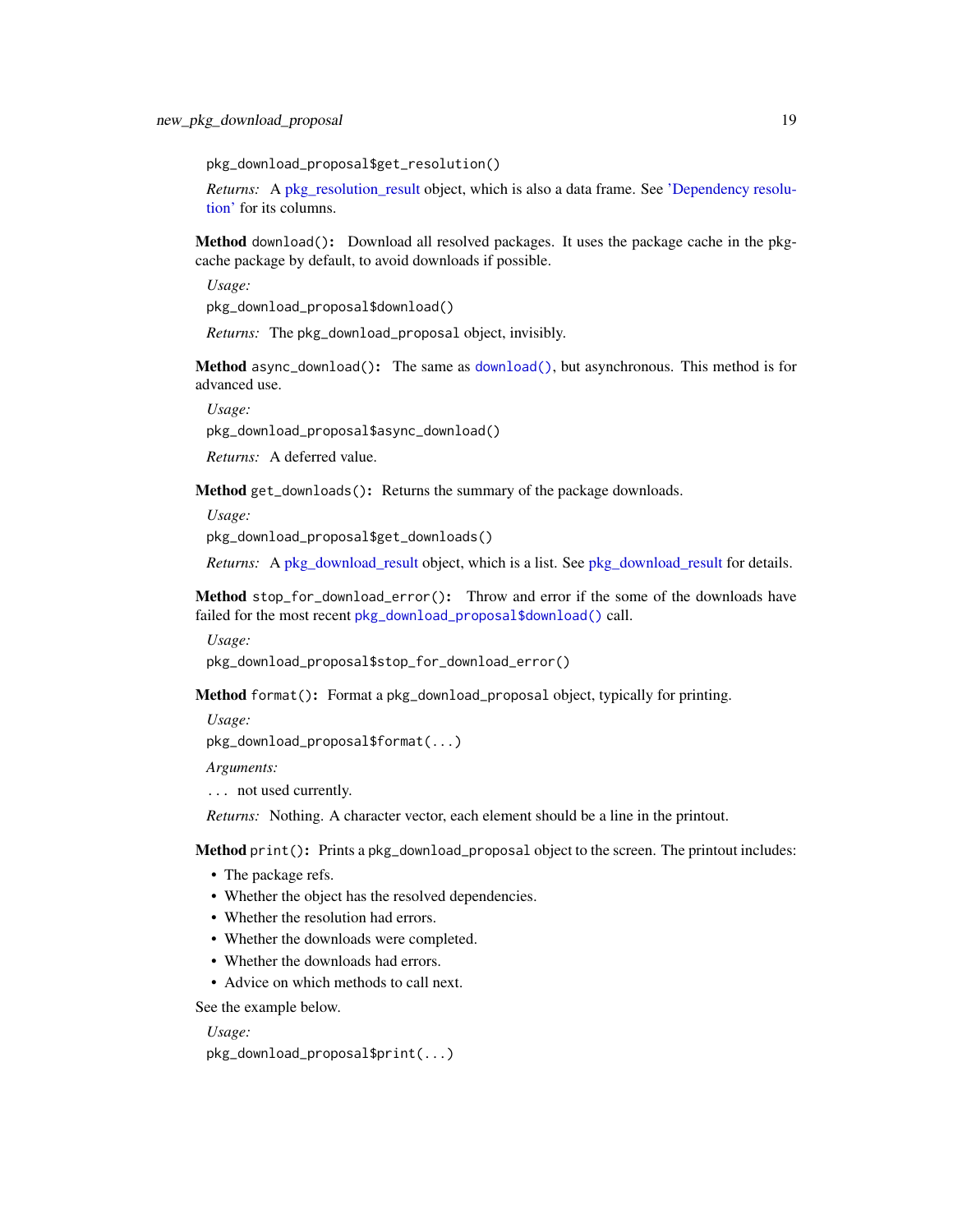*Arguments:*

... not used currently.

*Returns:* The pkg\_download\_proposal object itself, invisibly.

Method clone(): The objects of this class are cloneable with this method.

*Usage:* pkg\_download\_proposal\$clone(deep = FALSE) *Arguments:* deep Whether to make a deep clone.

# Examples

```
# Method get_refs()
pdl <- new_pkg_download_proposal(c("pak", "jsonlite"))
pdl$get_refs()
```

```
# Method get_config()
pdl <- new_pkg_download_proposal("pak")
pdl$get_config()
```

```
# Method resolve()
pdl <- new_pkg_download_proposal("pak")
pdl$resolve()
pdl$get_resolution()
```

```
# Method get_resolution()
pdl <- new_pkg_download_proposal("r-lib/pkgdepends")
pdl$resolve()
pdl$get_resolution()
```

```
# Method download()
pdl <- new_pkg_download_proposal("r-lib/pkgdepends")
pdl$resolve()
pdl$download()
pdl$get_downloads()
```

```
# Method get_downloads()
pdl <- new_pkg_download_proposal("pkgload")
pdl$resolve()
pdl$download()
pdl$get_downloads()
```
# Method print() pdl <- new\_pkg\_download\_proposal("r-lib/pkgdepends")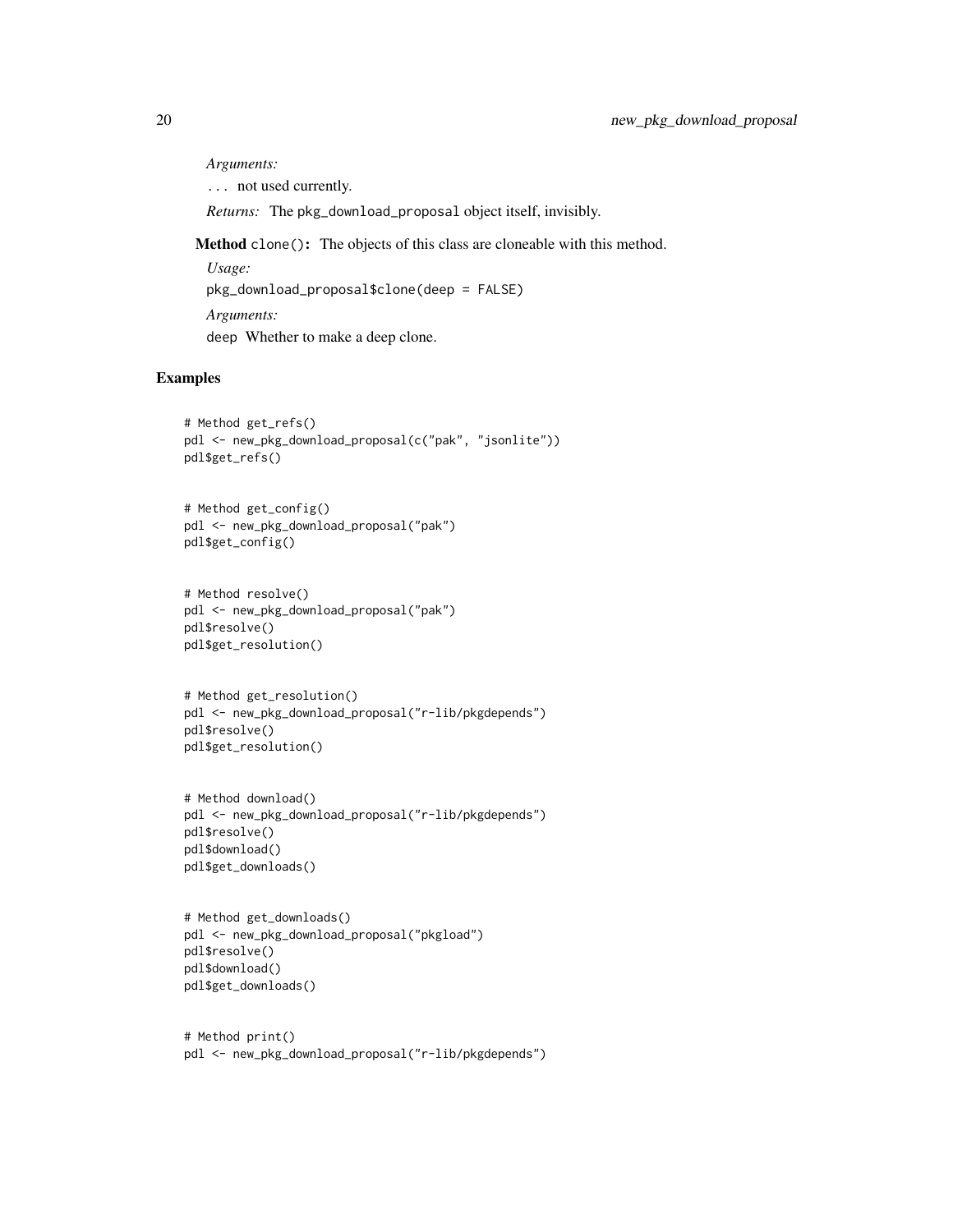# <span id="page-20-0"></span>new\_pkg\_installation\_plan 21

pdl pdl\$resolve() pdl pdl\$download()

pdl

new\_pkg\_installation\_plan

*R6 class for installation from a lock file*

# Description

An installation plan is similar to an installation proposal (i.e. [pkg\\_installation\\_proposal\)](#page-22-1), but it already contains the solved dependencies, complete with download URLs.

#### Usage

```
new_pkg_installation_plan(lockfile = "pkg.lock", config = list(), ...)
```
#### Arguments

| lockfile                | Path to the lock file to use.                                                                                                         |
|-------------------------|---------------------------------------------------------------------------------------------------------------------------------------|
| config                  | Configuration options, a named list. See 'Configuration'. If it does not include<br>library, then .libPaths()[1] is added as library. |
| $\cdot$ $\cdot$ $\cdot$ | Additional arguments, passed to pkg_installation_plan\$new().                                                                         |

# Details

Typically you create a pkg\_installation\_plan object with new\_pkg\_installation\_plan() and then call its \$download() method to download the packages and then its \$install() method to install them.

#### Value

new\_pkg\_installation\_plan() returns a pkg\_installation\_plan object.

## Super class

[pkgdepends::pkg\\_installation\\_proposal](#page-0-0) -> pkg\_installation\_plan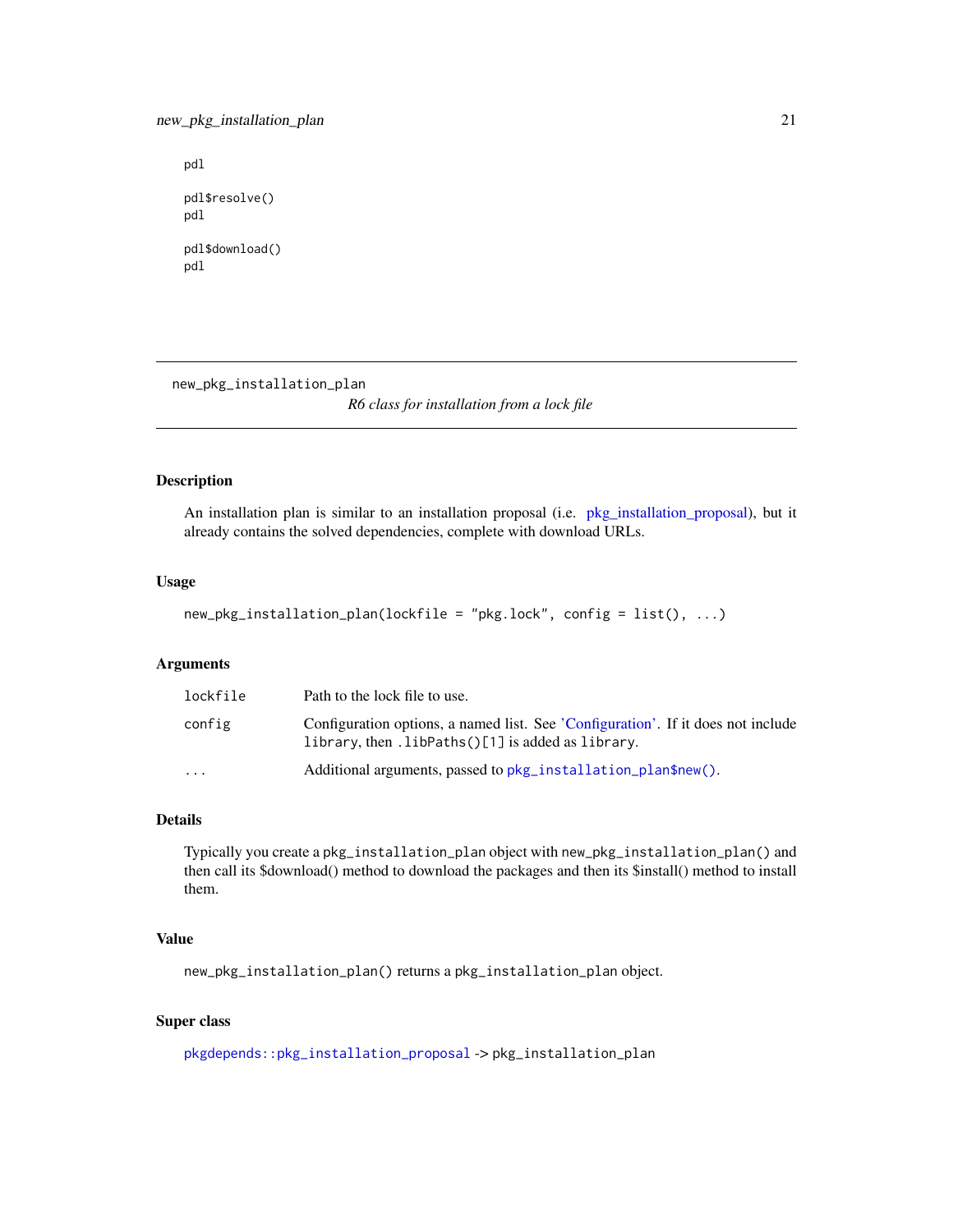# Methods

Public methods:

- [pkg\\_installation\\_plan\\$new\(\)](#page-11-0)
- [pkg\\_installation\\_plan\\$resolve\(\)](#page-12-0)
- [pkg\\_installation\\_plan\\$async\\_resolve\(\)](#page-12-3)
- [pkg\\_installation\\_plan\\$get\\_solve\\_policy\(\)](#page-12-5)
- [pkg\\_installation\\_plan\\$set\\_solve\\_policy\(\)](#page-12-6)
- [pkg\\_installation\\_plan\\$solve\(\)](#page-12-1)
- [pkg\\_installation\\_plan\\$update\(\)](#page-22-2)
- [pkg\\_installation\\_plan\\$format\(\)](#page-13-3)
- [pkg\\_installation\\_plan\\$clone\(\)](#page-14-0)

Method new(): Create a new pkg\_installation\_plan object. Consider using new\_pkg\_installation\_plan() instead of calling the constructor directly.

The returned object can be used to download and install packages, according to the plan.

*Usage:*

```
pkg_installation_plan$new(
  lockfile = "pkg.lock",
  config = list(),
  remote_types = NULL
)
```
*Arguments:*

lockfile Path to the lock file to use.

config Configuration options. See ['Configuration'.](#page-32-1) It needs to include the package library to install to, in library.

remote\_types Custom remote ref types, this is for advanced use, and experimental currently.

Method resolve(): This function is implemented for installation plans, and will error.

*Usage:* pkg\_installation\_plan\$resolve()

Method async\_resolve(): This function is implemented for installation plans, and will error.

```
Usage:
```
pkg\_installation\_plan\$async\_resolve()

Method get\_solve\_policy(): Installation plans are already solved, and this method will return NA\_character\_, always.

*Usage:*

pkg\_installation\_plan\$get\_solve\_policy()

Method set\_solve\_policy(): This function is implemented for installation plans, and will error.

*Usage:*

pkg\_installation\_plan\$set\_solve\_policy()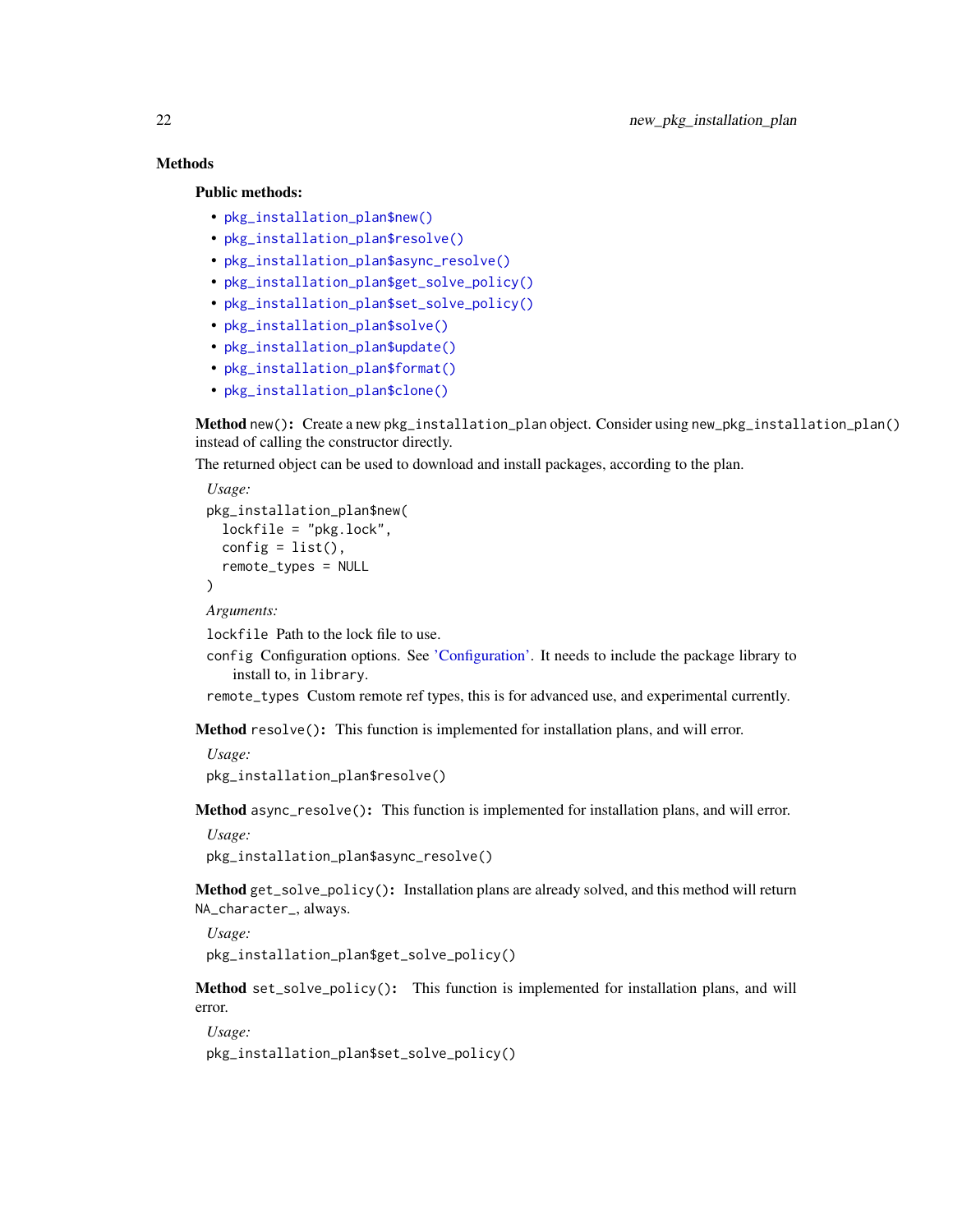<span id="page-22-0"></span>Method solve(): This function is implemented for installation plans, and will error.

*Usage:*

pkg\_installation\_plan\$solve()

<span id="page-22-2"></span>Method update(): Update the plan to the current state of the library. If the library has not changed since the plan was created, then it does nothing. If new packages have been installed, then it might not be necessary to download and install all packages in the plan.

*Usage:*

pkg\_installation\_plan\$update()

*Details:* This operation is different than creating a new proposal with the updated library, because it uses the the packages and package versions of the original plan. E.g. if the library has a newer version of a package, then \$update() will downgrade it to the version in the plan.

Method format(): Format a pkg\_installation\_plan object, typically for printing.

*Usage:* pkg\_installation\_plan\$format(...)

*Arguments:*

... not used currently.

*Returns:* A character vector, each element should be a line in the printout.

Method clone(): The objects of this class are cloneable with this method.

*Usage:* pkg\_installation\_plan\$clone(deep = FALSE) *Arguments:*

deep Whether to make a deep clone.

<span id="page-22-3"></span>new\_pkg\_installation\_proposal

*R6 class for package download and installation.*

#### <span id="page-22-1"></span>**Description**

Download and install R packages, with their dependencies, from various sources.

#### Usage

```
new_pkg_installation_proposal(refs, config = list(), ...)
```
# Arguments

| refs                    | Package names or references. See 'Package references' for the syntax.                                                                 |
|-------------------------|---------------------------------------------------------------------------------------------------------------------------------------|
| config                  | Configuration options, a named list. See 'Configuration'. If it does not include<br>library, then .libPaths()[1] is added as library. |
| $\cdot$ $\cdot$ $\cdot$ | Additional arguments, passed to pkg_installation_proposal\$new().                                                                     |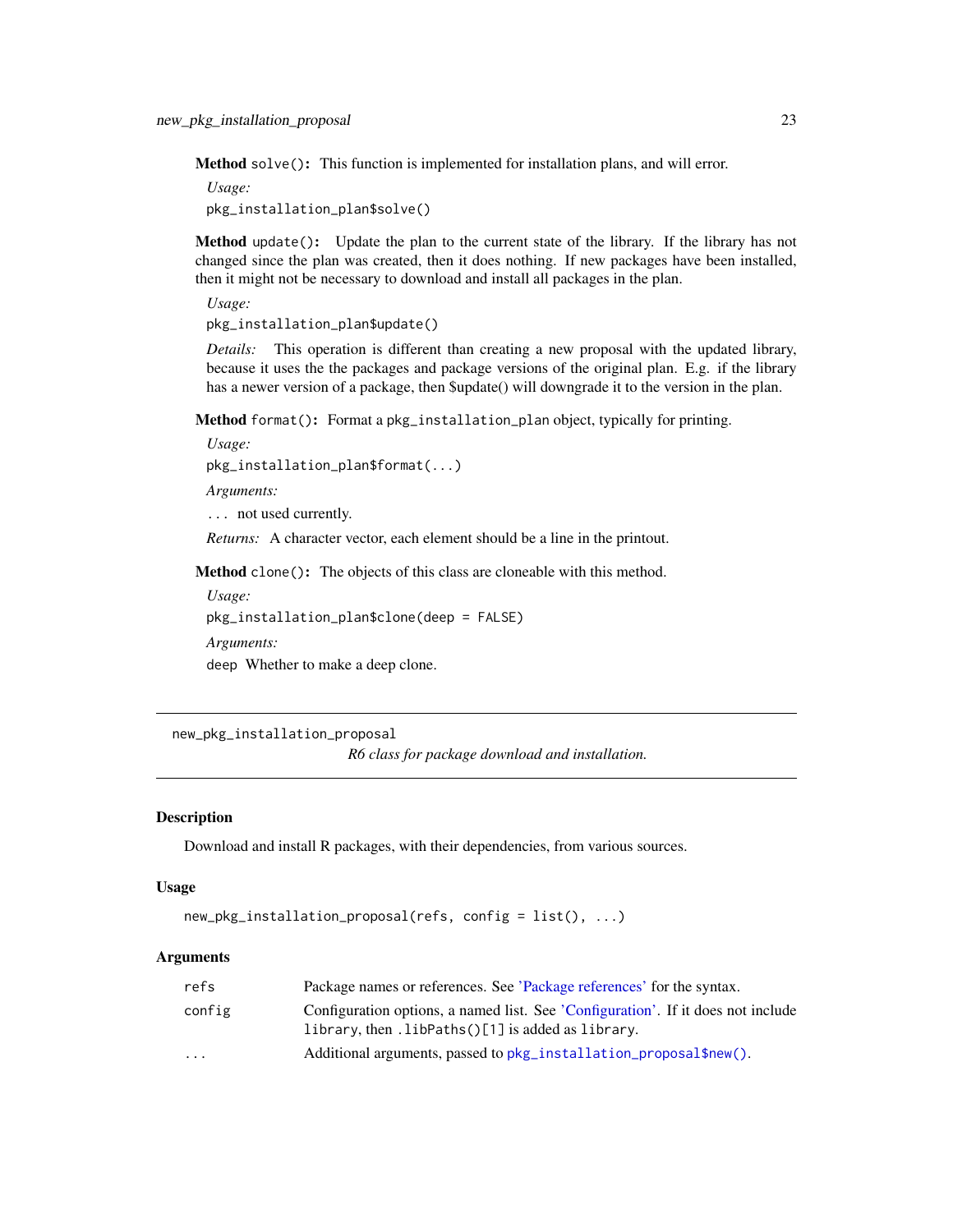# <span id="page-23-0"></span>Details

new\_pkg\_installation\_proposal() creates a new object from the pkg\_installation\_proposal class. The advantage of new\_pkg\_installation\_proposal() compared to using the [pkg\\_installation\\_proposal](#page-22-1) constructor directly is that it avoids making pkgdepends a build time dependency.

Typical workflow to install a set of packages:

- 1. Create a pkg\_installation\_proposal object with new\_pkg\_installation\_proposal().
- 2. Resolve all possible dependencies with [pkg\\_installation\\_proposal\\$resolve\(\)](#page-12-0).
- 3. Solve the package dependencies, to get an installation plan, with [pkg\\_installation\\_proposal\\$solve\(\)](#page-12-1).
- 4. Download all files with [pkg\\_installation\\_proposal\\$download\(\)](#page-18-0).
- 5. Install the downloaded files with [pkg\\_installation\\_proposal\\$install\(\)](#page-0-0).

# Value

new\_pkg\_installation\_proposal() returns a new pkg\_installation\_proposal object.

# Methods

#### Public methods:

- [pkg\\_installation\\_proposal\\$new\(\)](#page-11-0)
- [pkg\\_installation\\_proposal\\$get\\_refs\(\)](#page-11-1)
- [pkg\\_installation\\_proposal\\$get\\_config\(\)](#page-12-2)
- [pkg\\_installation\\_proposal\\$resolve\(\)](#page-12-0)
- [pkg\\_installation\\_proposal\\$async\\_resolve\(\)](#page-12-3)
- [pkg\\_installation\\_proposal\\$get\\_resolution\(\)](#page-12-4)
- [pkg\\_installation\\_proposal\\$get\\_solve\\_policy\(\)](#page-12-5)
- [pkg\\_installation\\_proposal\\$set\\_solve\\_policy\(\)](#page-12-6)
- [pkg\\_installation\\_proposal\\$solve\(\)](#page-12-1)
- [pkg\\_installation\\_proposal\\$get\\_solution\(\)](#page-13-0)
- [pkg\\_installation\\_proposal\\$show\\_solution\(\)](#page-25-0)
- [pkg\\_installation\\_proposal\\$stop\\_for\\_solution\\_error\(\)](#page-13-1)
- [pkg\\_installation\\_proposal\\$create\\_lockfile\(\)](#page-26-0)
- [pkg\\_installation\\_proposal\\$draw\(\)](#page-13-2)
- [pkg\\_installation\\_proposal\\$download\(\)](#page-18-0)
- [pkg\\_installation\\_proposal\\$async\\_download\(\)](#page-18-1)
- [pkg\\_installation\\_proposal\\$get\\_downloads\(\)](#page-18-2)
- [pkg\\_installation\\_proposal\\$stop\\_for\\_download\\_error\(\)](#page-18-3)
- [pkg\\_installation\\_proposal\\$install\(\)](#page-27-0)
- [pkg\\_installation\\_proposal\\$install\\_sysreqs\(\)](#page-27-1)
- [pkg\\_installation\\_proposal\\$get\\_install\\_plan\(\)](#page-27-2)
- [pkg\\_installation\\_proposal\\$format\(\)](#page-13-3)
- [pkg\\_installation\\_proposal\\$print\(\)](#page-13-4)
- [pkg\\_installation\\_proposal\\$clone\(\)](#page-14-0)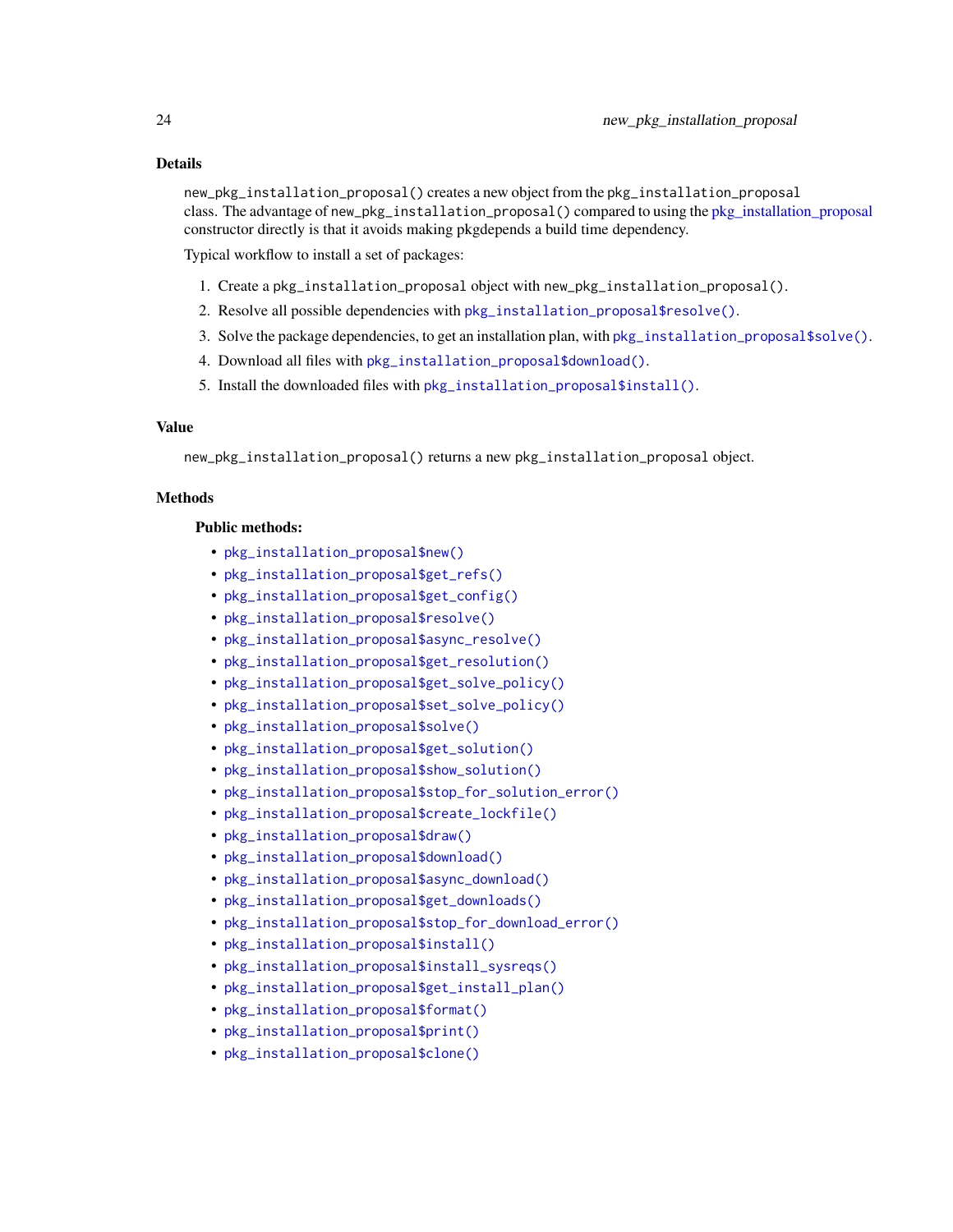<span id="page-24-0"></span>Method new(): Create a new pkg\_installation\_proposal object. Consider using new\_pkg\_installation\_proposal( instead of calling the constructor directly.

The returned object can be used to look up (recursive) dependencies of R packages from various sources, and then download and install the package files.

*Usage:* pkg\_installation\_proposal\$new( refs, config =  $list()$ , policy = c("lazy", "upgrade"), remote\_types = NULL )

*Arguments:*

refs Package names or references. See ['Package references'](#page-36-1) for the syntax.

config Configuration options, a named list. See ['Configuration'.](#page-32-1) It needs to include the package library to install to, in library.

policy Solution policy. See ['The dependency solver'.](#page-43-1)

remote\_types Custom remote ref types, this is for advanced use, and experimental currently.

Method get\_refs(): The package refs that were used to create the pkg\_installation\_proposal object.

*Usage:*

pkg\_installation\_proposal\$get\_refs()

*Returns:* A character vector of package refs that were used to create the pkg\_installation\_proposal object.

Method get\_config(): Configuration options for the pkg\_installation\_proposal object. See ['Configuration'](#page-32-1) for details.

*Usage:* pkg\_installation\_proposal\$get\_config()

*Returns:* Named list. See ['Configuration'](#page-32-1) for the configuration options.

Method resolve(): Resolve the dependencies of the specified package references. This usually means downloading metadata from CRAN and Bioconductor, unless already cached, and also from GitHub if GitHub refs were included, either directly or indirectly. See ['Dependency](#page-40-1) [resolution'](#page-40-1) for details.

*Usage:*

pkg\_installation\_proposal\$resolve()

*Returns:* The pkg\_installation\_proposal object, invisibly.

Method async\_resolve(): The same as [resolve\(\)](#page-12-0), but asynchronous. This method is for advanced use.

*Usage:*

pkg\_installation\_proposal\$async\_resolve()

*Returns:* A deferred value.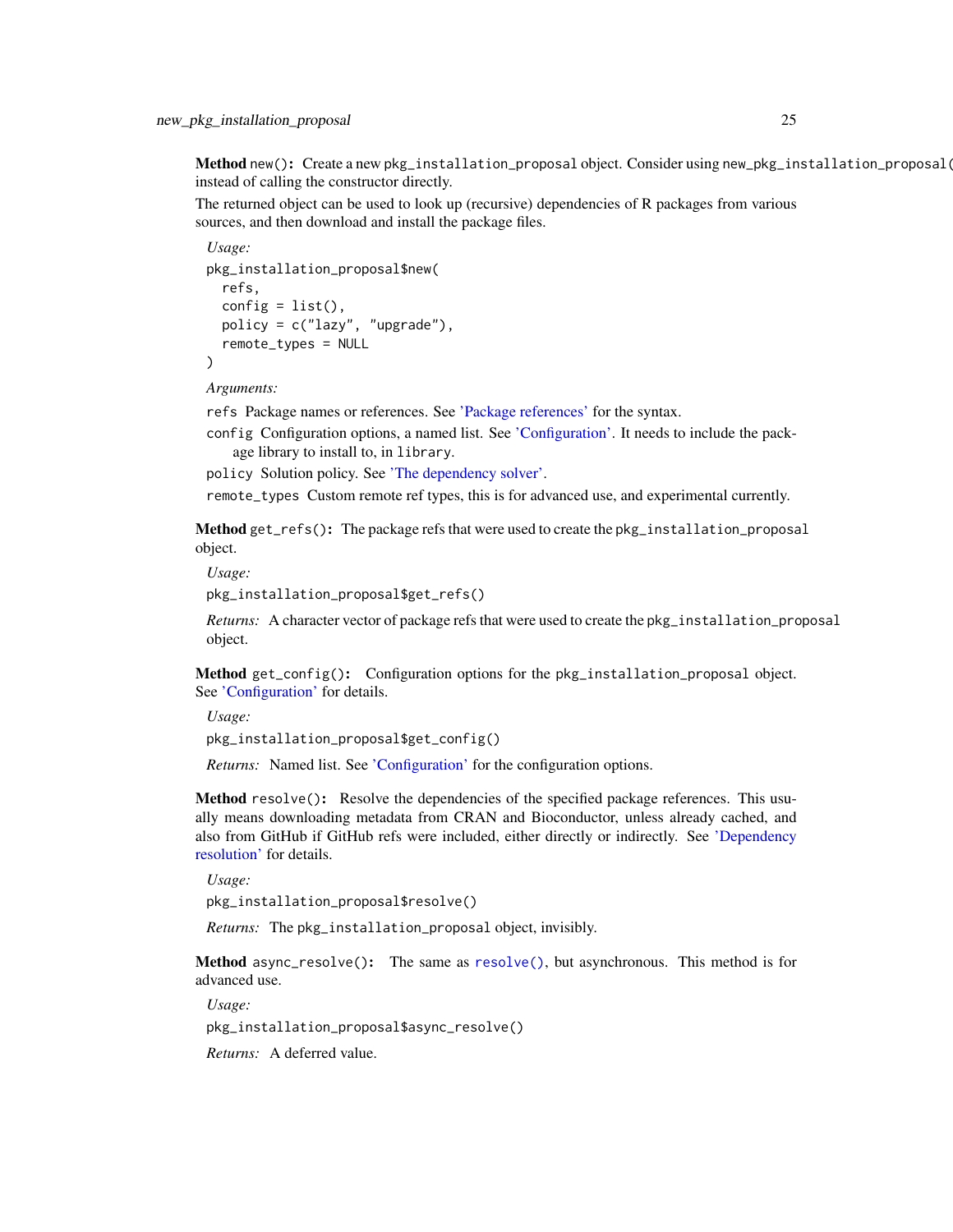<span id="page-25-1"></span>Method get\_resolution(): Query the result of the dependency resolution. This method can be called after [resolve\(\)](#page-12-0) has completed.

*Usage:*

pkg\_installation\_proposal\$get\_resolution()

*Returns:* A [pkg\\_resolution\\_result](#page-40-2) object, which is also a data frame. See ['Dependency resolu](#page-40-1)[tion'](#page-40-1) for its columns.

Method get\_solve\_policy(): Returns the current policy of the dependency solver. See ['The](#page-43-1) [dependency solver'](#page-43-1) for details.

*Usage:*

pkg\_installation\_proposal\$get\_solve\_policy()

*Returns:* A character vector of length one.

**Method** set\_solve\_policy $()$ : Set the current policy of the dependency solver. If the object already contains a solution and the new policy is different than the old policy, then the solution is deleted. See ['The dependency solver'](#page-43-1) for details.

*Usage:*

```
pkg_installation_proposal$set_solve_policy(policy = c("lazy", "upgrade"))
```
*Arguments:*

policy Policy to set.

Method solve(): Solve the package dependencies. Out of the resolved dependencies, it works out a set of packages, that can be installed together to create a functional installation. The set includes all directly specified packages, and all required (or suggested, depending on the configuration) packages as well. It includes every package at most once. See ['The dependency solver'](#page-43-1) for details.

*Usage:*

pkg\_installation\_proposal\$solve()

*Returns:* The pkg\_installation\_proposal object itself, invisibly.

Method get\_solution(): Returns the solution of the package dependencies.

*Usage:*

pkg\_installation\_proposal\$get\_solution()

*Returns:* A [pkg\\_solution\\_result](#page-43-2) object, which is a list. See pkg\_solution\_result for details.

<span id="page-25-0"></span>Method show\_solution(): Show the solution on the screen.

*Usage:*

pkg\_installation\_proposal\$show\_solution(key = FALSE)

*Arguments:*

key Whether to show the key to the package list annotation.

*Returns:* A [pkg\\_solution\\_result](#page-43-2) object, which is a list. See pkg\_solution\_result for details.

Method stop\_for\_solution\_error(): Error if the dependency solver failed to find a consistent set of packages that can be installed together.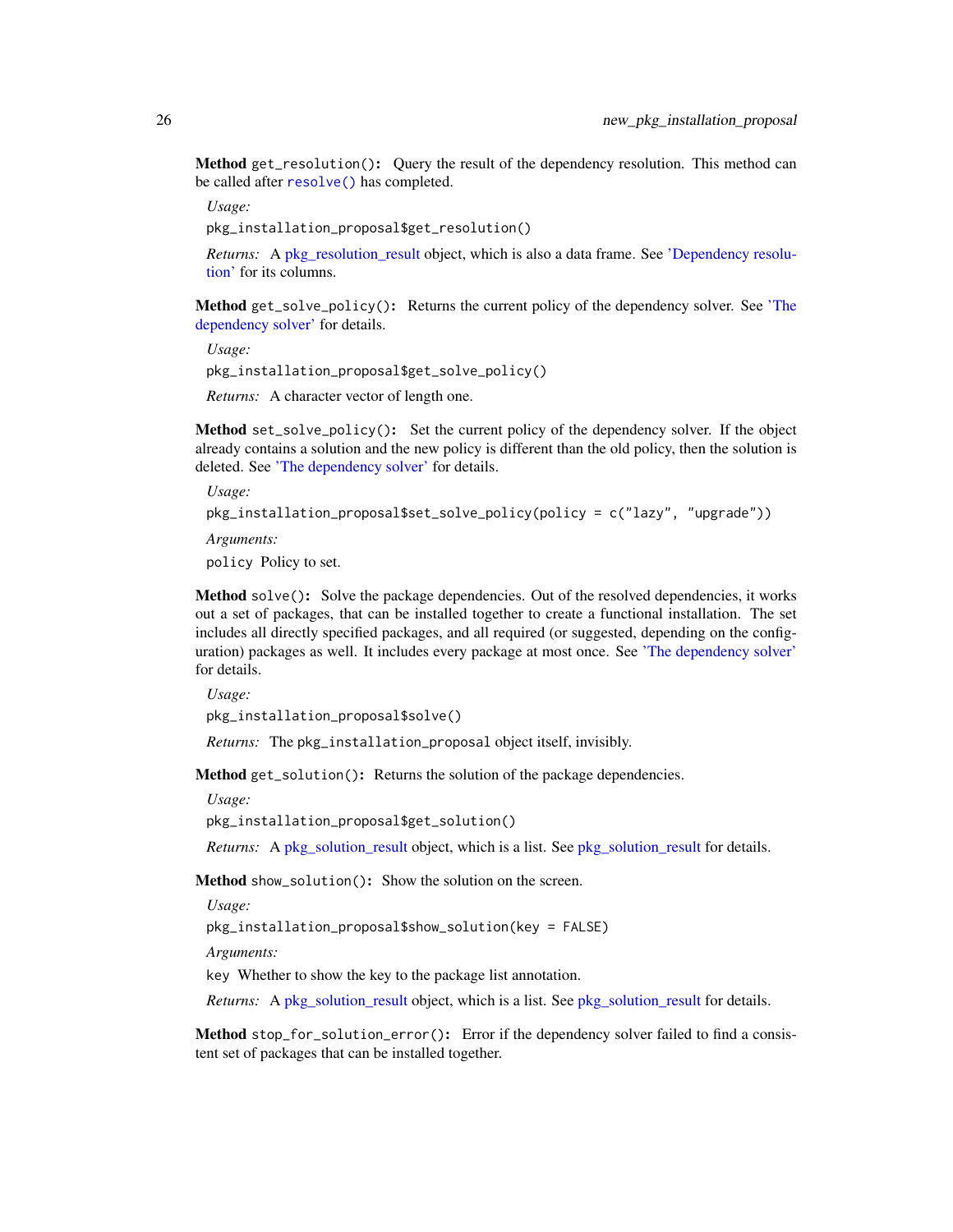<span id="page-26-1"></span>*Usage:*

pkg\_installation\_proposal\$stop\_for\_solution\_error()

<span id="page-26-0"></span>Method create\_lockfile(): Create a lock file that contains the information to perform the installation later, possibly in another R session.

*Usage:*

pkg\_installation\_proposal\$create\_lockfile(path = "pkg.lock", version = 1)

*Arguments:*

path Name of the lock file. The default is pkg.lock in the current working directory. version Only version 1 is supported currently.

*Details:* Note, since the URLs of CRAN and most CRAN-like repositories change over time, in practice you cannot perform the plan of the lock file *much* later. For example, binary packages of older package version are removed, and won't be found.

Similarly, for url:: remote types, the URL might hold an updated version of the package, compared to when the lock file was created. Should this happen, pkgdepends prints a warning, but it will try to continue the installation. The installation might fail if the updated package has different (e.g. new) dependencies.

Currently the intended use case of lock files in on CI systems, to facilitate caching. The (hash of the) lock file provides a good key for caching systems.

**Method** draw(): Draw a tree of package dependencies. It returns a tree object, see  $\text{cli}: \text{tree}($ ). Printing this object prints the dependency tree to the screen.

*Usage:*

pkg\_installation\_proposal\$draw()

*Returns:* A tree object from the cli package, see [cli::tree\(\)](#page-0-0).

Method download(): Download all packages that are part of the solution. It uses the package cache in the pkgcache package by default, to avoid downloads if possible.

*Usage:*

pkg\_installation\_proposal\$download()

*Returns:* The pkg\_installation\_proposal object itself, invisibly.

Method async\_download(): The same as [download\(\)](#page-18-0), but asynchronous. This method is for advanced use.

*Usage:*

pkg\_installation\_proposal\$async\_download()

*Returns:* A deferred value.

Method get\_downloads(): Returns the summary of the package downloads.

*Usage:*

pkg\_installation\_proposal\$get\_downloads()

*Returns:* A [pkg\\_download\\_result](#page-35-2) object, which is a list. See [pkg\\_download\\_result](#page-35-2) for details.

Method stop\_for\_download\_error(): Throw and error if the some of the downloads have failed for the most recent [pkg\\_installation\\_proposal\\$download\(\)](#page-18-0) call.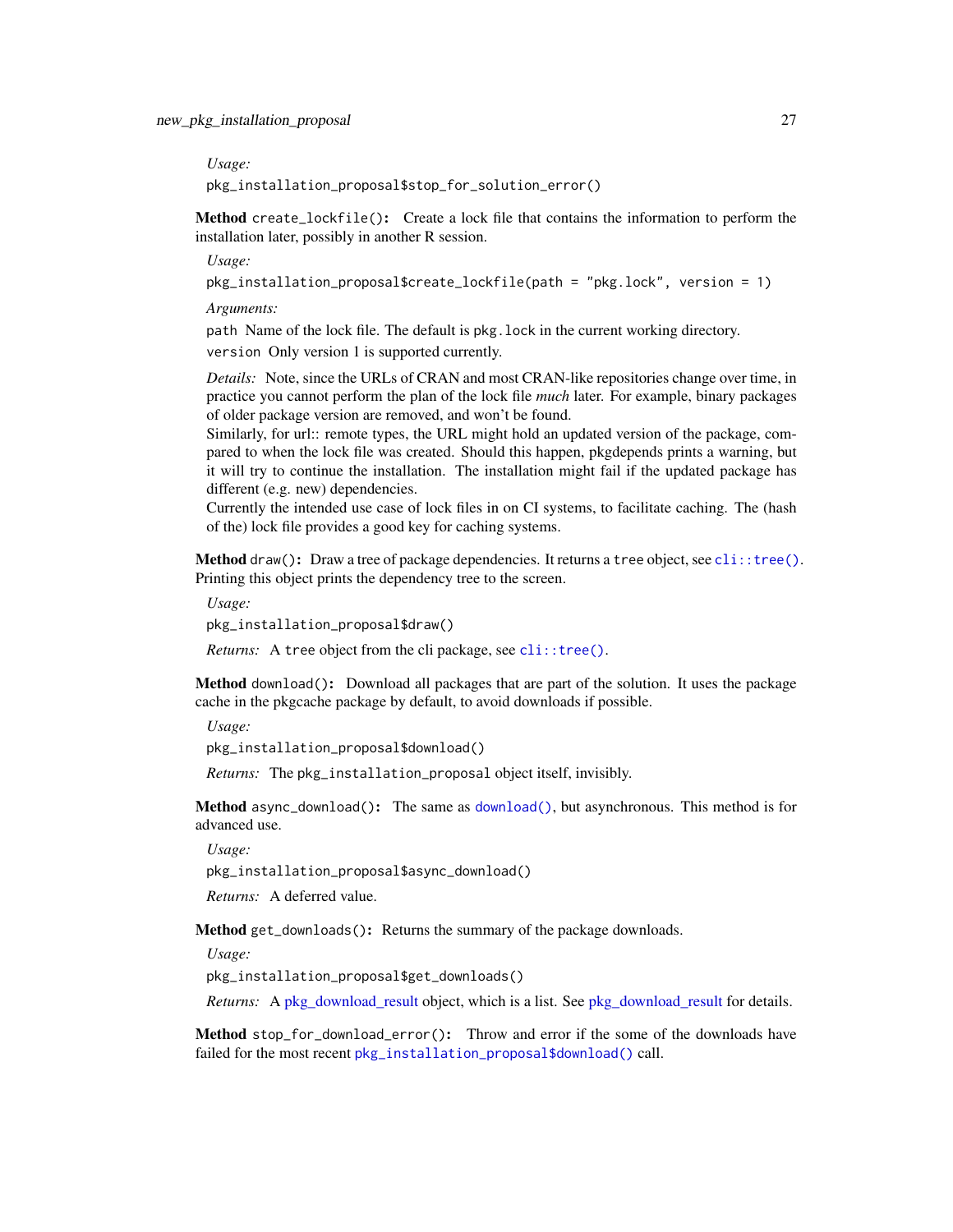*Usage:*

pkg\_installation\_proposal\$stop\_for\_download\_error()

<span id="page-27-0"></span>Method install(): Install the downloaded packages. It calls [install\\_package\\_plan\(\)](#page-7-1).

*Usage:* pkg\_installation\_proposal\$install() *Returns:* The return value of [install\\_package\\_plan\(\)](#page-7-1).

<span id="page-27-1"></span>Method install\_sysreqs(): Install system requirements. It does nothing if system requirements are turned off. It errors if we could not look up the system requirements. Create an installation plan for the downloaded packages.

*Usage:* pkg\_installation\_proposal\$install\_sysreqs()

<span id="page-27-2"></span>Method get\_install\_plan():

*Usage:* pkg\_installation\_proposal\$get\_install\_plan() *Returns:* An installation plan, see ['Installation plans'](#page-8-1) for the format.

Method format(): Format a pkg\_installation\_proposal object, typically for printing.

*Usage:*

pkg\_installation\_proposal\$format(...)

*Arguments:*

... not used currently.

*Returns:* A character vector, each element should be a line in the printout.

Method print(): Prints a pkg\_installation\_proposal object to the screen.

- The printout includes:
	- The package refs.
	- The policy of the dependency solver.
	- Whether the object has the solved dependencies.
	- Whether the solution had errors.
	- Whether the object has downloads.
	- Whether the downloads had errors.
	- Advice on which methods to call next.

See the example below.

*Usage:*

pkg\_installation\_proposal\$print(...)

*Arguments:*

... not used currently.

*Returns:* The pkg\_installation\_proposal object itself, invisibly.

Method clone(): The objects of this class are cloneable with this method.

*Usage:*

pkg\_installation\_proposal\$clone(deep = FALSE)

*Arguments:*

deep Whether to make a deep clone.

<span id="page-27-3"></span>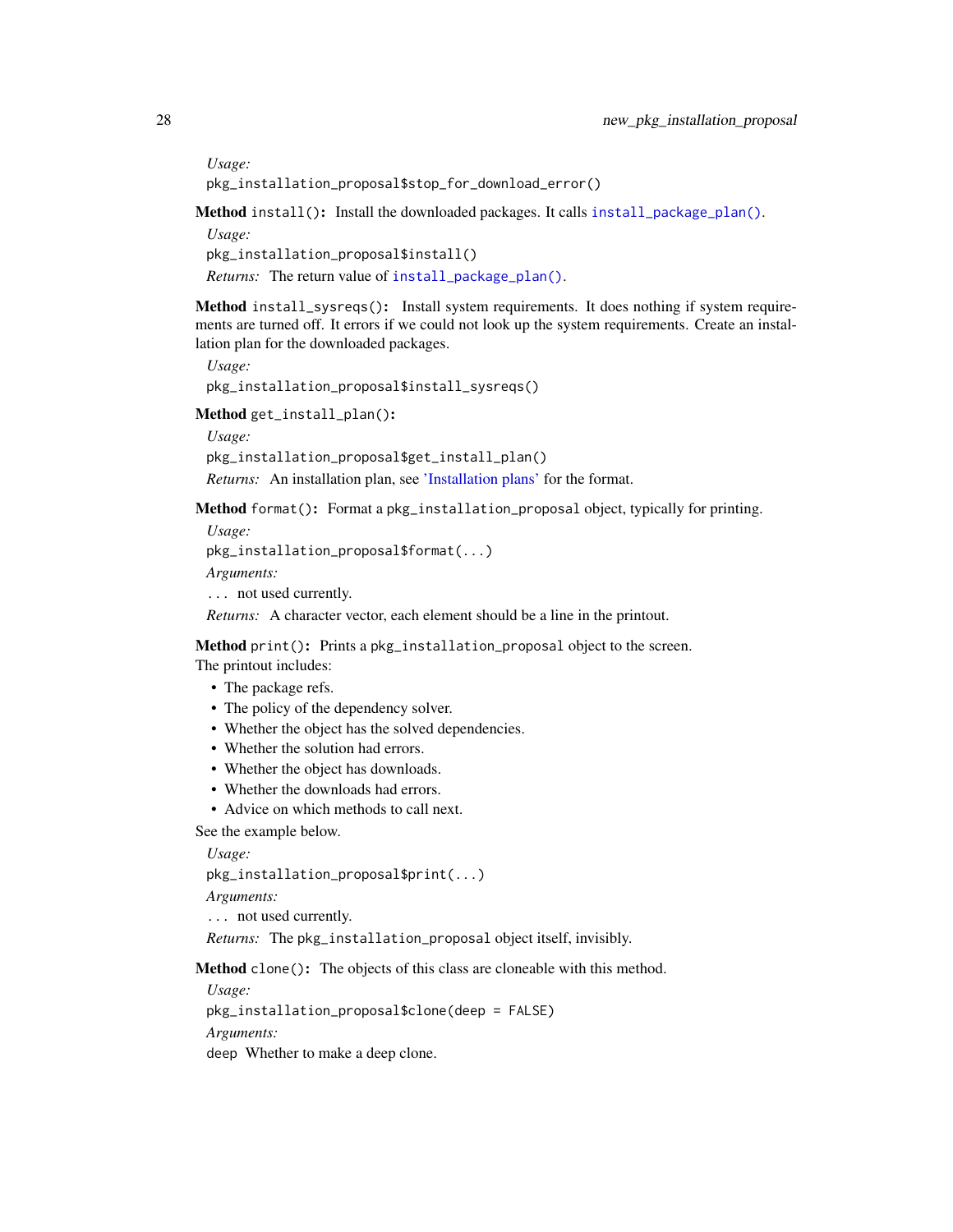# Examples

```
## Not run:
pdi <- new_pkg_installation_proposal(
  "pak",
 config = list(library = tempfile())
)
pdi
pdi$resolve()
pdi
pdi$solve()
pdi
pdi$download()
pdi
## End(Not run)
pdi <- new_pkg_installation_proposal(
  "r-lib/pkgdepends",
 config = list(library = tempfile())pdi
pdi <- new_pkg_installation_proposal("r-lib/pkgdepends")
pdi$get_refs()
pdi <- new_pkg_installation_proposal(
  "pak",
 config = list(library = template()))
pdi$get_config()
## Not run:
pdi <- new_pkg_installation_proposal(
  "pak",
  config = list(library = template())\mathcal{L}pdi$resolve()
pdi$get_resolution()
## End(Not run)
## Not run:
pdi <- new_pkg_installation_proposal(
```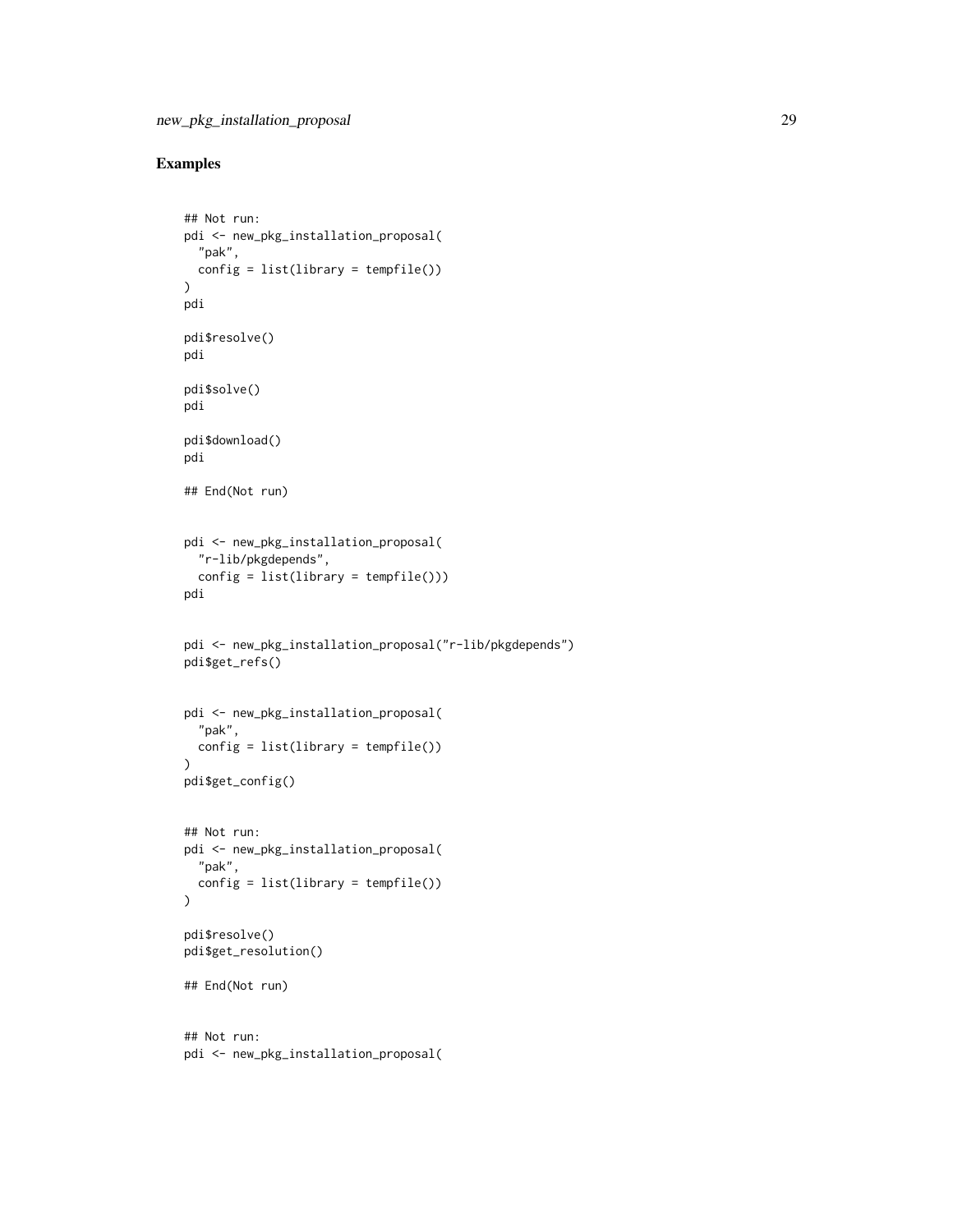```
"r-lib/pkgdepends",
 config = list(library = template()))
pdi$resolve()
pdi$get_resolution()
## End(Not run)
pdi <- new_pkg_installation_proposal(
  "r-lib/pkgdepends",
  config = list(library = template()))
pdi$get_solve_policy()
pdi$set_solve_policy("upgrade")
pdi$get_solve_policy()
pdi <- new_pkg_installation_proposal(
  "r-lib/pkgdepends",
  config = list(library = tempfile())
\lambdapdi$get_solve_policy()
pdi$set_solve_policy("upgrade")
pdi$get_solve_policy()
## Not run:
pdi <- new_pkg_installation_proposal(
  "r-lib/pkgdepends",
 config = list(library = tempfile())
\mathcal{L}pdi$resolve()
pdi$solve()
pdi$get_solution()
## End(Not run)
## Not run:
pdi <- new_pkg_installation_proposal(
  "r-lib/pkgdepends",
  config = list(library = tempfile())
)
pdi$resolve()
pdi$solve()
pdi$get_solution()
## End(Not run)
## Not run:
pdi <- new_pkg_installation_proposal(
```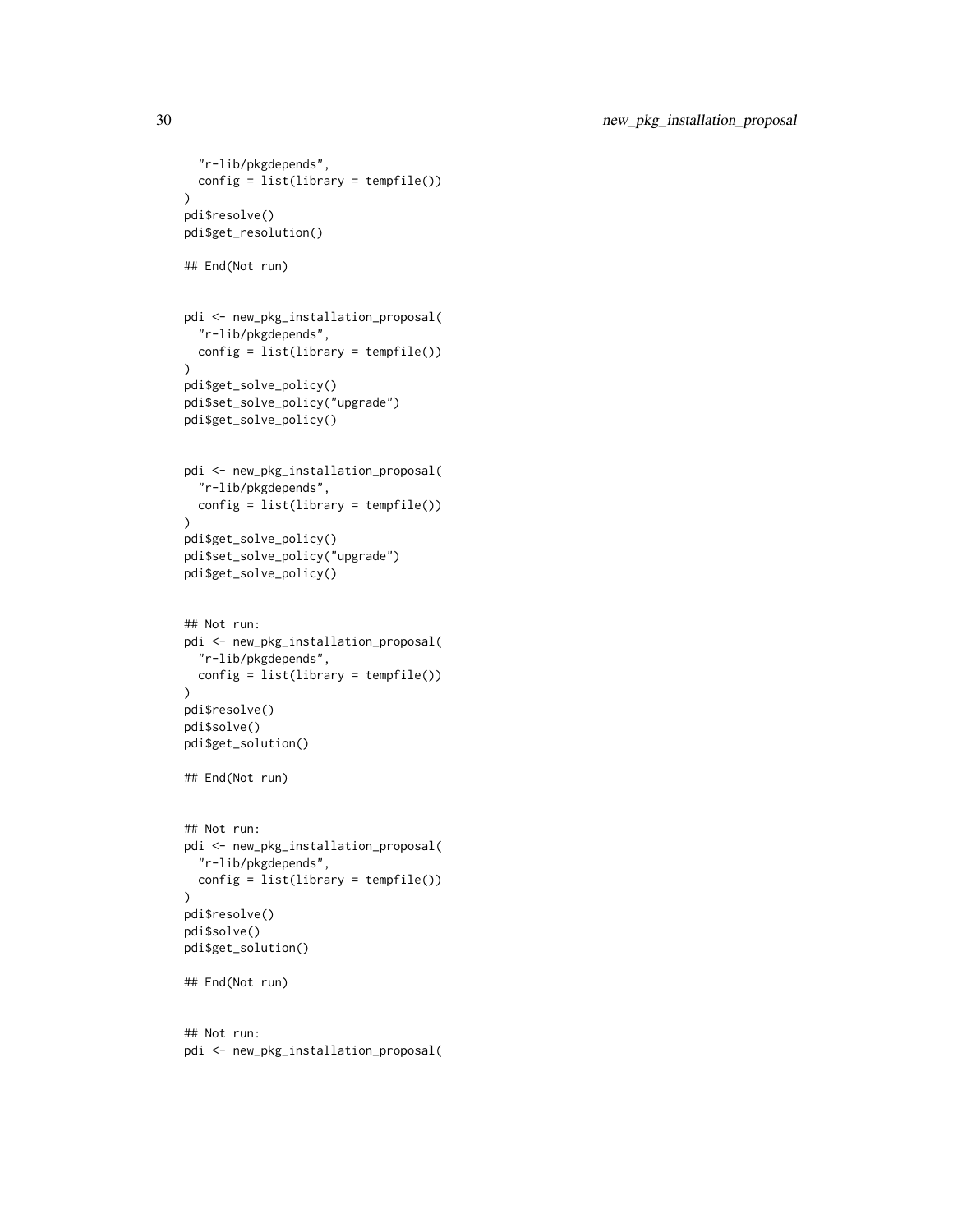```
"r-lib/pkgdepends",
  config = list(library = template()))
pdi$resolve()
pdi$solve()
pdi$get_solution()
pdi$show_solution()
## End(Not run)
## Not run:
# This is an error, because the packages conflict:
pdi <- new_pkg_installation_proposal(
  c("r-lib/pak", "cran::pak"),
  config = list(library = tempfile())
)
pdi$resolve()
pdi$solve()
pdi
# This fails:
# pdi$stop_for_solution_error()
## End(Not run)
## Not run:
pdi <- new_pkg_installation_proposal(
  "pak",
  config = list(library = tempfile())
\mathcal{L}pdi$resolve()
pdi$solve()
pdi$draw()
## End(Not run)
## Not run:
pdi <- new_pkg_installation_proposal(
  c("r-lib/pak", "cran::pak"),
  config = list(library = tempfile())
)
pdi$resolve()
pdi$solve()
pdi$download()
pdi$get_downloads()
## End(Not run)
## Not run:
pdi <- new_pkg_installation_proposal(
```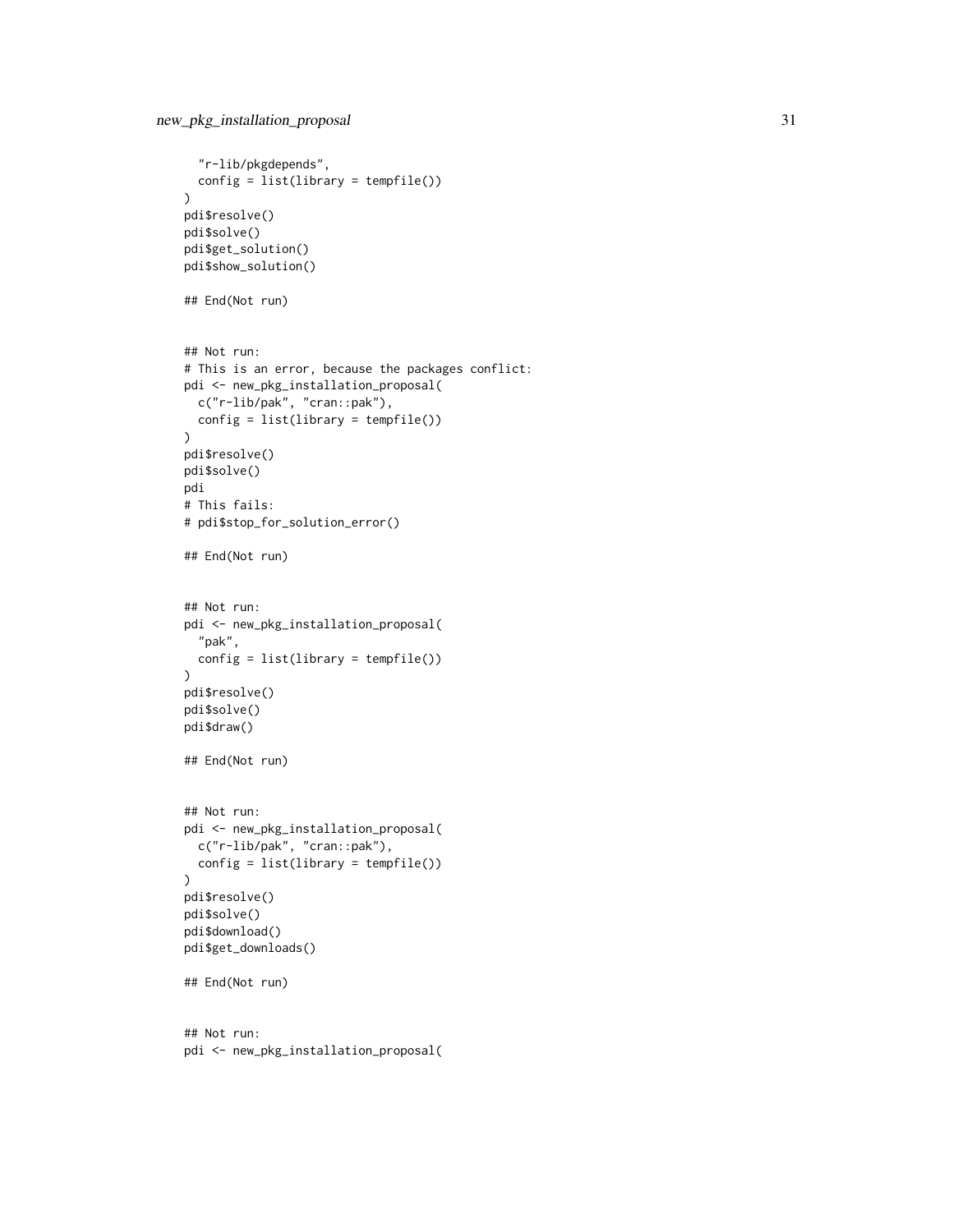```
c("r-lib/pak", "cran::pak"),
  config = list(library = template()))
pdi$resolve()
pdi$solve()
pdi$download()
pdi$get_downloads()
## End(Not run)
## Not run:
pdi <- new_pkg_installation_proposal(
  "pak",
 config = list(library = tempfile())
)
pdi$resolve()
pdi$solve()
pdi$download()
pdi$get_install_plan()
## End(Not run)
# Method print
pdi <- new_pkg_installation_proposal(
  "pak",
 config = list(library = tempfile())
)
pdi
pdi$resolve()
pdi
pdi$solve()
pdi
pdi$download()
pdi
```
<span id="page-31-1"></span>parse\_pkg\_refs *Parse package location references*

# Description

See [pkg\\_refs](#page-36-1) for more about supported package references.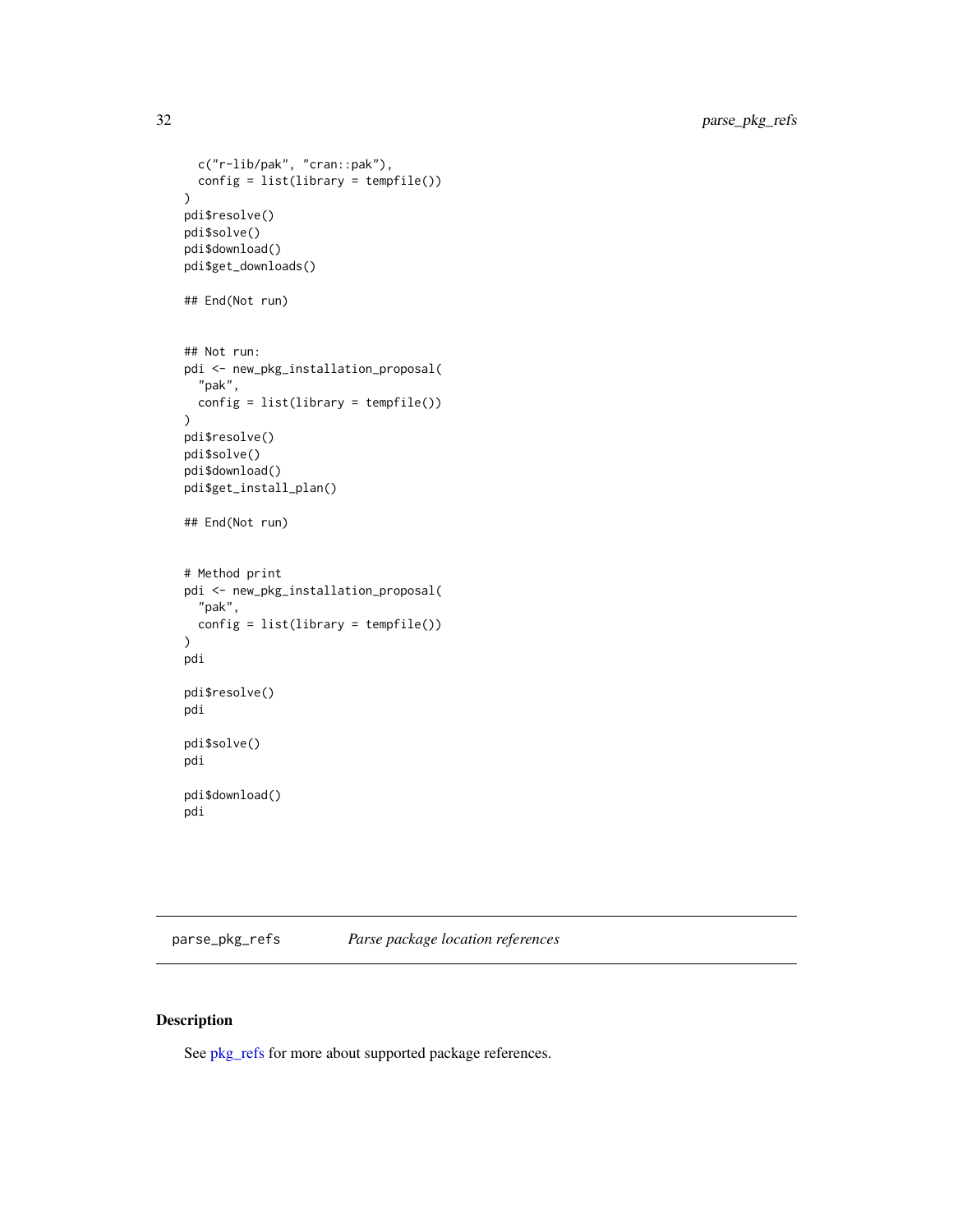# <span id="page-32-0"></span>pkg\_config 33

#### Usage

```
parse_pkg_refs(refs, remote_types = NULL, ...)
```

```
parse_pkg_ref(ref, remote_types = NULL, ...)
```
#### Arguments

| refs         | Character vector of references.                                                                   |
|--------------|---------------------------------------------------------------------------------------------------|
| remote_types | Custom remote types can be added here, this is for advanced use, and experi-<br>mental currently. |
| $\cdot$      | Additional arguments are passed to the individual parser functions.                               |
| ref          | A package reference, like refs, but a length one vector, for convenience.                         |

#### Value

parse\_pkg\_refs() returns a list of parsed references. parse\_pkg\_ref() returns one parsed reference. A parsed reference is a list, with at least elements:

- ref: The original reference string.
- type: The reference type.
- package: The package name. It typically contains additional data, specific to the various reference types. See [pkg\\_refs](#page-36-1) for details. The parsed reference always has class remote\_ref\_<type> and remote\_ref.

pkg\_config *pkgdepends configuration*

# <span id="page-32-1"></span>Description

Configuration entries for several pkgdepends classes.

# Usage

```
current_config()
```
#### Details

pkgdepends configuration is set from several source. They are, in the order of preference:

- Function arguments, e.g. the config argument of [new\\_pkg\\_installation\\_proposal\(\)](#page-22-3).
- Global options, set via [options\(\)](#page-0-0). The name of the global option is the pkg. prefix plus the name of the pkgdepends configuration entry. E.g. pkg.platforms.
- Environment variables. The name of the environment variable is the PKG\_ prefix, plus the name of the pkgdepends configuration entry, in uppercase. E.g. PKG\_PLATFORMS.
- Default values.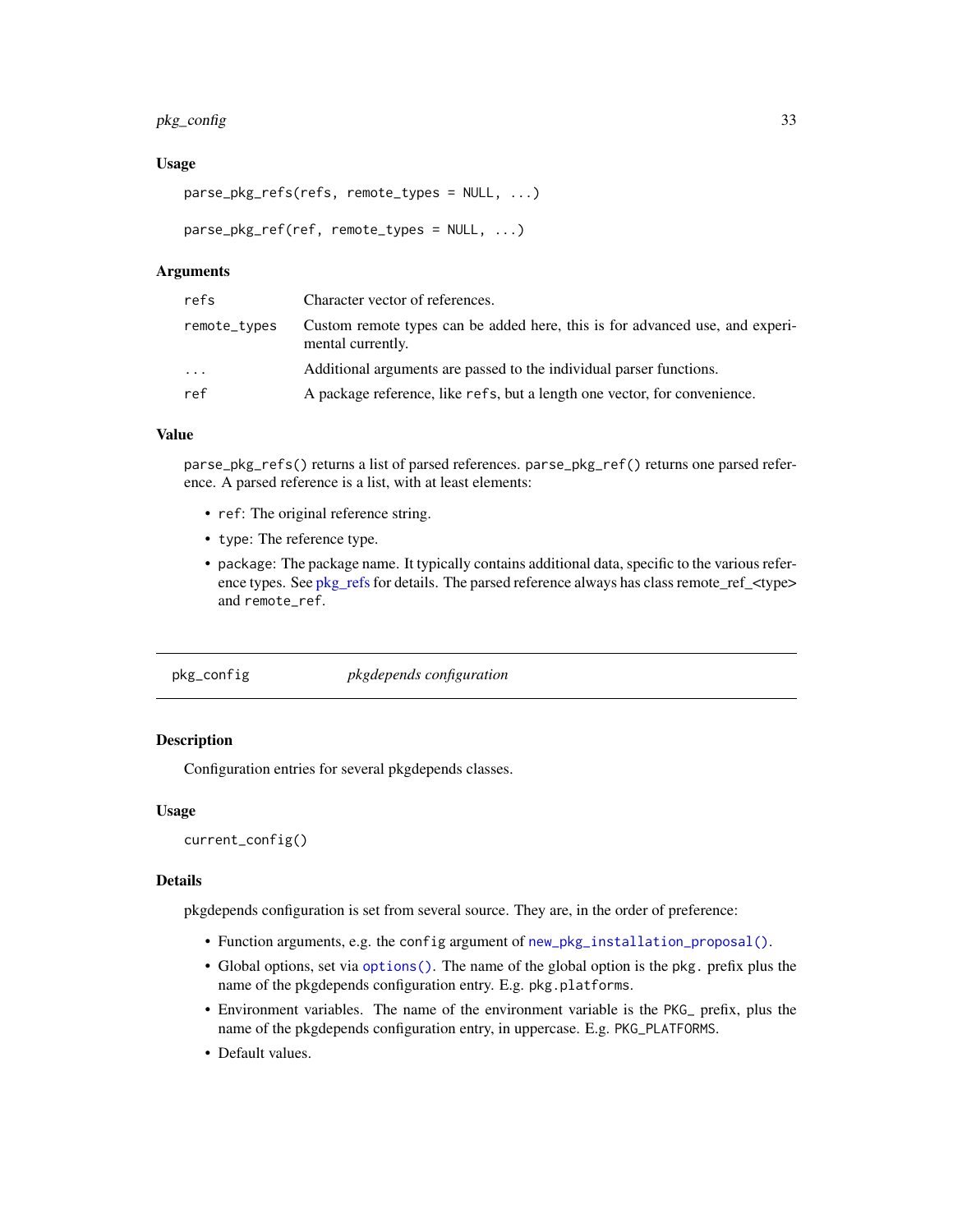<span id="page-33-0"></span>Not all classes use all entries. E.g. a [pkg\\_download\\_proposal](#page-15-1) is not concerned about package libraries, so it'll ignore the library configuration entry.

Call current\_config() to print the current configuration.

#### Configuration entries

- library: package library to use for checking already installed packages when considering dependencies in [dependency lookup](#page-10-1) or [package installation.](#page-22-1) Defaults to the first path in [.libPaths\(\)](#page-0-0).
- cache\_dir: directory to download the packages to. Defaults to a temporary directory within the R session temporary directory, see base::  $t$ empdir().
- package\_cache\_dir: package cache location of [pkgcache::package\\_cache](#page-0-0). The default is the pkgcache default.
- metadata\_cache\_dir: location of metadata replica of [pkgcache::cranlike\\_metadata\\_cache](#page-0-0). Defaults to a temporary directory within the R session temporary directory, see base:: tempdir().
- platforms: Character vector of platforms to *download* or *install* for. See [default\\_platforms\(\)](#page-6-1) for possible platform names.
- windows\_archs: Character scalar specifying which architectures to download/install for on Windows. Its possible values are:
	- "prefer-x64": Generally prefer x64 binaries. If the current R session is x64, then we download/install x64 packages. (These packages might still be multi-architecture binaries!) If the current R session is i386, then we download/install packages for both architectures. This might mean compiling packages from source if the binary packages are for x64 only, like the CRAN Windows binaries for R 4.2.x currently. "prefer" is the default from R 4.2.0.
	- "both": Always download/install packages for both i386 and x64 architectures. This might need compilation from source if the available binaries are for x64 only, like the CRAN Windows binaries for R 4.2.x currently. "both" is the default before R 4.2.0.
- cran\_mirror: CRAN mirror to use. Defaults to the repos option (see [base::options\(\)](#page-0-0)), if that's not set then https://cran.rstudio.com.
- dependencies: Dependencies to consider or download or install. Defaults to the hard dependencies, see [pkg\\_dep\\_types\\_hard\(\)](#page-34-1). The following values are supported in the PKG\_DEPENDENCIES environment variable: "TRUE", "FALSE", "NA", or a semicolon separated list of dependency types. See [as\\_pkg\\_dependencies\(\)](#page-5-1) for details.
- r\_versions: Character vector, R versions to download or install packages for. It defaults to the current R version.
- build\_vignettes: Whether to build vignettes for package trees. This is only used if the package is obtained from a package tree, and not from a source (or binary) package archive. By default vignettes are not built in this case. If you set this to TRUE, then you need to make sure that the vignette builder packages are available, as these are not installed by default currently.
- metadata\_update\_after: A time interval as a [difftime](#page-0-0) object. pkgdepends will update the metadata cache if it is older than this. The default is one day. The PKG\_METADATA\_UPDATE\_AFTER environment variable may be set in seconds (s suffix), minutes (m suffix), hours (h suffix), or days (d suffix). E.g: 1d means one day.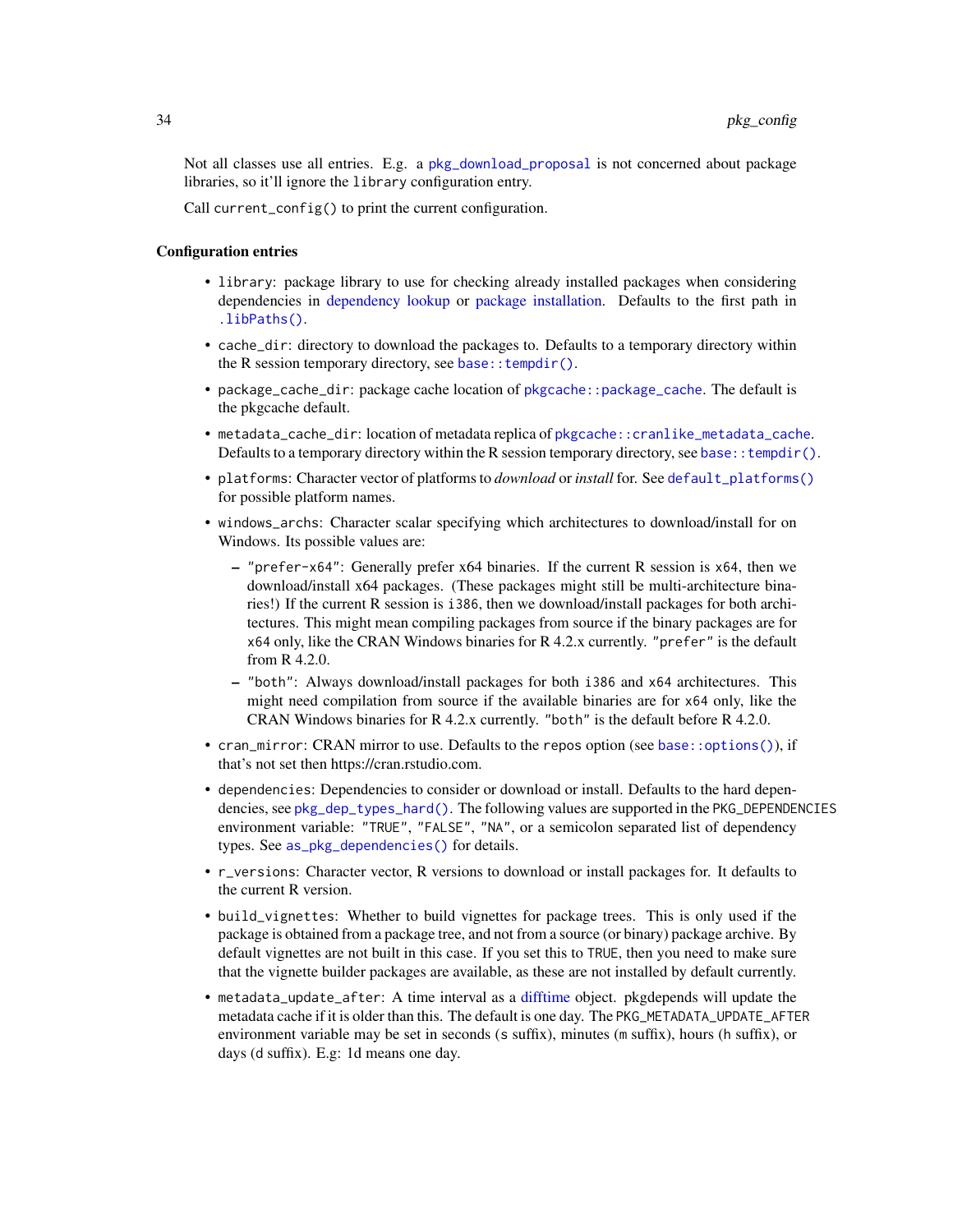- <span id="page-34-0"></span>• sysreqs: Whether to look up and install system requirements. By default this is TRUE if the CI environment variable is set and the operating system is a supported Linux distribution: CentOS, openSUSE, RedHat Linux, Ubuntu Linux or SUSE Linux Enterprise. The default will change as new platforms gain system requirements support.
- sysreqs\_rspm\_repo\_id: RStudio Package Manager repository id to use for CRAN system requirements lookup. Defaults to the RSPM\_REPO\_ID environment variable, if set. If not set, then it defaults to 1.
- sysreqs\_rspm\_url: Root URL of RStudio Package Manager for system requirements lookup. By default the RSPM\_ROOT environment variable is used, if set. If not set, it defaults to https://packagemanager.rstudio.com.
- sysreqs\_sudo: Whether to use sudo to install system requirements, on Unix. By default it is TRUE on Linux if the effective user id of the current process is not the root user.
- sysreqs\_verbose: Whether to echo the output of system requirements installation. Defaults to TRUE if the CI environment variable is set.

<span id="page-34-1"></span>pkg\_dep\_types\_hard *Possible package dependency types*

#### **Description**

Hard dependencies are needed for a package to load, soft dependencies are optional.

#### Usage

```
pkg_dep_types_hard()
```
pkg\_dep\_types\_soft()

pkg\_dep\_types()

# Value

A string vector of dependency types, capitalized.

# See Also

Other package dependency utilities: [as\\_pkg\\_dependencies\(](#page-5-1))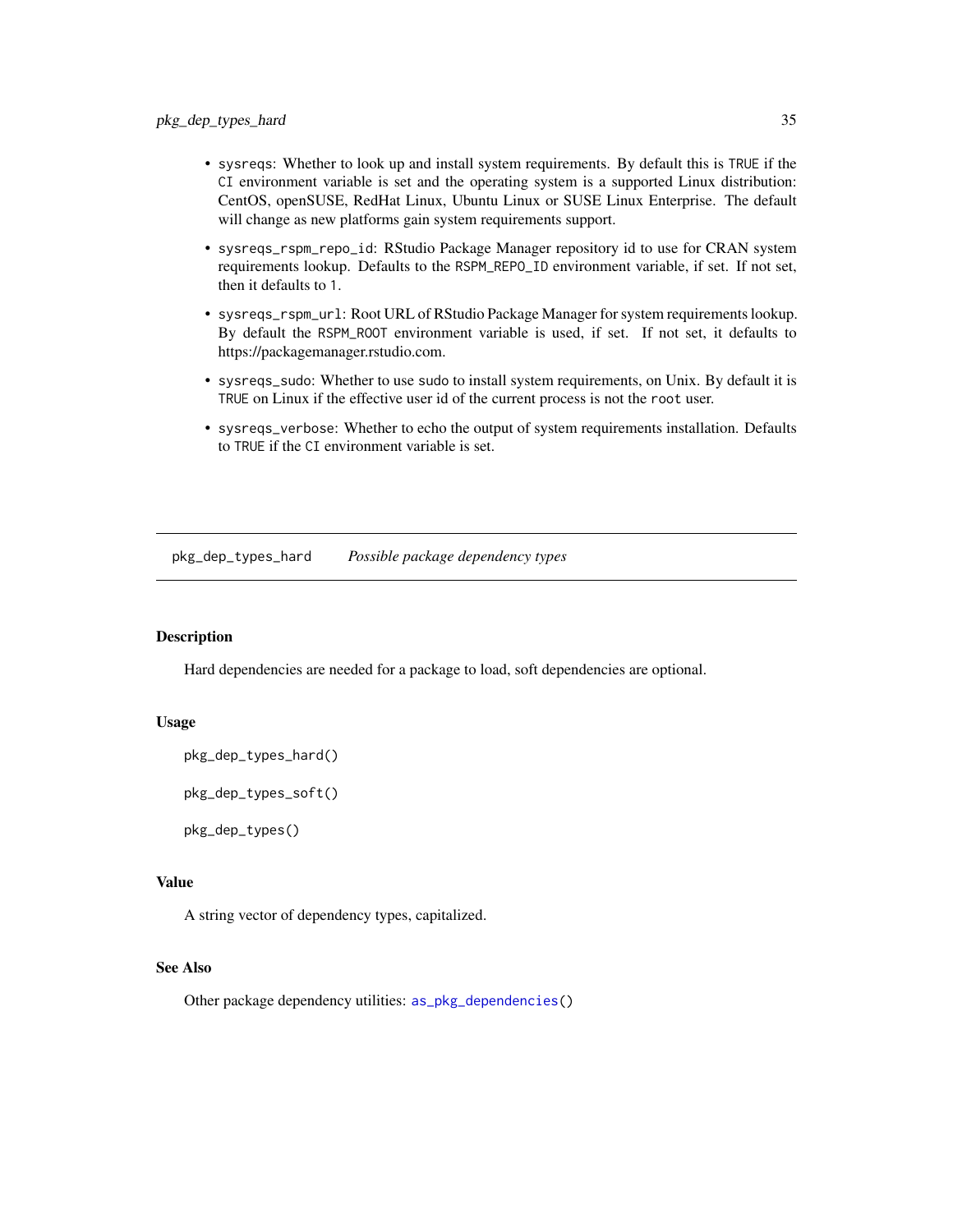<span id="page-35-1"></span><span id="page-35-0"></span>

#### <span id="page-35-2"></span>Description

The [pkg\\_download\\_proposal](#page-15-1) and [pkg\\_installation\\_proposal](#page-22-1) classes both have download methods, to downloads package files into a configured directory (see ['Configuration'\)](#page-32-1).

#### Details

They return a pkg\_download\_result object, which is a data frame, that adds extra columns to [pkg\\_resolution\\_result](#page-40-2) (for [pkg\\_download\\_proposal](#page-15-1)) or [pkg\\_solution\\_result](#page-43-2) (for [pkg\\_installation\\_proposal](#page-22-1)):

- fulltarget: absolute path to the downloaded file. At most one of fulltarget and fulltarget\_tree must exist on the disk.
- fulltarget\_tree: absolute path to a package tree directory. At most one of fulltarget and fulltarget\_tree must exist on the disk.
- download\_status: "Had" or "Got", depending on whether the file was obtained from the cache.
- download\_error: error object for failed downloads.
- file\_size: Size of the file, or NA. For installed:: refs, it is NA, and it is also NA for refs that created fulltarget\_tree instead of fulltarget.

fulltarget, if it exists, contains a packaged (via R CMD build) source R package. If fulltarget\_tree exists, it is a package tree directory, that still needs an R CMD build call.

pkg\_name\_check *Check if an R package name is available.*

#### Description

Additionally, look up the candidate name in a number of dictionaries, to make sure that it does not have a negative meaning.

#### Usage

```
pkg_name_check(name, dictionaries = NULL)
```
#### Arguments

| name         | Package name candidate.                                                                                                                                                                                                                                                                                                          |
|--------------|----------------------------------------------------------------------------------------------------------------------------------------------------------------------------------------------------------------------------------------------------------------------------------------------------------------------------------|
| dictionaries | Character vector, the dictionaries to query. Available dictionaries: * wikipedia<br>*wiktionary, *acromine(http://www.nactem.ac.uk/software/acromine/),<br>* sentiment (https://github.com/fnielsen/afinn), * urban (Urban Dic-<br>tionary). If NULL (by default), the Urban Dictionary is omitted, as it is often<br>offensive. |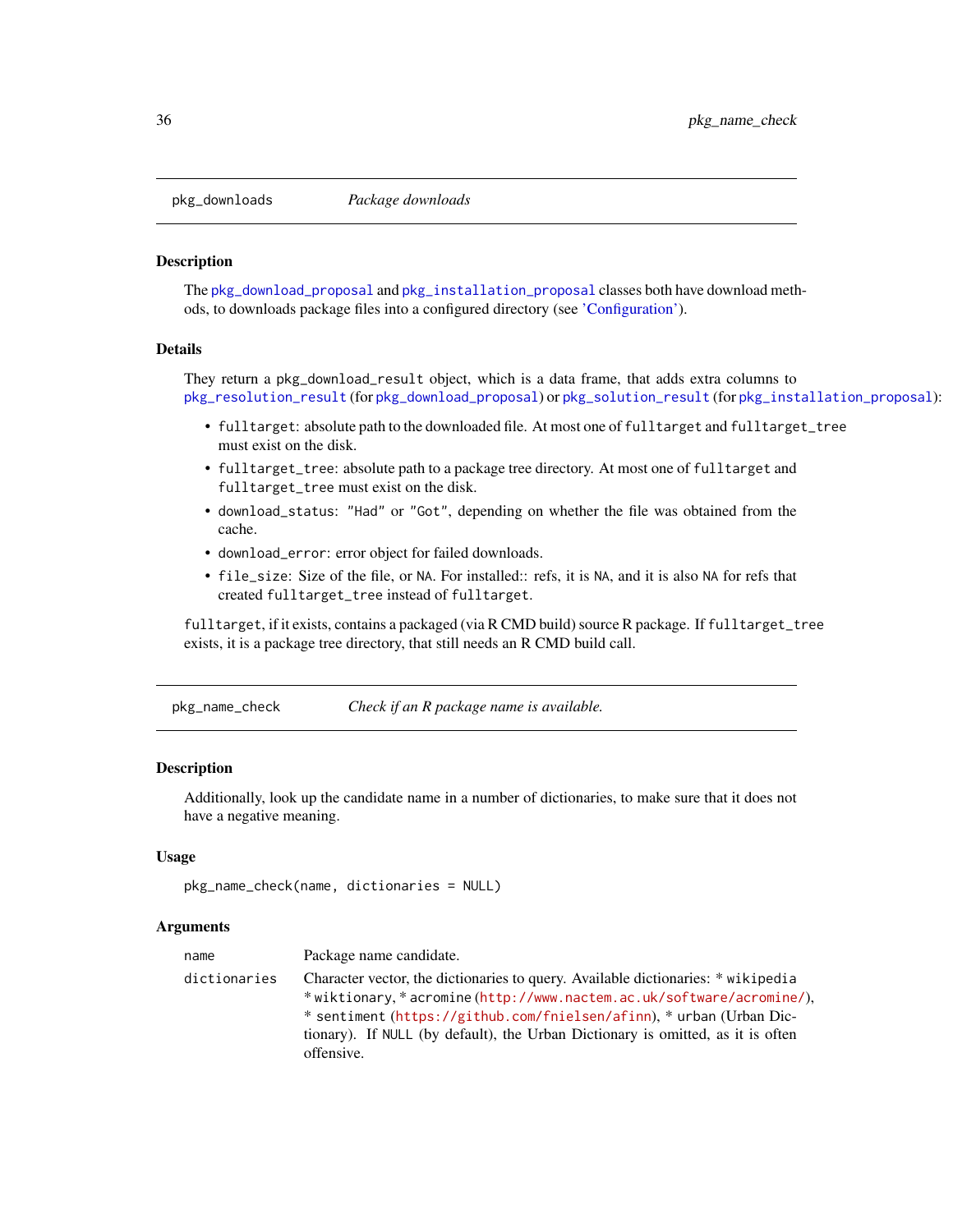<span id="page-36-0"></span>pkg\_refs 37

# Details

# Valid package name check:

Check the validity of name as a package name. See 'Writing R Extensions' for the allowed package names. Also checked against a list of names that are known to cause problems.

# CRAN checks:

Check name against the names of all past and current packages on CRAN, including base and recommended packages.

# Bioconductor checks:

Check name against all past and current Bioconductor packages.

# Profanity check:

Check name with <https://www.purgomalum.com/service/containsprofanity> to make sure it is not a profanity.

#### Dictionaries:

See the dictionaries argument.

# Value

pkg\_name\_check object with a custom print method.

#### Examples

pkg\_name\_check("cli")

<span id="page-36-1"></span>pkg\_refs *Package references*

# **Description**

A package reference (ref) specifies a location from which an R package can be obtained from. The full syntax of a reference is type::ref, but type can be often omitted, the common ref types have shortcuts.

# Details

# Introduction:

The currently supported reference types are:

- cran: a CRAN package.
- bioc: A Bioconductor package.
- standard: a package from CRAN or Bioconductor.
- github: A package from GitHub.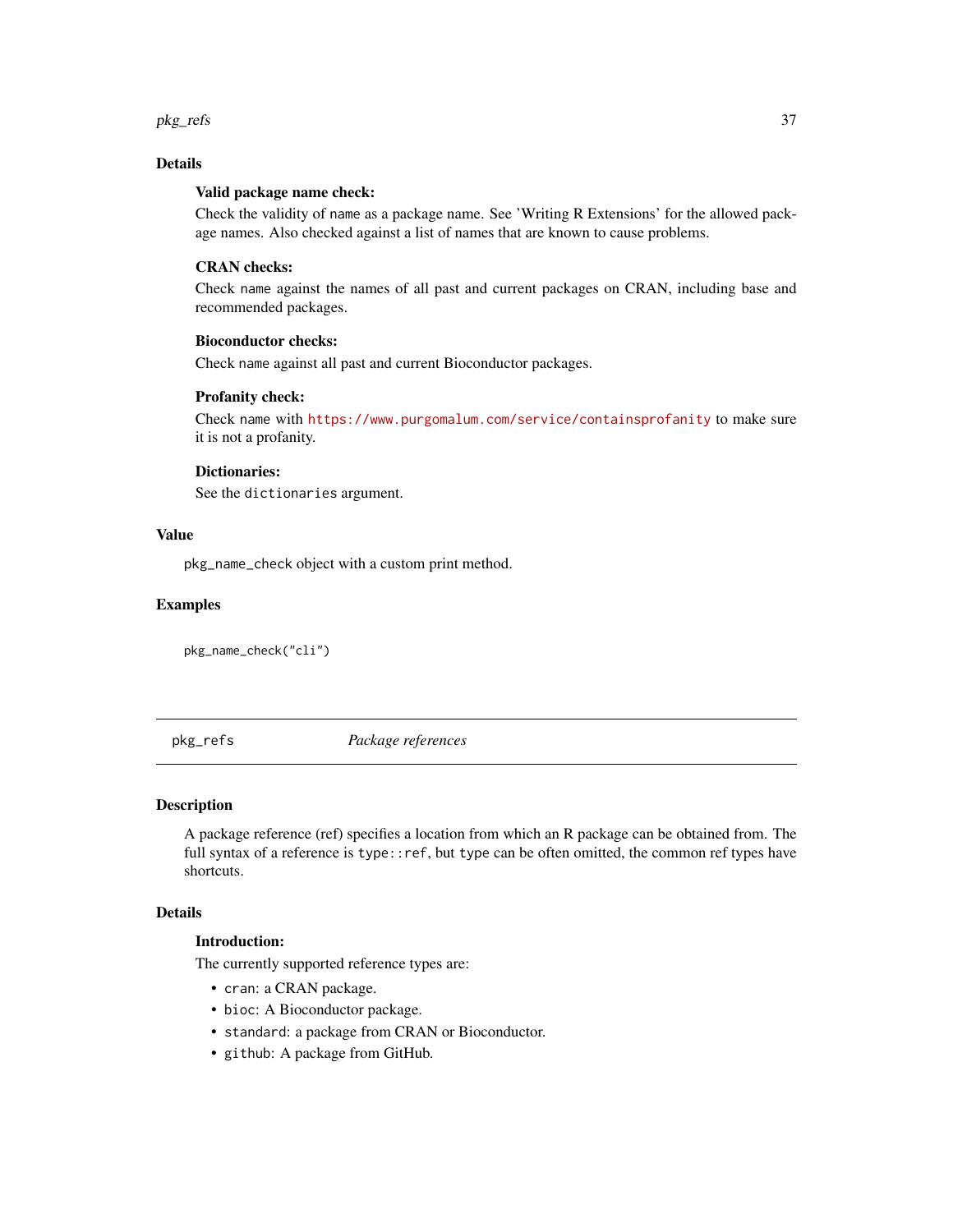- local: A local package file or directory.
- url: An URL to a package archive.
- installed An installed package.
- deps The dependencies of a local package file or directory.
- any A special reference type that accepts a package from any source. See below.

If a ref does not explicitly specify a type, then the following rules are applied:

- if the ref is a valid standard ref type (without the standard:: prefix), then standard is used;
- if the ref is a valid github ref type (without the github:: prefix), then github is used;
- if the ref is a GitHub URL, then github is used;
- otherwise an error is thrown.

#### Parameters:

Package refs may have optional parameters, added after a question mark. Different parameters are separated by an ampersand (&) character. Parameters might be binary, or have a string value, assigned with an equal sign (=). If no value is assigned, then we assume the true value. For example these two package refs are the same:

cran::testthat?source&nocache cran::testthat?source=true&nocache=true

Some parameters given in a special form allow configuring downstream dependencies:

packagename=?parameter

can be given at the command line and refers to a (potential) downstream package.

Currently supported parameters:

- ignore is a binary parameter. If specified the package is ignored. This usually makes sense in the packagename=?ignore form, to ignore a downstream soft dependency. If all versions of a hard dependency are ignored that will lead to a solution error.
- ignore-before-r is a version number parameter. The package will be ignored on R versions that are older than the specified one. E.g. Matrix=?ignore-before-r=4.1.2 will ignore the Matrix package on R versions that are older than 4.1.2. This parameter really only makes sense in the packgename=?ignore form.
- source is a binary parameter. If specified, then a source R package is requested from a CRAN-like repository. For package installations source always triggers a re-install. In other words, source implies the reinstall parameter. This parameter is supported for bioc::, cran:: and standard:: remote types, and it is ignore for others.
- reinstall requests a re-install for package installations. It is supported by the bioc::, cran::, github::, local::, standard::, and url:: remote types.
- nocache will ignore the package cache. It will always download the package file, and it will not add the downloaded (and built) file to the package cache. It is supported by the bioc::, cran::, github::, standard:: and url:: remote types.

#### *CRAN packages::*

A package from CRAN. Full syntax:

[cran::]<package>[@[>=]<version> | current | last]

- < package > is a valid package name.
- <version> is a version or a version requirement.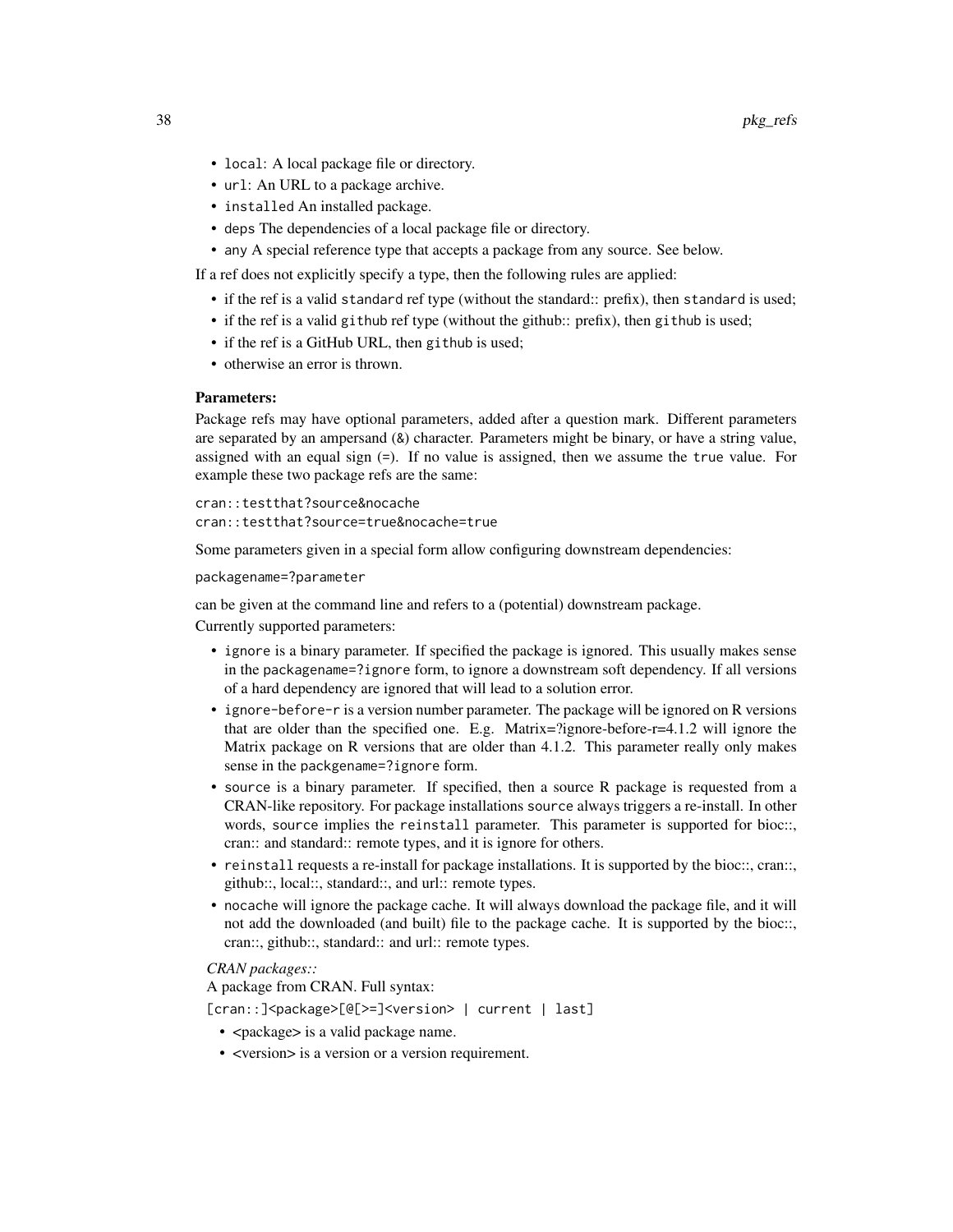pkg\_refs 39

Examples: forecast forecast@8.8 forecast@>=8.8 cran::forecast forecast@last forecast@current

Note: pkgdepends currently parses the version specification part (everything after @), but does not use it.

*Bioconductor packages::*

A package from Bioconductor. The syntax is the same as for CRAN packages, except of the prefix of course:

[bioc::]<package>[@[>=]<version> | current | last]

*Standard packages::*

These are packages either from CRAN or Bioconductor, the full syntax is the same as for CRAN packages, except for the prefix:

[standard::]<package>[@[>=]<version> | current | last]

*GitHub packages::*

Packages from a GitHub repository. Full syntax:

[<package>=][github::]<username>/<repository>[/<subdir>][<detail>]

- <package> is the name of the package. If this is missing, then the name of the repository is used.
- <username> is a GitHub username or organization name.
- <repository> is the name of the repository.
- <subdir> optional subdirectory, if the package is within a subdirectory in the repository.
- <detail> specifies a certain version of the package, see below.

<detail> may specify:

- a git branch, tag or (prefix of) a commit hash: @<commitish>;
- a pull request: #<pull-request>; or
- the latest release: @\*release.

If <detail> is missing, then the latest commit of the *default* branch is used. Examples:

r-lib/crayon

```
github::r-lib/crayon
```
r-lib/crayon@84be6207

r-lib/crayon@branch

```
r-lib/crayon#41
```
r-lib/crayon@release

For convenience GitHub HTTP URLs can also be used to specify a package from GitHub. Examples:

```
https://github.com/r-lib/withr
```
# A branch:

https://github.com/r-lib/withr/tree/ghactions

# A tag:

https://github.com/r-lib/withr/tree/v2.1.1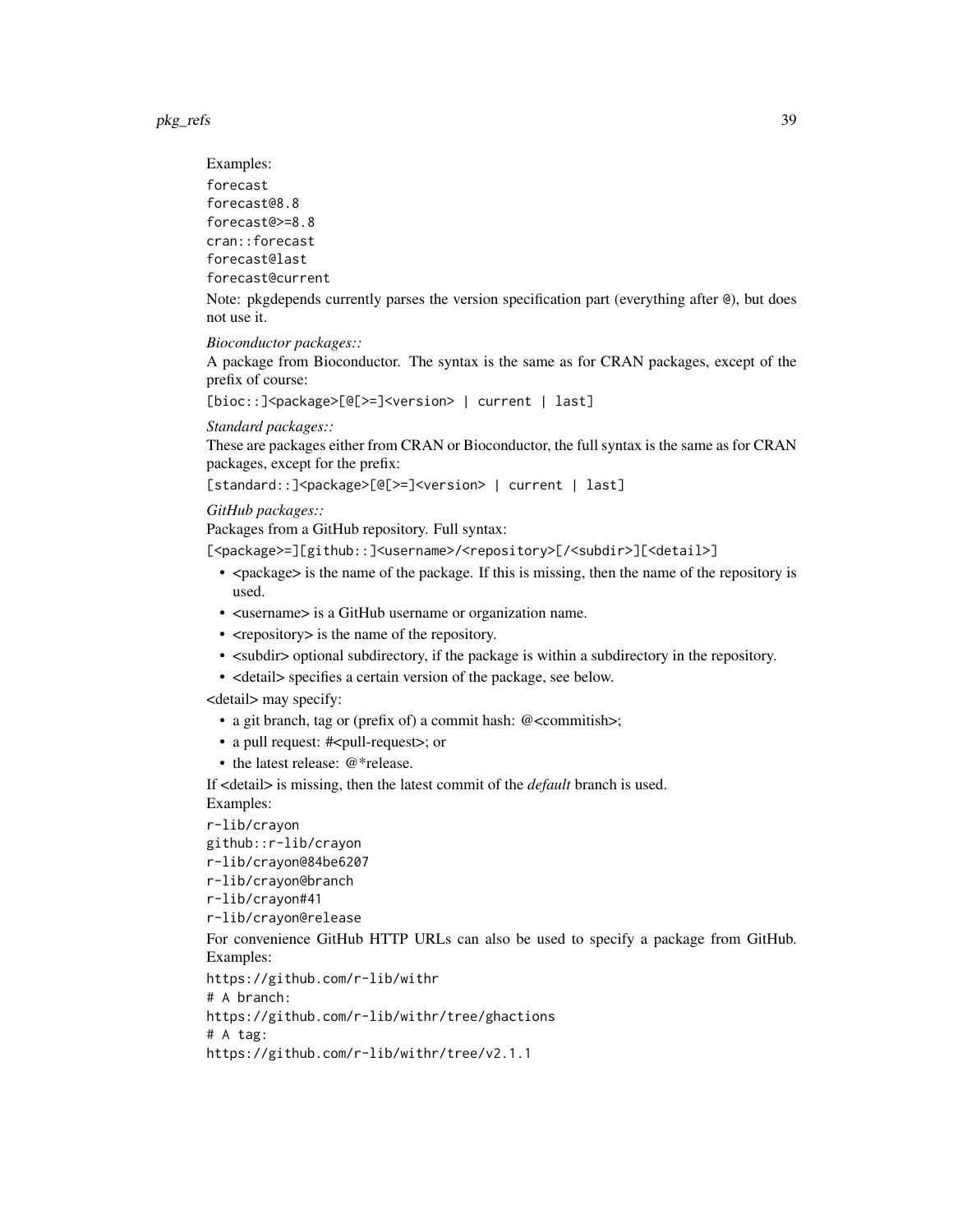40 pkg\_refs

```
# A commit:
https://github.com/r-lib/withr/commit/8fbcb548e316
# A pull request:
https://github.com/r-lib/withr/pull/76
# A release:
https://github.com/r-lib/withr/releases/tag/v2.1.0
```
A GitHub remote string can also be used instead of an URL, for example: git@github.com:r-lib/pkgdepends.git

#### *Local packages::*

A path that refers to a package file built with R CMD build, or a directory that contains a package. Full syntax:

local:: < path>

For brevity, you can omit the local:: prefix, if you specify an absolute path, a path from the user's home directory, starting with  $\sim$ , or a relative path starting with  $\sqrt{ }$  or  $\Lambda$ .

A single dot (".") is considered to be a local package in the current working directory. Examples:

```
local::/foo/bar/package_1.0.0.tar.gz
local::/foo/bar/pkg
local::.
/absolute/path/package_1.0.0.tar.gz
~/path/from/home
./relative/path
```
*URLs::*

.

You can use url:: to refer to URLs that hold R package archives (i.e. properly built with R CMD build), or compressed directories of package trees (i.e. not built with R CMD build). pkgdepends will figure out if it needs to run R CMD build on the package first.

This remote type supports .tar.gz and .zip files.

Note that URLs are not ideal remote types, because pkgdepends needs to download the package file to resolve its dependencies. When this happens, it puts the package file in the cache, so no further downloads are needed when installing the package later. Examples:

```
url::https://cloud.r-project.org/src/contrib/Archive/cli/cli_1.0.0.tar.gz
url::https://github.com/tidyverse/stringr/archive/HEAD.zip
```
#### *Installed packages::*

This is usually used internally, but can also be used directly. Full syntax:

installed::<path>/<package>

- < path > is the library the package is installed to.
- <package> is the package name.

Example:

installed::~/R/3.6/crayon

*Package dependencies::*

Usually used internally, it specifies the dependencies of a local package. It can be used to download or install the dependencies of a package, without downloading or installing the package itself. Full syntax:

deps:: < path>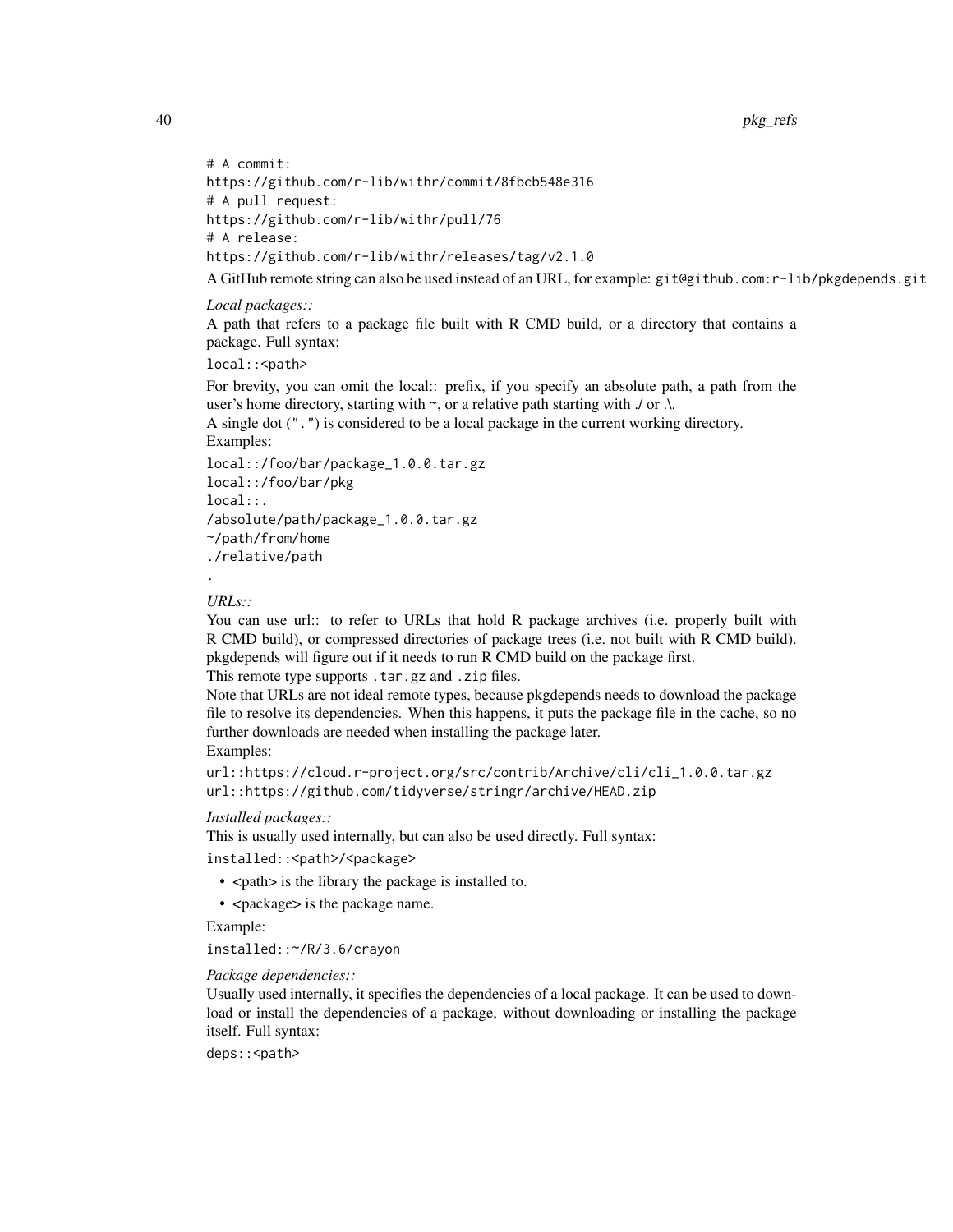#### <span id="page-40-0"></span>pkg\_resolution 41

Examples:

```
deps::/foo/bar/package_1.0.0.tar.gz
deps::/foo/bar/pkg
deps::.
```
any:: *packages:*

Sometimes you need to install additional packages, but you don't mind where they are installed from. Here is an example. You want to install cli from GitHub, from r-lib/cli. You also want to install glue, and you don't mind which version of glue is installed, as long as it is compatible with the requested cli version. If cli specifies the development version of glue, then that is fine. If cli is fine with the CRAN version of glue, that's OK, too. If a future version of cli does not depend on glue, you still want glue installed, from CRAN. The any:: reference type does exactly this.

In our example you might write

pak::pkg\_install(c("glue", "r-lib/cli"))

first, but this will fail if rlib/cli requests (say) tidyverse/glue, because in pkg\_install() "glue" is interpreted as "standard::glue", creating a conflict with tidyverse/glue. On the other hand

pak::pkg\_install(c("any::glue", "r-lib/cli"))

works, independently of which glue version is requested by cli.

<span id="page-40-1"></span>pkg\_resolution *Dependency resolution*

#### <span id="page-40-2"></span>Description

Collect information about dependencies of R packages, recursively.

#### Details

[pkg\\_deps](#page-10-1), [pkg\\_download\\_proposal](#page-15-1) and [pkg\\_installation\\_proposal](#page-22-1) all resolve their dependencies recursively, to obtain information about all packages needed for the specified [package ref](#page-36-1)[erences.](#page-36-1)

#### CRAN and Bioconductor packages:

Resolution currently start by downloading the CRAN and Bioconductor metadata, if it is out of date. For CRAN, we also download additional metadata, that includes file sizes, SHA hashes, system requirements, and "built" (for binary packages) and "packaged" time stamps. The extra meta information is updated daily currently, so for some packages it might be incorrect or missing.

#### GitHub packages:

For GitHub packages, we query their download URL to be able to download the package later, and also download their DESCRIPTION file, to learn about their dependencies.

#### Local packages:

From local package files we extract the DESCRIPTION file, to learn about their dependencies.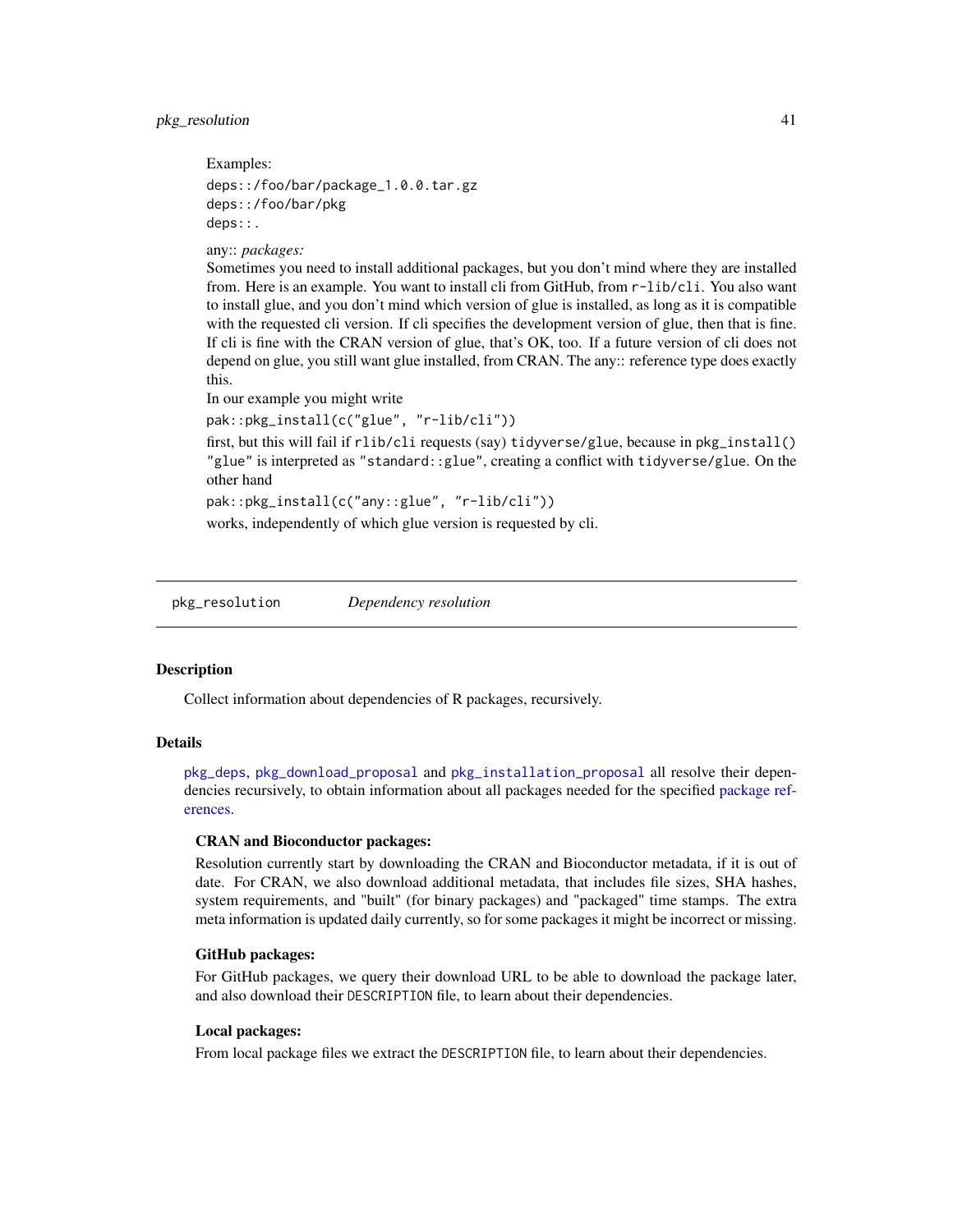#### <span id="page-41-0"></span>The remotes field in DESCRIPTION:

We support the non-standard Remotes field in the package DESCRIPTION file. This field may contain a list of package references for any of the dependencies that are specified in one of the Depends, Includes, Suggests or Enhances fields. The syntax is a comma separated list of [package references.](#page-36-1)

# The result:

The result of the resolution is a data frame with lots of information about the packages and their dependencies. The columns that are not documented here may be removed or changed, because they are either used internally or experimental.

- built: The Built field from the DESCRIPTION file of binary packages, for which this information is available.
- cache\_status: Whether the package file is in the package cache. It is NA for installed:: package refs.
- dep\_types: Character vector of dependency types that were considered for this package. (This is a list column.)
- deps: Dependencies of the package, in a data frame. See 'Package dependency tables' below.
- direct: Whether this package (ref, really) was directly specified, or added as a dependency.
- error: This is a list column that contains error objects for the refs that pkgdepends failed to resolve.
- filesize: The file size in bytes, or NA if this information is not available.
- license: License of the package, or NA if not available.
- md5sum: MD5 checksum of the package file, if available, or NA if not.
- metadata: A named character vector. These fields will be (should be) added to the installed DESCRIPTION file of the package.
- mirror: URL of the CRAN(-like) mirror site where the metadata was obtained from. It is NA for non-CRAN-like sources, e.g. local files, installed packages, GitHub, etc.
- needscompilation: Whether the package needs compilation.
- package: Package name.
- priority: This is "base" for base packages, "recommended" for recommended packages, and NA otherwise.
- ref: Package reference.
- remote: The parsed remote\_ref objects, see [parse\\_pkg\\_refs\(\)](#page-31-1). This is a list column.
- repodir: The directory where this package should be in a CRAN-like repository.
- sha256: SHA256 hash of the package file, if available, otherwise NA.
- sources: URLs where this package can be downloaded from. This is a zero length vector for installed:: refs.
- status: Status of the dependency resolution, "OK" or "FAILED".
- target: Path where this package should saved in a CRAN-repository.
- type: Ref type.
- version: Package version.

#### Package dependency tables:

A package dependency table has five columns currently:

• ref: The package ref of the dependency.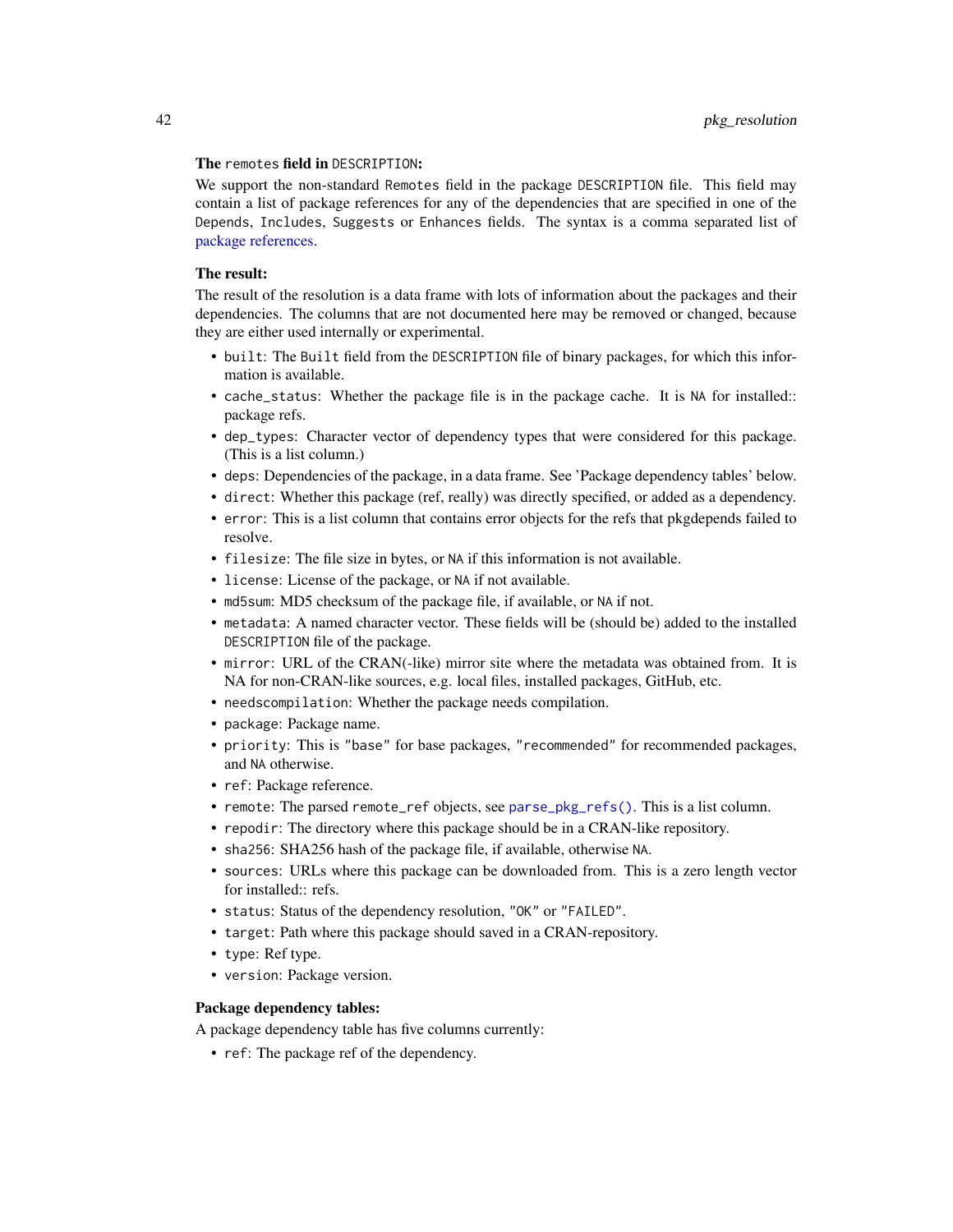#### <span id="page-42-0"></span>pkg\_rx 43

- type: The dependency type, in all lowercase. I.e. imports, suggests, etc.
- op: Operator for version requirements, e.g. >=.
- version: Version number, for version requirements.

# Resolution failures:

The resolution process does not stop on error. Instead, failed resolutions return and error object in the error column of the result data frame.

pkg\_rx *A set of handy regular expressions related to R packages*

# **Description**

If you use these in R, make sure you specify  $per1 = TRUE$ , see [base::grep\(\)](#page-0-0).

# Usage

pkg\_rx()

# Details

Currently included:

- pkg\_name: A valid package name.
- type\_cran: A cran:: package reference.
- type\_bioc: A bioc:: package reference.
- type\_standard: A standard:: package reference.
- type\_github: A github:: package reference.
- type\_local: A local:: package reference.
- type\_deps: A deps:: package reference.
- type\_installed: An installed:: package reference.
- github\_username: A GitHub username.
- github\_repo: A GitHub repository name.
- github\_url: A GitHub URL.

## Value

A named list of strings.

#### Examples

pkg\_rx()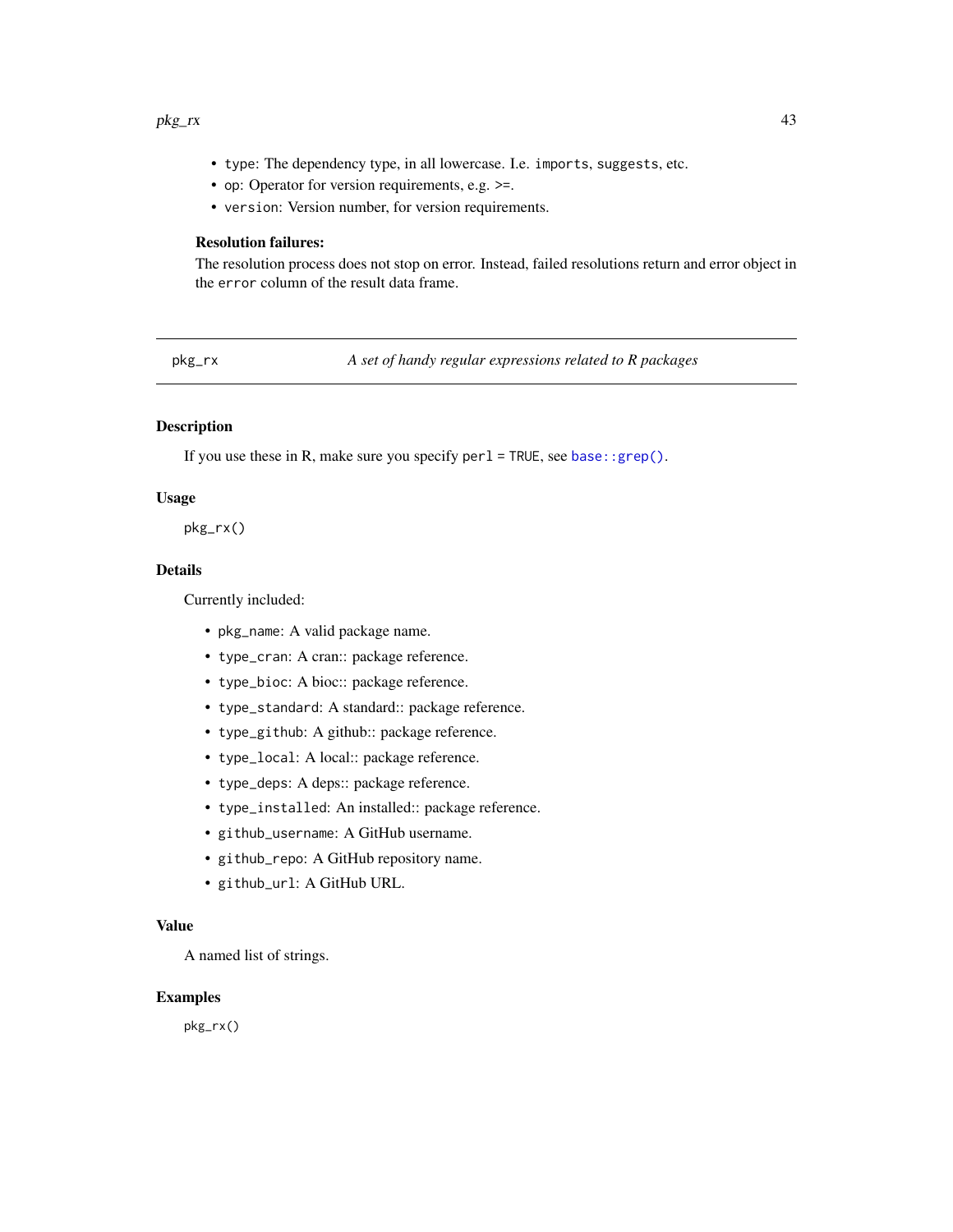<span id="page-43-1"></span><span id="page-43-0"></span>

#### <span id="page-43-2"></span>**Description**

The dependency solver takes the resolution information, and works out the exact versions of each package that must be installed, such that version and other requirements are satisfied.

#### Details

#### Solution policies:

The dependency solver currently supports two policies: lazy and upgrade. The lazy policy prefers to minimize installation time, and it does not perform package upgrades, unless version requirements require them. The upgrade policy prefers to update all package to their latest possible versions, but it still considers that version requirements.

#### The integer problem:

Solving the package dependencies requires solving an integer linear problem (ILP). This subsection briefly describes how the problem is represented as an integer problem, and what the solution policies exactly mean.

Every row of the package resolution is a candidate for the dependency solver. In the integer problem, every candidate corresponds to a binary variable. This is 1 if that candidate is selected as part of the solution, and 0 otherwise.

The objective of the ILP minimization is defined differently for different solution policies. The ILP conditions are the same.

- 1. For the lazy policy, installed:: packaged get 0 points, binary packages 1 point, sources packages 5 points.
- 2. For the 'upgrade' policy, we rank all candidates for a given package according to their version numbers, and assign more points to older versions. Points are assigned by 100 and candidates with equal versions get equal points. We still prefer installed packages to binaries to source packages, so also add 0 point for already installed candidates, 1 extra points for binaries and 5 points for source packages.
- 3. For directly specified refs, we aim to install each package exactly once. So for these we require that the variables corresponding to the same package sum up to 1.
- 4. For non-direct refs (i.e. dependencies), we require that the variables corresponding to the same package sum up to at most one. Since every candidate has at least 1 point in the objective function of the minimization problem, non-needed dependencies will be omitted.
- 5. For direct refs, we require that their candidates satisfy their references. What this means exactly depends on the ref types. E.g. for CRAN packages, it means that a CRAN candidate must be selected. For a standard ref, a GitHub candidate is OK as well.
- 6. We rule out candidates for which the dependency resolution failed.
- 7. We go over all the dependency requirements and rule out packages that do not meet them. For every package A, that requires package B, we select the  $B(i, i=1..k)$  candidates of B that satisfy A's requirements and add a A -B(1) -  $\dots$  -B(k) <= 0 rule. To satisfy this rule, either we cannot install A, or if A is installed, then one of the good B candidates must be installed as well.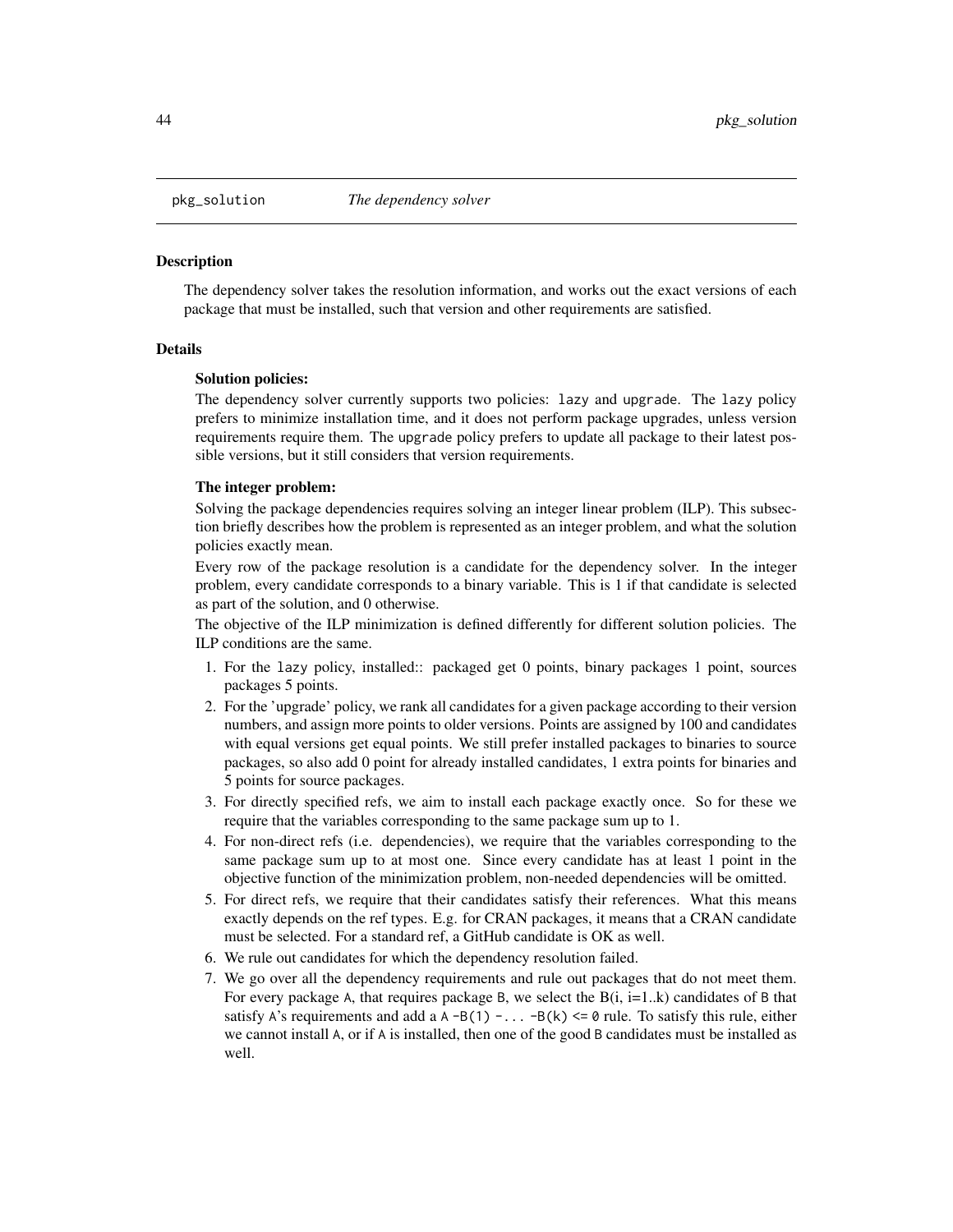- <span id="page-44-0"></span>8. We rule out non-installed CRAN and Bioconductor candidates for packages that have an already installed candidate with the same exact version.
- 9. We also rule out source CRAN and Bioconductor candidates for packages that have a binary candidate with the same exact version.

# Explaining why the solver failed:

To be able to explain why a solution attempt failed, we also add a dummy variable for each directly required package. This dummy variable has a very large objective value, and it is only selected if there is no way to install the directly required package.

After a failed solution, we look the dummy variables that were selected, to see which directly required package failed to solve. Then we check which rule(s) ruled out the installation of these packages, and their dependencies, recursively.

# The result:

The result of the solution is a pkg\_solution\_result object. It is a named list with entries:

- status: Status of the solution attempt, "OK" or "FAILED".
- data: The selected candidates. This is very similar to a [pkg\\_resolution\\_result](#page-40-2) object, but it has two extra columns:
	- lib\_status: status of the package in the library, after the installation. Possible values: new (will be newly installed), current (up to date, not installed), update (will be updated), no-update (could update, but will not).
	- old\_version: The old (current) version of the package in the library, or NA if the package is currently not installed.
- problem: The ILP problem. The exact representation is an implementation detail, but it does have an informative print method.
- solution: The return value of the internal solver.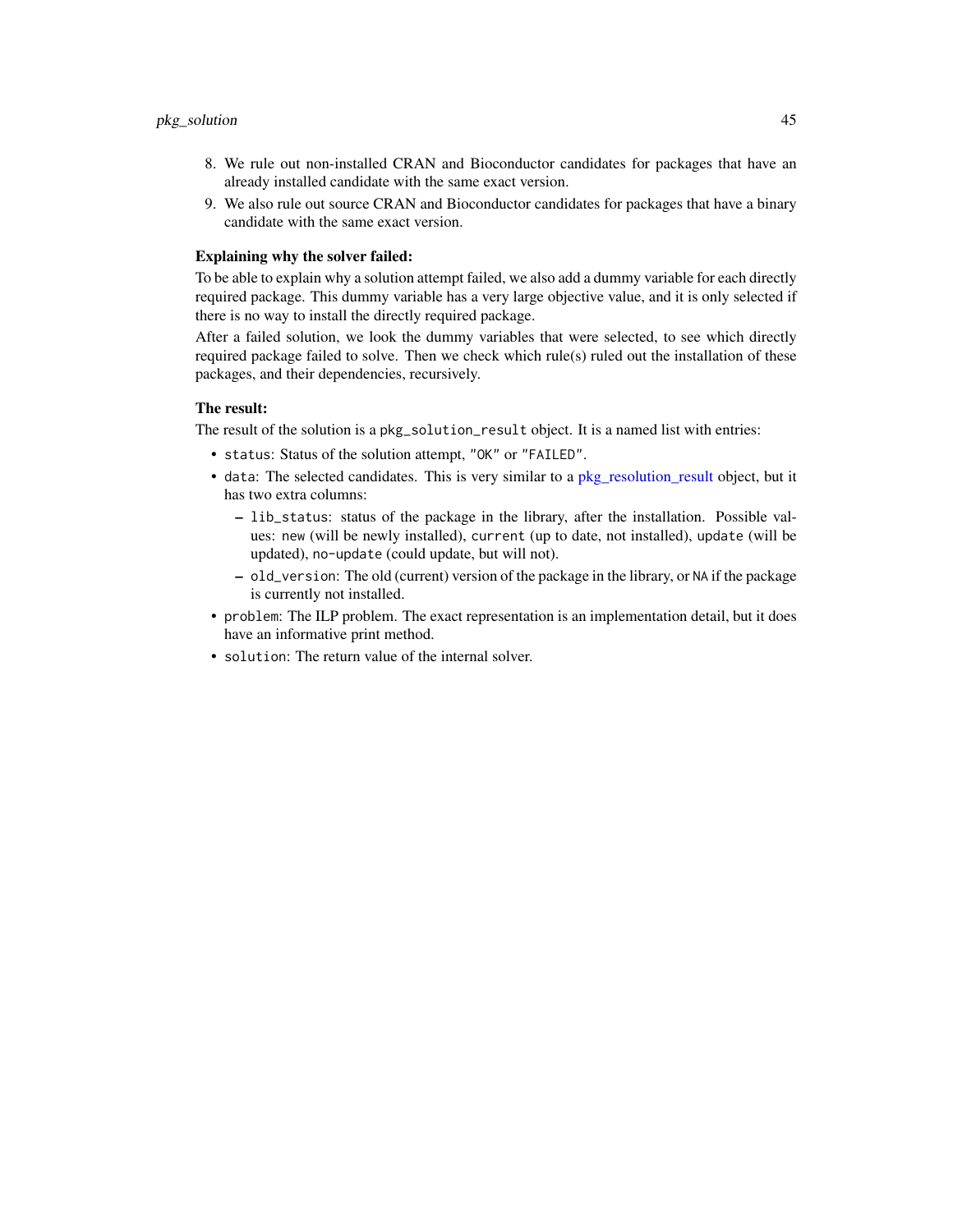# <span id="page-45-0"></span>**Index**

∗ package dependency utilities as\_pkg\_dependencies, [6](#page-5-0) pkg\_dep\_types\_hard, [35](#page-34-0) ∗ platform functions current\_r\_platform, [7](#page-6-0) 'Configuration', *[7](#page-6-0)*, *[12,](#page-11-2) [13](#page-12-7)*, *[18](#page-17-0)*, *[21](#page-20-0)[–23](#page-22-0)*, *[25](#page-24-0)*, *[36](#page-35-0)* 'Dependency resolution', *[13](#page-12-7)*, *[18,](#page-17-0) [19](#page-18-4)*, *[25,](#page-24-0) [26](#page-25-1)* 'Installation plans', *[8](#page-7-0)*, *[28](#page-27-3)* 'Package references', *[11,](#page-10-0) [12](#page-11-2)*, *[17,](#page-16-0) [18](#page-17-0)*, *[23](#page-22-0)*, *[25](#page-24-0)* 'The dependency solver', *[12–](#page-11-2)[14](#page-13-5)*, *[25,](#page-24-0) [26](#page-25-1)* .libPaths(), *[34](#page-33-0)* "Configuration", *[5](#page-4-0)* "Dependency resolution", *[5](#page-4-0)* "Installation plans", *[5](#page-4-0)* "Package references", *[3](#page-2-0)* "The dependency solver", *[5](#page-4-0)*

as\_pkg\_dependencies, [6,](#page-5-0) *[35](#page-34-0)* as\_pkg\_dependencies(), *[34](#page-33-0)*

base::grep(), *[43](#page-42-0)* base::options(), *[34](#page-33-0)* base::tempdir(), *[34](#page-33-0)*

cli::tree(), *[14](#page-13-5)*, *[27](#page-26-1)* current\_config *(*pkg\_config*)*, [33](#page-32-0) current\_r\_platform, [7](#page-6-0)

default\_platforms *(*current\_r\_platform*)*, [7](#page-6-0) default\_platforms(), *[34](#page-33-0)* dependency lookup, *[34](#page-33-0)* difftime, *[34](#page-33-0)* downloading, *[9](#page-8-0)*

install\_package\_plan, [8](#page-7-0) install\_package\_plan(), *[9](#page-8-0)*, *[28](#page-27-3)* install\_plans, [9](#page-8-0) installation proposal, *[9](#page-8-0)* is\_valid\_package\_name, [10](#page-9-0)

lib\_status, [11](#page-10-0)

new\_pkg\_deps, [11](#page-10-0) new\_pkg\_download\_proposal, [16](#page-15-0) new\_pkg\_installation\_plan, [21](#page-20-0) new\_pkg\_installation\_proposal, [23](#page-22-0) new\_pkg\_installation\_proposal(), *[33](#page-32-0)*

options(), *[33](#page-32-0)*

package installation, *[34](#page-33-0)* package reference, *[9](#page-8-0)* package references, *[5](#page-4-0)*, *[41,](#page-40-0) [42](#page-41-0)* parse\_pkg\_ref *(*parse\_pkg\_refs*)*, [32](#page-31-0) parse\_pkg\_refs, [32](#page-31-0) parse\_pkg\_refs(), *[42](#page-41-0)* pkg\_config, [33](#page-32-0) pkg\_dep\_types *(*pkg\_dep\_types\_hard*)*, [35](#page-34-0) pkg\_dep\_types\_hard, *[7](#page-6-0)*, [35](#page-34-0) pkg\_dep\_types\_hard(), *[6](#page-5-0)*, *[34](#page-33-0)* pkg\_dep\_types\_soft *(*pkg\_dep\_types\_hard*)*, [35](#page-34-0) pkg\_deps, *[4,](#page-3-0) [5](#page-4-0)*, *[11](#page-10-0)*, *[41](#page-40-0)* pkg\_deps *(*new\_pkg\_deps*)*, [11](#page-10-0) pkg\_download\_proposal, *[4,](#page-3-0) [5](#page-4-0)*, *[17](#page-16-0)*, *[34](#page-33-0)*, *[36](#page-35-0)*, *[41](#page-40-0)* pkg\_download\_proposal *(*new\_pkg\_download\_proposal*)*, [16](#page-15-0) pkg\_download\_result, *[9](#page-8-0)*, *[19](#page-18-4)*, *[27](#page-26-1)* pkg\_download\_result *(*pkg\_downloads*)*, [36](#page-35-0) pkg\_downloads, [36](#page-35-0) pkg\_installation\_plan *(*new\_pkg\_installation\_plan*)*, [21](#page-20-0) pkg\_installation\_proposal, *[5](#page-4-0)*, *[9](#page-8-0)*, *[21](#page-20-0)*, *[24](#page-23-0)*, *[36](#page-35-0)*, *[41](#page-40-0)* pkg\_installation\_proposal *(*new\_pkg\_installation\_proposal*)*, [23](#page-22-0) pkg\_name\_check, [36](#page-35-0) pkg\_refs, *[32,](#page-31-0) [33](#page-32-0)*, [37](#page-36-0) pkg\_resolution, [41](#page-40-0)